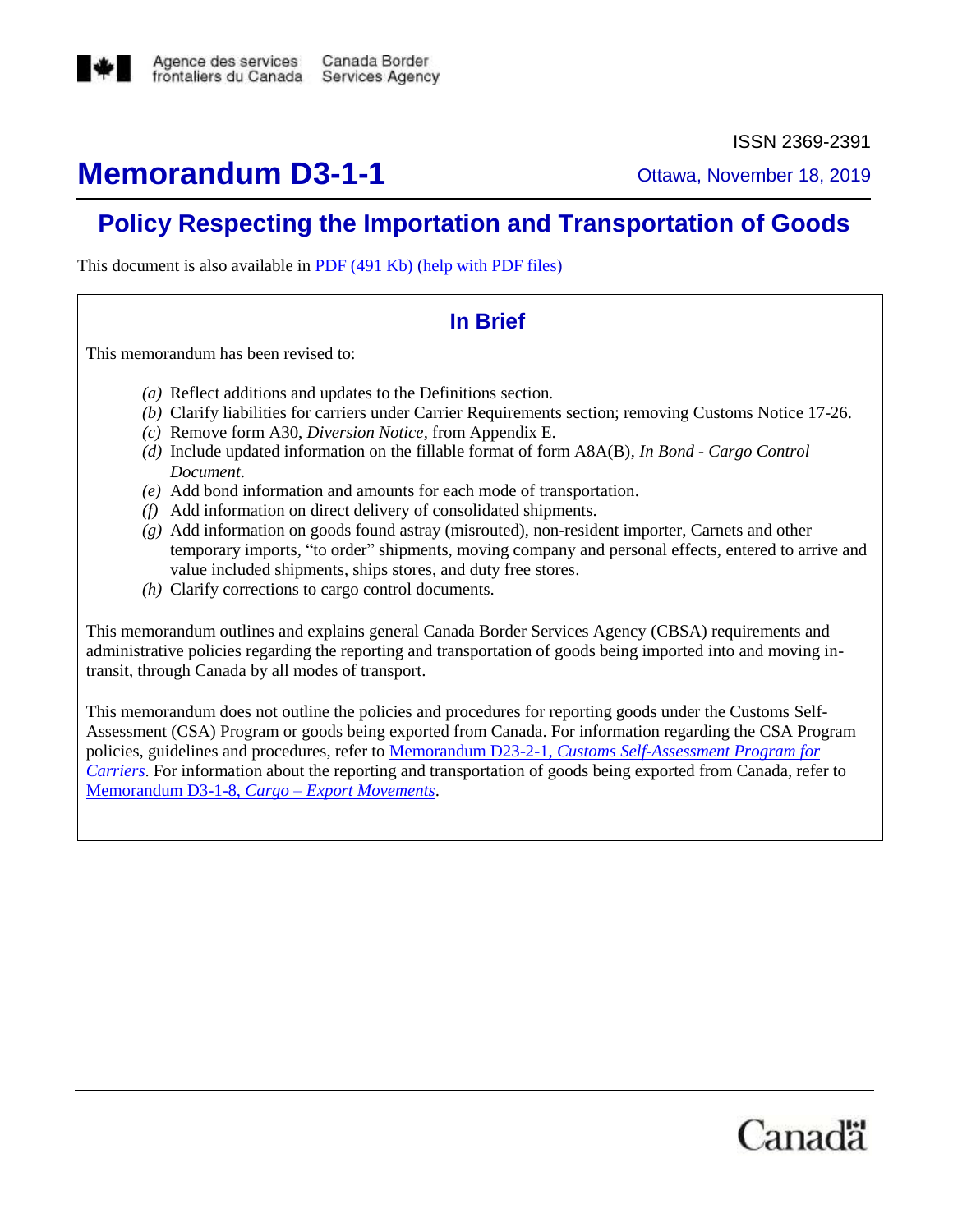

# **Guidelines and General Information**

#### **Definitions**

1. The following definitions apply to this memorandum:

#### **Abstracts**

Multiple cargo control documents presented to divide a shipment that was originally reported on one cargo control document, into two or more parts because the total manifested quantity will be accounted for on more than one release or accounting document. Abstracts can only be requested by importers or their agent.

## **Administrative Monetary Penalty System (AMPS)**

A system whereby the CBSA issues monetary penalties to commercial clients for violating the Canada Border Services Agency's (CBSA) trade and border legislation. The purpose of AMPS is to provide the CBSA with a means to deter non-compliance by its clients and create a level playing field for all Canadian businesses.

#### **Advance Commercial Information (ACI)**

A set of prescribed electronically transmitted pre-arrival cargo and conveyance data elements sent to the CBSA within prescribed timeframes, for the purpose of facilitating the process of commercial goods and risk assessing threats to health, safety and security prior to the arrival of the shipment in Canada.

#### **Bulk goods**

Goods that are transported in large quantities without packaging or packing. This may include a carrier ship's hold, railcar, tanker, or trailer, etc.

#### **Cargo**

A term used to describe a collection of goods or a shipment. It consists of a grouping of related goods. The cargo is detailed on the waybill, the manifest and/or a cargo control document.

#### **Cargo container**

A re-usable and identifiable container especially designed to facilitate the carriage of goods by one or more modes of transportation but does not include either a vehicle or conventional packing.

#### **Cargo Control Document (CCD)**

A manifest or other control document that acts as the record of a shipment entering or exiting Canada, e.g. air waybill, A8A(B), *In Bond - [Cargo Control Document.](https://www.cbsa-asfc.gc.ca/publications/forms-formulaires/a8a-b-eng.html)*

#### **Cargo Control Number (CCN)**

The cargo control number is a number assigned to a transport document. It uniquely identifies cargo detailed on a cargo submission. The cargo control number consists of the Carrier code followed by a unique reference number assigned by the carrier/representative and cannot contain spaces. 1st 4 characters = CBSA approved carrier code.

#### **Carrier**

A carrier is a person involved in international commercial transportation who reports cargo to the CBSA and/or who operates a conveyance used to transport specified goods to or from Canada.

#### **Carrier code**

As stated in the *[Customs Act](http://laws-lois.justice.gc.ca/eng/acts/C-52.6/index.html?noCookie)*, means the unique identification number issued by the Minister either under subsection 12.1(4) or before the coming into force of that subsection.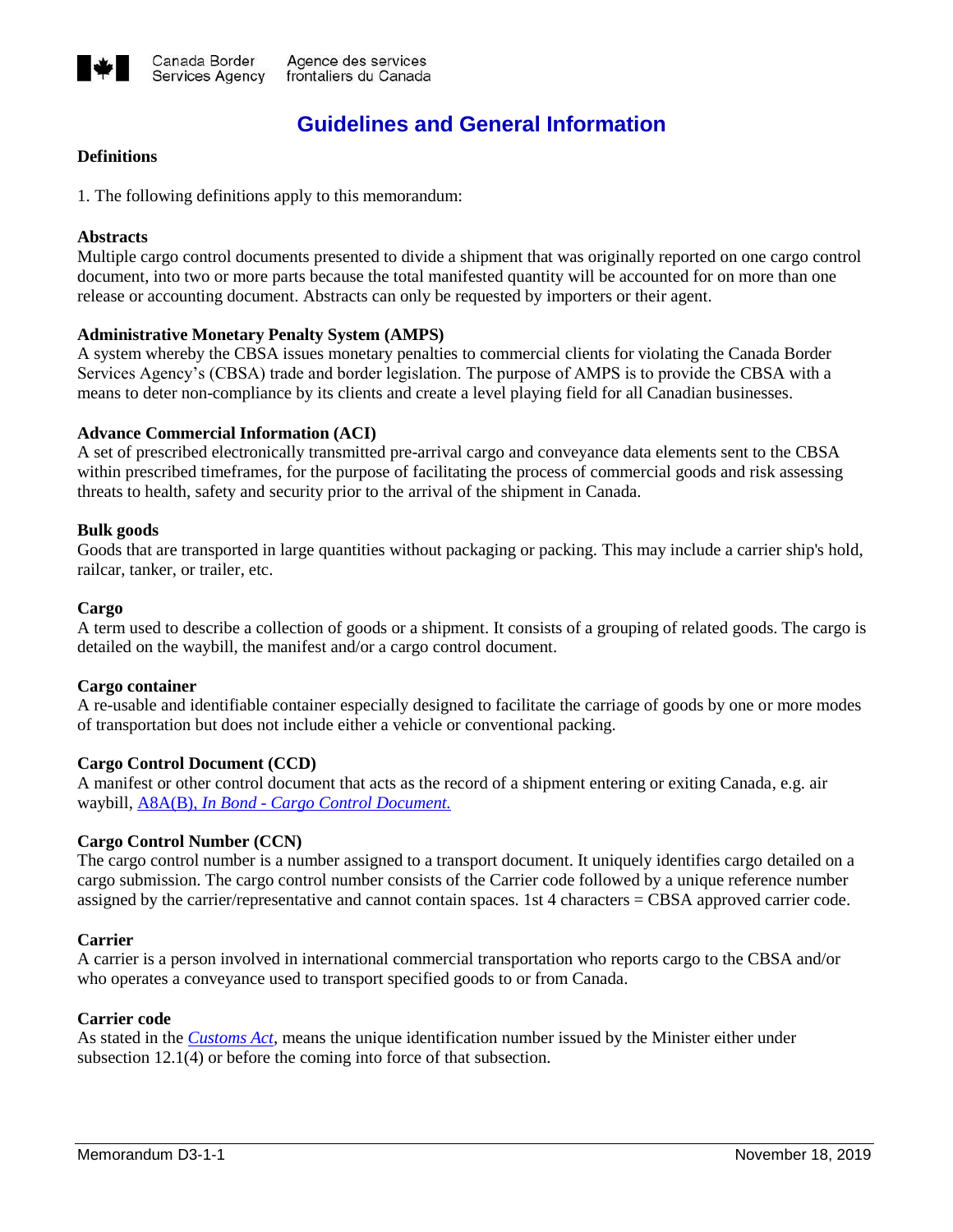

#### **Commercial goods**

Goods that are or will be imported for sale or for any commercial, industrial, occupational, institutional or other similar use.

#### **Consolidation**

A number of separate shipments grouped together by a consolidator or freight forwarder and shipped to an agent or a freight forwarder as one shipment under one bill of lading and reported to the CBSA on one cargo control document (CCD).

#### **Conveyance**

Any vehicle, aircraft or water-borne craft or any other contrivance that is used to move persons or goods.

#### **Conveyance Arrival Certification Message (CACM)**

An electronic notification that carriers transporting specified goods must transmit to the CBSA at their First Port of Arrival (FPOA) using Electronic Data Interchange (EDI).

## **Conveyance Operating Carrier (COC)**

The carrier company operating the conveyance transporting goods to Canada. This is true whether the carrier company owns the conveyance outright, leases the conveyance, or whether any type of security interest is registered on the conveyance.

#### **Conveyance Reference Number (CRN)**

A unique reference number given by the conveyance operating carrier (COC) to the CBSA to a certain journey or departure of a means of transport.

#### **Customs Self-Assessment (CSA)**

A Program designed to simplify import border requirements for low-risk, pre-approved importers, carriers and registered drivers.

#### **Deconsolidation**

The process whereby a consolidated shipment is divided into individual shipments consigned to various consignees.

#### **Diversion**

The rerouting of a shipment, before arrival at the destination CBSA office or sufferance warehouse or break-bulk facility indicated on the cargo transmission or cargo control document, to a different CBSA destination point.

#### **Domestic In-transit (Highway and Rail modes only)**

The movement of goods from a point in Canada to another point in Canada through the United States, as well as the movement of goods from a point in the United States to another point in the United States through Canada. This movement is different from an In-transit movement. See definition in the present section.

#### **Electronic Commerce Client Requirements Document (ECCRD)**

Document that provides comprehensive information about business and system requirements of various electronic transactions for multiple import and export programs.

#### **Electronic Data Interchange (EDI)**

A method to electronically transmit import or export data and accounting documents to the CBSA.

#### **eManifest**

A commercial function in which all carriers and freight forwarders electronically send advance commercial information about their shipments to the CBSA.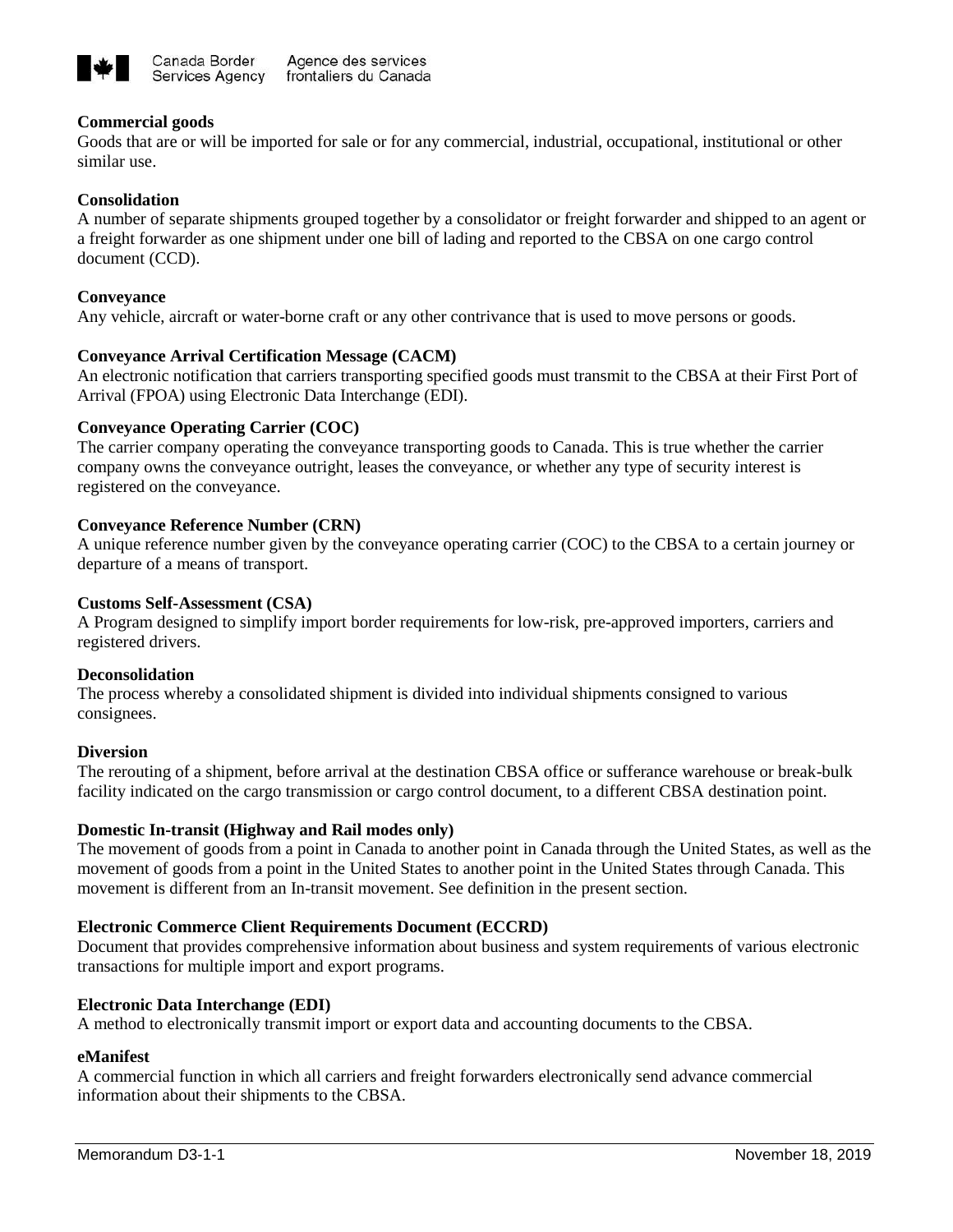

## **First Port of Arrival (FPOA)**

The port of entry in Canada where a commercial conveyance arrives from a foreign country.

#### **Freight Forwarder**

A person who, on behalf of one or more owners, importers, shippers or consignees of goods, causes specified goods to be transported by one or more carriers.

#### **Freight Remaining on Board (FROB)**

- *(a)* Marine mode cargo on a vessel that is not being discharged at a Canadian seaport but remains on board the vessel for furtherance to its ultimate destination outside of Canada.
- *(b)* Air mode cargo that is not being discharged at a Canadian airport but remains on board the aircraft for furtherance to its ultimate destination outside of Canada.

#### **In-transit**

The movement of foreign goods through Canadian territory from a point outside Canada to another foreign point. This movement is different from the domestic In-transit movement. See definition in present section.

#### **Overage**

Any excess in the number of pieces transmitted in the same shipment and found by the carrier post arrival.

#### **Pre-arrival**

Prior to a conveyance or goods arriving in Canada.

#### **Pre-load (Marine mode only)**

Prior to a conveyance being loaded with cargo at a foreign port destined for Canada. Data pertaining to the importation of goods that are to be sent to the CBSA in advance of the goods being laden on the conveyance.

#### **Release Notification System (RNS)**

A system message sent to the client regarding the status of cargo.

#### **Re-manifest**

A new cargo control document (CCD), with a new cargo control number (CCN), which is presented to change a CCD that had previously been submitted to the CBSA. Re-manifests are generally presented to change the destination office or the carrier code.

#### **Shipment**

*(a)* A shipment for which a carrier is responsible is one that consists of:

- i. A specified good or collection of specified goods that is listed in a single bill of lading, waybill or other similar document that is issued by the carrier and that relates to the carriage of those goods; or
- ii. A specified good that is an empty cargo container that is not for sale that is transported by the carrier but that is not listed in a bill of lading, waybill or other similar document; and
- *(b)* A shipment for which a freight forwarder is responsible is one that consists of a specified good or collection of specified goods that is listed in a single bill of lading, waybill or other similar document that is issued by the freight forwarder and that relates to the carriage of those goods.

#### **Shipper's load and count**

Cargo moving under a bill of lading where the carrier acts as a transport contractor without responsibility for loading or unloading.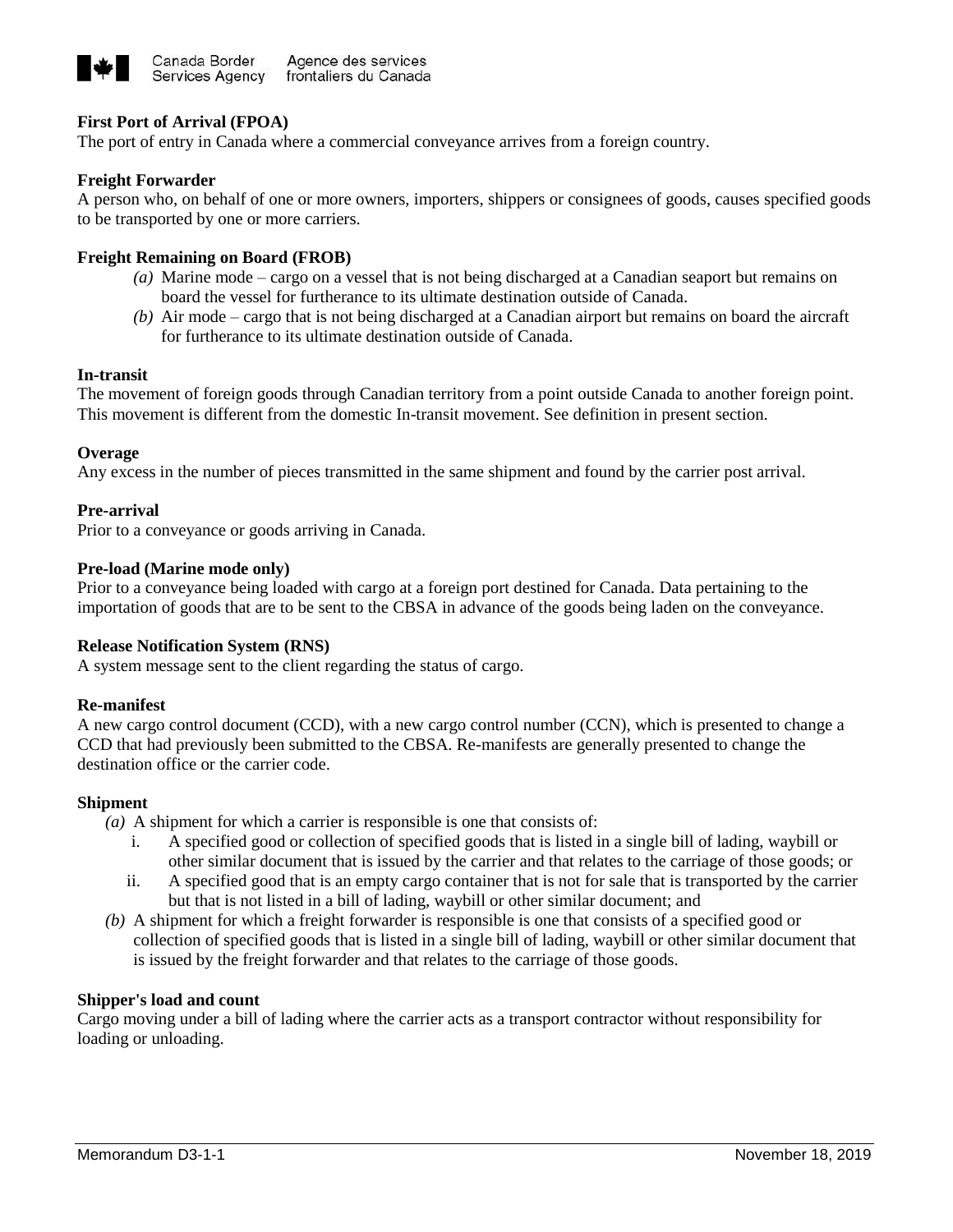

## **Shortage**

Where pre-arrival data was transmitted and a quantity of goods was initially reported upon arrival at the first port of arrival (FPOA), and subsequently the number of pieces found, by the carrier, is less than the number of pieces reported to the CBSA pre-arrival and upon arrival.

## **Specified goods** (under the *[Reporting of Imported Goods Regulations](http://laws-lois.justice.gc.ca/eng/regulations/SOR-86-873/page-1.html)*)

Commercial goods, goods that are or will be imported to Canada for a fee or empty cargo containers that are not for sale but does not include:

- *(a)* Goods that will be released after they have been accounted for and all duties with respect to them have been paid under subsection 32(1) of the *[Customs Act](https://laws-lois.justice.gc.ca/eng/acts/C-52.6/index.html)* if
	- (i) The goods are or will be in the actual possession of a person arriving in Canada; or
	- (ii) The goods form or will form part of a person's baggage and the person and the baggage arrive or will arrive in Canada on board the same conveyance;
- *(b)* Mail;
- *(c)* Commercial goods that are used in a repair that is made outside Canada to a conveyance that was built in Canada or in respect of which duties have been paid, if the repair is made as a result of an unforeseen contingency that occurs outside Canada and is necessary to ensure the conveyance's safe return to Canada;
- *(d)* A military conveyance within the meaning of subsection 18(1) of the *[Canadian Transportation](http://laws-lois.justice.gc.ca/eng/acts/c-23.4/FullText.html)  [Accident Investigation and Safety Board Act](http://laws-lois.justice.gc.ca/eng/acts/c-23.4/FullText.html)* or goods that are transported on board that conveyance;
- *(e)* An emergency conveyance or goods that are transported on board that conveyance; or
- *(f)* A conveyance that returns to Canada immediately after being denied entry to the United States or goods that are transported on board that conveyance.

#### **Split-shipment**

Portions of one shipment covered by one cargo control document that enter the country at different times.

## **Warehouse Arrival Certification Message (WACM)**

An electronic message sent by warehouse operators to the CBSA to report that a cargo has arrived and that they accepted liability.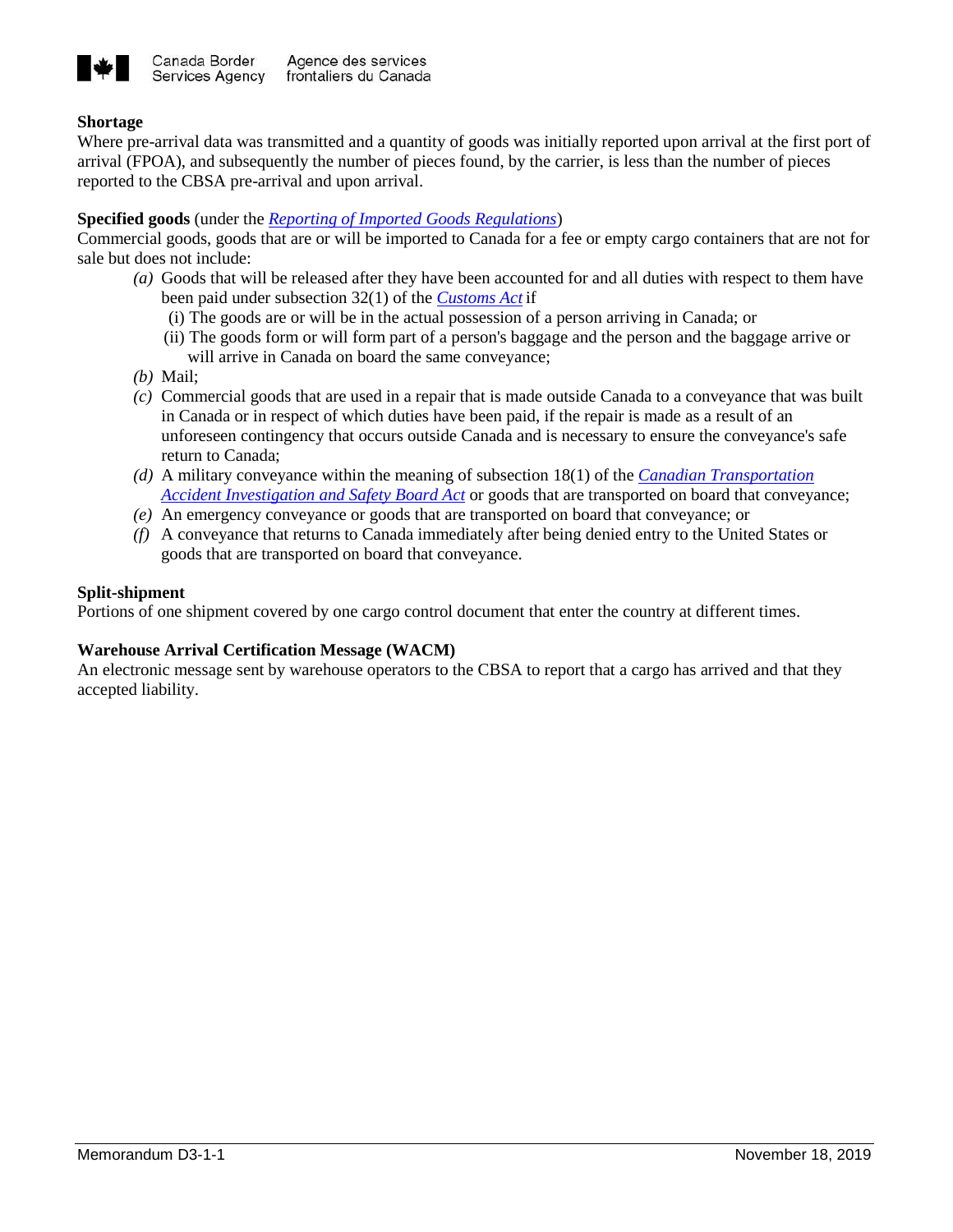

## **General Information**

2. The *[Customs Act](http://laws-lois.justice.gc.ca/eng/acts/C-52.6/index.html)*, the *[Reporting of Imported Goods Regulations](http://laws-lois.justice.gc.ca/eng/regulations/SOR-86-873/page-1.html)* and the *[Transportation of Goods Regulations](http://laws-lois.justice.gc.ca/eng/regulations/SOR-86-1064/page-1.html)*, establish the time of report, manner of report and who reports goods entering or moving in-transit through Canada.

3. Except as otherwise prescribed in the *[Reporting of Imported Goods Regulations](http://laws-lois.justice.gc.ca/eng/regulations/SOR-86-873/page-1.html)* and the *[Transportation of Goods](http://laws-lois.justice.gc.ca/eng/regulations/SOR-86-1064/page-1.html)  [Regulations](http://laws-lois.justice.gc.ca/eng/regulations/SOR-86-1064/page-1.html)*, all goods that are imported or moving in-transit through Canada must be reported to the Canada Border Services Agency (CBSA) at First Port of Arrival (FPOA), even when exempt from Advance Commercial Information (ACI)/eManifest notification. The requirement to report goods to the CBSA is effected orally or in writing in the prescribed manner as described in the *[Reporting of Imported Goods Regulations.](http://laws-lois.justice.gc.ca/eng/regulations/SOR-86-873/index.html)*

4. The receipt of cargo control information enables the CBSA to:

- *(a)* Control the movement of goods;
- *(b)* Ensure payment of duty and tax as prescribed by the *[Customs Tariff](http://laws-lois.justice.gc.ca/eng/acts/c-54.011/)*, *[Excise Tax Act](http://laws-lois.justice.gc.ca/eng/acts/E-15/page-1.html)*, *[Excise Act, 2001](http://laws-lois.justice.gc.ca/eng/acts/E-14.1/page-1.html)* and the *[Special Import Measures Act](http://laws-lois.justice.gc.ca/eng/acts/S-15/page-1.html)*;
- *(c)* Ensure compliance with other Acts of Parliament that control, prohibit, or regulate the import or intransit movement of any specified commodity; and
- *(d)* Help ensure the health, safety, and security of Canadians.

#### **Carrier and Freight Forwarder Identification and Eligibility**

5. For the purpose of identifying carriers and freight forwarders, 4 digit unique identifier will be assigned by the CBSA to all eligible parties. This carrier code must be shown on all cargo control documents (CCDs) or provided in [Electronic Data Interchange](http://www.cbsa-asfc.gc.ca/eservices/menu-eng.html) (EDI) transmissions.

6. Carriers can only possess one carrier code in connection with each mode of conveyance. Freight forwarders can only possess one freight forwarder (8000 series) carrier code.

7. For the purpose of assessing carrier code eligibility, the CBSA defines a carrier as the entity operating a conveyance transporting specified goods to Canada. To operate a conveyance means to have to have legal custody and control of the conveyance.

8. To have legal custody means to be:

- *(a)* An owner;
- *(b)* A lessee under a lease or agreement of hire;
- *(c)* A charterer under an agreement of hire;
- *(d)* As a purchaser under a conditional sale or hire purchase agreement that reserves to the vendor the title to the conveyance until the purchase price is paid or certain conditions are performed; or
- *(e)* A mortgagor.

9. Control is defined as the person responsible for the decisions concerning the employment of the conveyance, and therefore the person who decides how and where that conveyance is employed. It must be the lowest legal entity who has legal custody and control of the conveyance that must obtain and use their carrier code.

10. Clients who do not meet the criteria mentioned above are not eligible to receive or hold a carrier code.

11. It is the responsibility of the applicant to demonstrate to the CBSA that the entity is in fact a carrier as per the definition from [paragraph 8](http://www.cbsa-asfc.gc.ca/publications/dm-md/d3/d3-1-1-eng.html#p8) when requested by the CBSA.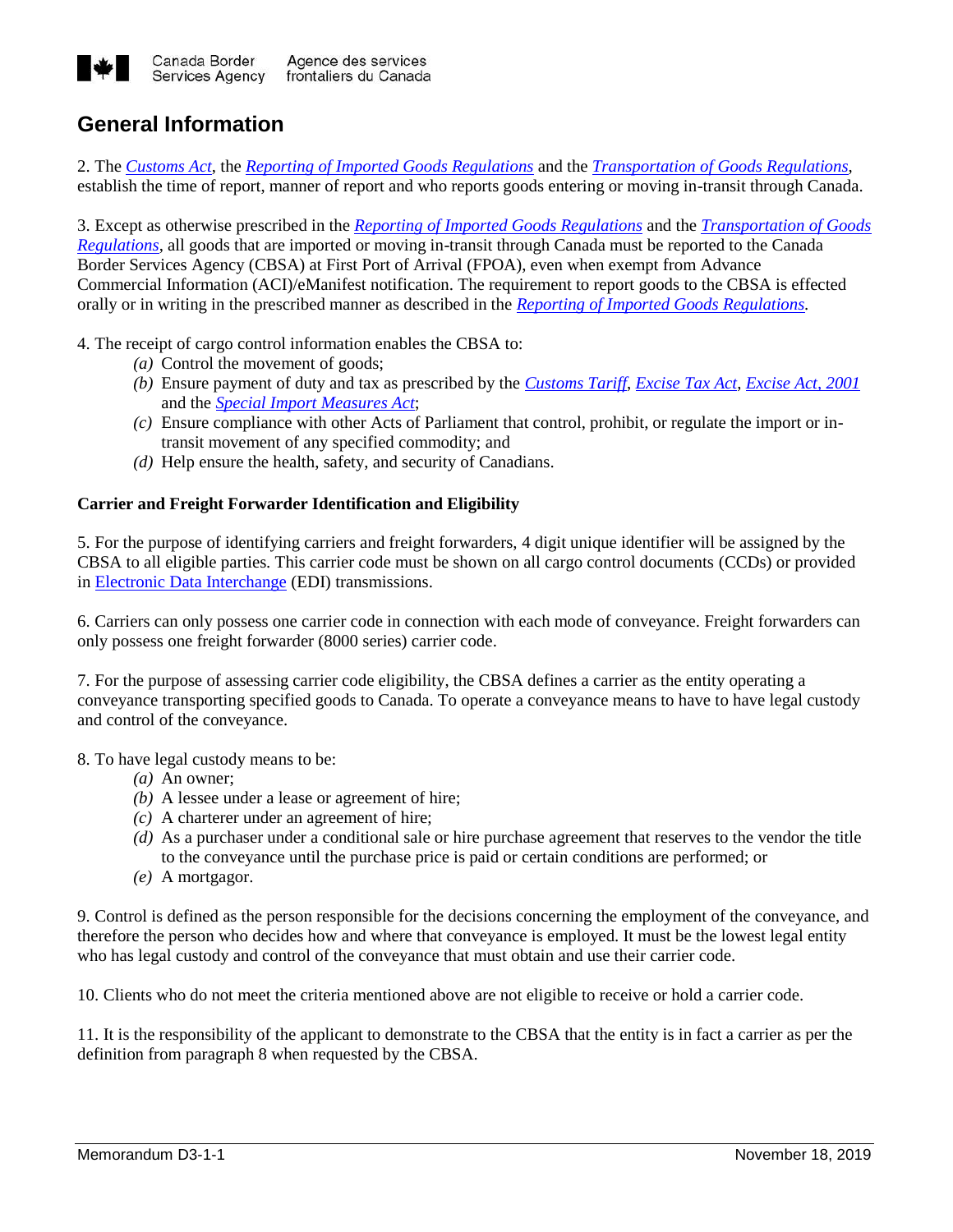

12. The CBSA also issues codes to eligible freight forwarders. Clients who apply for a freight forwarder code must also demonstrate that they meet the definition of a freight forwarder.

13. For purposes of assessing freight forwarder eligibility, a freight forwarder is defined as a person who, on behalf of one or more owners, importers, shippers or consignees of goods, causes specified goods to be transported by one or more carriers. Freight forwarders do not transport goods into Canada but, if in possession of valid bonded CBSA freight forwarder carrier/identifier code, may transport in bond goods from point to point within Canada. For more information on freight forwarder requirements, see Memorandum D3-3-1, *[Freight Forwarder Pre-arrival and](http://www.cbsa-asfc.gc.ca/publications/dm-md/d3/d3-3-1-eng.html)  [Reporting Requirements](http://www.cbsa-asfc.gc.ca/publications/dm-md/d3/d3-3-1-eng.html)*.

14. Carriers and freight forwarders shall notify the CBSA without delay, in writing, of any change to their legal entity, name, address and contact information.

15. Only carriers or freight forwarders that have filed security with the CBSA are permitted to transport in bond goods between points in Canada.

16. Information on posting security and requirements involving legal name changes may be found in [Memorandum](http://www.cbsa-asfc.gc.ca/publications/dm-md/d1/d1-7-1-eng.html)  D1-7-1, *[Posting Security for Transacting Bonded Operations](http://www.cbsa-asfc.gc.ca/publications/dm-md/d1/d1-7-1-eng.html)*. Also refer to the sample of the form D120, *[Customs](http://www.cbsa-asfc.gc.ca/publications/forms-formulaires/d120-eng.html)  [Bond](http://www.cbsa-asfc.gc.ca/publications/forms-formulaires/d120-eng.html)*.

17. A carrier desiring to become bonded under general authorization must complete an application and file security in a format as outlined i[n CBSA forms.](http://www.cbsa-asfc.gc.ca/publications/forms-formulaires/menu-eng.html) Information on how to apply for a bonded carrier code can be found on the [CBSA website.](http://www.cbsa-asfc.gc.ca/services/carrier-transporteur/menu-eng.html)

Bond amounts vary by mode:

- *(a)* Freight Forwarder: Amount of CAD \$25,000
- *(b)* Air mode: Amount of CAD \$10,000 to CAD \$80,000\*
- *(c)* Rail mode: Amount of CAD \$80,000
- *(d)* Marine mode: Amount of CAD \$25,000\*\*
- *(e)* Highway mode: Amount no less than CAD \$5,000 per vehicle, not to exceed CAD \$25,000 per fleet.

\*For information on the calculation of security in Air mode bonds, see Appendix F in this memorandum. \*\*For more information on Marine bond amounts, see the CBSA [website.](https://www.cbsa-asfc.gc.ca/services/carrier-transporteur/mc-tm-eng.html)

## **Carrier Requirements**

18. All carriers transporting specified goods into Canada must electronically transmit to the CBSA specified data pertaining to the cargo and conveyance within the prescribed timeframes as described in the *[Reporting of Imported](http://laws-lois.justice.gc.ca/eng/regulations/SOR-86-873/FullText.html)  [Goods Regulations](http://laws-lois.justice.gc.ca/eng/regulations/SOR-86-873/FullText.html)*. Provision of this data and within prescribed timeframes satisfies the requirement set out in section 12.1 of the *[Customs Act](http://laws.justice.gc.ca/eng/acts/C-52.6/FullText.html)*.

19. Transmission of electronic pre-arrival conveyance/cargo data does not constitute "reporting" for the purposes of subsection 12(1) of the *[Customs Act](http://laws.justice.gc.ca/eng/acts/C-52.6/FullText.html)*. Report, as defined in subsection 12(1) is not achieved until the conveyance has arrived in Canada and a report is made to the CBSA at the FPOA and, for rail, air and marine modes, by way of the Conveyance Arrival Certification Message (CACM).

20. As per section 7.1 of the *[Customs Act,](http://laws.justice.gc.ca/eng/acts/C-52.6/FullText.html)* carriers are liable to ensure all information provided to the CBSA, including pre-load/pre-arrival and at-arrival information, is true, accurate, and complete. Furthermore, as per section 22 of the *[Customs Act](http://laws.justice.gc.ca/eng/acts/C-52.6/FullText.html)* and section 7 of the *[Transportation of Goods Regulations](http://laws-lois.justice.gc.ca/eng/regulations/SOR-86-1064/FullText.html)*, the information transmitted must be supported by source documentation (i.e. bills of lading, invoices, contract of carriage) and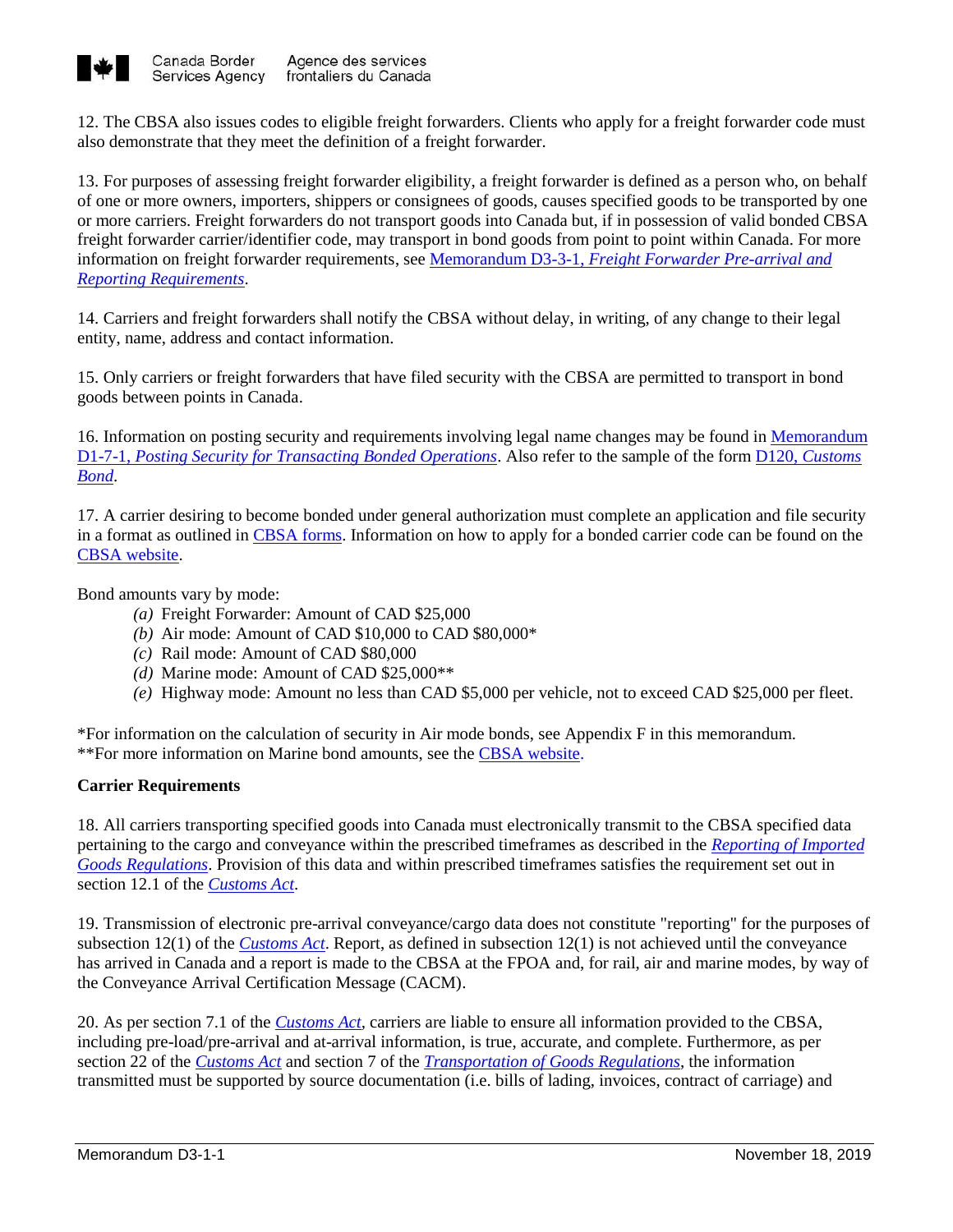

made available to the CBSA upon request. Carriers are also liable to ensure all information provided to the CBSA is sent within mode prescribed timeframes.

21. As per the *[Reporting of Imported Goods Regulations](http://laws-lois.justice.gc.ca/eng/regulations/SOR-86-873/FullText.html)*, the conveyance operating carrier (COC) is solely liable for the electronic transmission of pre-load/pre-arrival primary cargo information for which it is responsible for, and conveyance pre-arrival and at-arrival information to the CBSA in accordance with the technical requirements, specifications and procedures that are set out in the modal specific Electronic Commerce Client Requirements [Document](http://www.cbsa-asfc.gc.ca/eservices/eccrd-eng.html) (ECCRD).

22. For greater clarity, the COC is the carrier company operating the conveyance that transports goods into Canada. This is true whether the carrier company owns the conveyance outright, leases the conveyance, or whether any type of security interest is registered on the conveyance. The 'cargo carrier' is the carrier that causes goods to be transported into Canada by the COC.

23. It is the COC's carrier code that must be quoted within the conveyance report when transmitting conveyance data to the CBSA.

24. As per the *[Reporting of Imported Goods Regulations](http://laws-lois.justice.gc.ca/eng/regulations/SOR-86-873/FullText.html)*, any carrier causing specified goods to be transported into Canada is solely liable for providing primary cargo data for which they are responsible for, in accordance with the technical requirements, specifications and procedures that are set out in the modal specific [Electronic Commerce](http://www.cbsa-asfc.gc.ca/eservices/eccrd-eng.html)  [Client Requirements Document](http://www.cbsa-asfc.gc.ca/eservices/eccrd-eng.html) (ECCRD).

25. To transport specified goods (cargo) into Canada, there are two (2) separate obligations:

- *(a)* Submitting ACI/eManifest before arrival/load of the goods in Canada (subsection 12.1(1) of the *[Customs Act](http://laws-lois.justice.gc.ca/eng/acts/C-52.6/FullText.html)*); and
- *(b)* Reporting the goods upon arrival in Canada (subsection 12(1) of the *[Customs Act](http://laws-lois.justice.gc.ca/eng/acts/C-52.6/FullText.html)*).

26. Under subsection 12.1(1) of the *[Customs Act](http://laws-lois.justice.gc.ca/eng/acts/C-52.6/FullText.html)*, the COC is liable to provide the CBSA with electronic pre-arrival information about the conveyance and about the goods on board or expected to be on board that conveyance. Subsection 2.1(a)(i) of the *[Reporting of Imported Goods Regulations](http://laws-lois.justice.gc.ca/eng/regulations/SOR-86-873/page-1.html)*, mandates the cargo carrier to provide ACI/eManifest for all cargo it is responsible for on board that conveyance and, if applicable, the COC to provide ACI/eManifest cargo information for any cargo it is responsible for.

27. As per subsection 12(1) of the *[Customs Act](http://laws-lois.justice.gc.ca/eng/acts/C-52.6/FullText.html)*, the COC must report the conveyance and all goods on board that conveyance upon arrival in Canada.

28. The carrier whose carrier code is on the cargo transmission is liable for: all pre-load/pre-arrival information provided to the CBSA; to ensure it is true, accurate, and complete; and for duties and taxes on the goods until they are released by the CBSA, or until liability is transferred in accordance with subsection 20(2) of the *[Customs Act](http://laws-lois.justice.gc.ca/eng/acts/C-52.6/FullText.html)*.

29. When pre-arrival/pre-load information has not been transmitted for any cargo on board the conveyance, the COC may be subject to penalties for non-report, as the cargo report was not on file when the transmission of the CACM was sent. The cargo carrier who has not transmitted pre-arrival cargo information for which they are responsible may also be subject to penalties.

30. In a business to business arrangement, it is possible for both the COC and the cargo carrier to be held individually liable for two separate contraventions related to one shipment:

- *(a)* When advance information is not submitted (cargo carrier), and
- *(b)* When cargo is not reported on arrival (COC).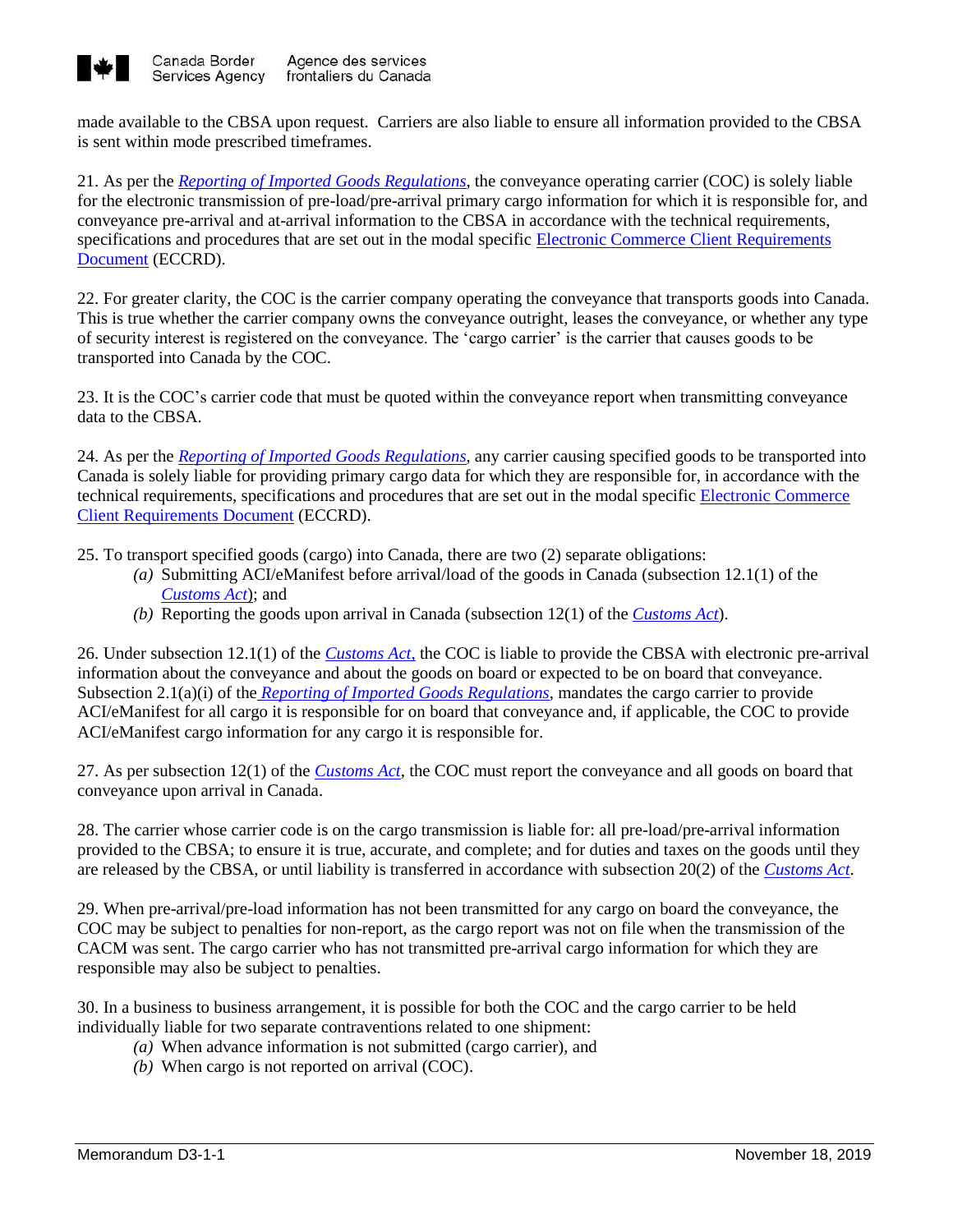

31. Carriers may hire a service provider or agent to transmit advance cargo and/or conveyance information and atarrival information on their behalf. The carrier code on the electronic transmission must be that of the actual carrier, not the agent or service provider. In order for the CBSA to communicate with the agent or service provider on behalf of the carrier, a third party consent must be completed and on file with the CBSA.

## **Application to Transmit Electronic Data to the CBSA**

32. Under section 12.1 of the *[Customs Act](http://laws-lois.justice.gc.ca/eng/acts/C-52.6/index.html?noCookie)* and the *[Reporting of Imported Goods Regulations](http://laws-lois.justice.gc.ca/eng/regulations/SOR-86-873/index.html)*, all carriers must transmit pre-load/pre-arrival electronic cargo and conveyance data using EDI and all freight forwarders must transmit pre-arrival electronic house bill and house bill close data using EDI for consolidated shipments. Highway carriers and freight forwarders also have the option of using the [eManifest Portal.](http://www.cbsa-asfc.gc.ca/prog/manif/portal-portail-eng.html)

33. For more information, refer to [Memoranda D3 Transportation series](http://www.cbsa-asfc.gc.ca/publications/dm-md/d3-eng.html) or to the mode applicable [Electronic](http://www.cbsa-asfc.gc.ca/eservices/eccrd-eng.html)  [Commerce Client Requirements Document](http://www.cbsa-asfc.gc.ca/eservices/eccrd-eng.html) (ECCRD).

## **Sealing Requirements**

34. With regards to conveyances and containers that have been authorized to move inland to a sufferance warehouse, the sealing of conveyances and containers are only required for the following specific CBSA circumstances:

- *(a)* Carriers who must meet sealing requirements as participants of the CBSA's trusted trader programs; **Note:** Member companies of the Partners in Protection (PIP) program have agreed to use high security seals in their international supply chains. The responsibility for the use of high security seals rests with the PIP approved importer and the PIP approved carrier. More specific information on PIP can be found on the [PIP](http://www.cbsa-asfc.gc.ca/security-securite/pip-pep/menu-eng.html) web page.
- *(b)* Cargo that is prohibited, controlled or regulated by any Act of Parliament;
- *(c)* In-transit movements to the point of final export;
- *(d)* Movement of conveyances and containers from the FPOA to a CBSA examination location.

35. Bonded carriers and freight forwarders will be allowed to move unsealed cargo between inland sufferance warehouses.

36. This does not negate the industry's obligation to fulfill any legislative or regulatory program requirements of other government departments that pertain to the sealing of conveyances and containers.

37. The CBSA reserves the right to seal any conveyance, container, or compartment at any time.

## **Cargo Reporting**

38. The requirement to report goods to the CBSA is effected electronically, orally or in writing in the prescribed manner as described in the *[Reporting of Imported Goods Regulations](http://laws-lois.justice.gc.ca/eng/regulations/SOR-86-873/page-1.html)*.

39. For further information on pre-arrival and reporting procedural requirements for import, in bond, in-transit and Freight Remaining on Board (FROB) (in air and marine modes only) cargo, refer to the Memoranda D3 [Transportation series](http://www.cbsa-asfc.gc.ca/publications/dm-md/d3-eng.html) relating to the particular mode of transportation. These include:

- *(a)* Memorandum D3-2-1, *[Air Pre-arrival and Reporting Requirements](http://www.cbsa-asfc.gc.ca/publications/dm-md/d3/d3-2-1-eng.html)*;
- *(b)* Memorandum D3-4-2, *[Highway Pre-arrival and Reporting Requirements](http://www.cbsa-asfc.gc.ca/publications/dm-md/d3/d3-4-2-eng.html)*;
- *(c)* Memorandum D3-5-1, *[Marine Pre-load/Pre-arrival and Reporting Requirements](http://www.cbsa-asfc.gc.ca/publications/dm-md/d3/d3-5-1-eng.html)*; and
- *(d)* Memorandum D3-6-6, *[Rail Pre-arrival and Reporting Requirements](http://www.cbsa-asfc.gc.ca/publications/dm-md/d3/d3-6-6-eng.html)*.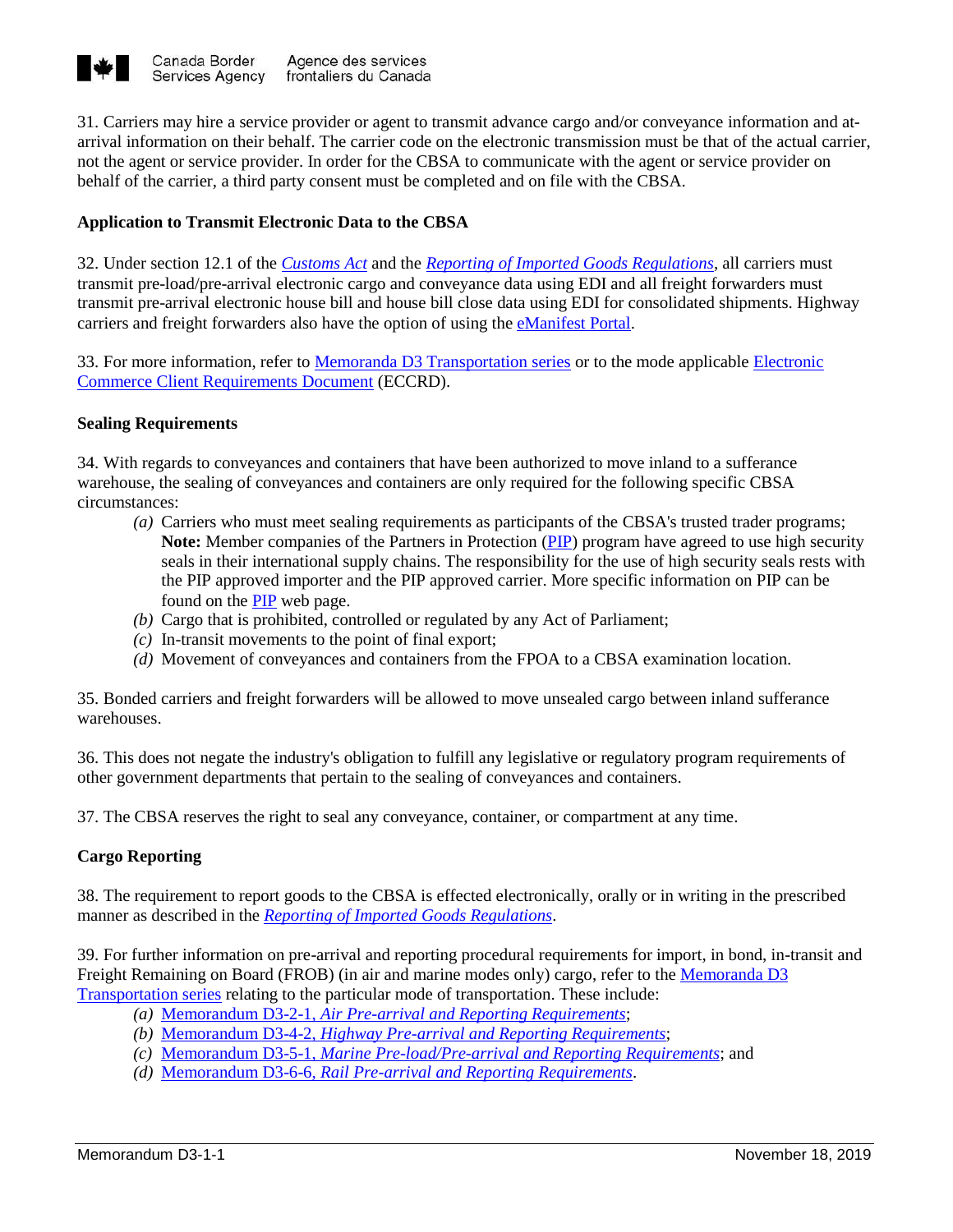

40. In lieu of a cargo EDI transmission, shipments eligible for the *[Courier Imports Remission Order \(CIRO\)](https://laws-lois.justice.gc.ca/eng/regulations/SI-85-182/FullText.html)* can be reported on consist sheet. Shipments eligible for the [Courier Low Value Shipment](http://www.cbsa-asfc.gc.ca/import/courier/lvs-efv/comm-eng.html) (CLVS) Program can be reported on cargo/release list, respectively. Further information on consist sheet or cargo/release list reporting can be found in Memorandum D8-2-16, *[Courier Imports Remission](http://www.cbsa-asfc.gc.ca/publications/dm-md/d8/d8-2-16-eng.html)*, o[r Memorandum D17-4-0,](http://www.cbsa-asfc.gc.ca/publications/dm-md/d17/d17-4-0-eng.html) *Courier Low Value [Shipment Program](http://www.cbsa-asfc.gc.ca/publications/dm-md/d17/d17-4-0-eng.html)*.

41. Unless otherwise exempted in writing by the CBSA, goods reported at FPOA and authorized to move in bond, must be delivered to the applicable primary sufferance warehouse that is licensed to receive the goods. The following are the types of primary warehouses:

- *(a)* Highway cargo: BW sufferance warehouse
- *(b)* Rail cargo: AR sufferance warehouse
- *(c)* Air cargo: AA or AH sufferance warehouse
- *(d)* Marine cargo: AM or AW sufferance warehouse

42. The carrier must indicate the CBSA office where the goods are to be released or destined. This is the CBSA office code applicable to the destination primary sufferance warehouse where the goods are to be delivered.

43. The carrier must indicate the name and address/sub-location code of the destination primary sufferance warehouse where goods will be stored pending clearance.

**Note:** Where goods will eventually move from the primary to a secondary sufferance warehouse, the primary carrier will transmit the primary warehouse as the destination or as the location of goods on their cargo transmission.

44. For information regarding goods imported by courier, refer to [Memorandum D17-1-2,](http://www.cbsa-asfc.gc.ca/publications/dm-md/d17/d17-1-2-eng.html) *Reporting and [Accounting for Low Value Commercial Goods \(Not Exceeding CAD\\$2,500\)](http://www.cbsa-asfc.gc.ca/publications/dm-md/d17/d17-1-2-eng.html)* and [Memorandum D17-4-0,](http://www.cbsa-asfc.gc.ca/publications/dm-md/d17/d17-4-0-eng.html) *Courier [Low Value Shipment Program](http://www.cbsa-asfc.gc.ca/publications/dm-md/d17/d17-4-0-eng.html)*.

45. When reporting goods to the CBSA which are exempt from ACI/eManifest, carriers may use the standard form A8A(B), *In Bond - [Cargo Control Document](http://www.cbsa-asfc.gc.ca/publications/forms-formulaires/a8a-b-eng.html)*, which is now available online in a fillable/savable format on the [CBSA website.](http://www.cbsa-asfc.gc.ca/publications/forms-formulaires/menu-eng.html) Carriers may also produce their own form A8A(B), *In Bond - [Cargo Control Document](http://www.cbsa-asfc.gc.ca/publications/forms-formulaires/a8a-b-eng.html)*, printed in accordance with the specifications contained in the Appendix B of this memorandum. Alternatively, carriers may use other approved CCDs such as the International Air Transport Association (IATA) standard air waybill for air cargo; form A6A, *[Freight/Cargo Manifest](http://www.cbsa-asfc.gc.ca/publications/forms-formulaires/a6a-eng.html)* for marine cargo and form A8B, *United States – [Canada Transit](http://www.cbsa-asfc.gc.ca/publications/forms-formulaires/a8b-eng.html)  [Manifest](http://www.cbsa-asfc.gc.ca/publications/forms-formulaires/a8b-eng.html)*, for in-transit goods being transported by highway mode, etc.

46. When ACI/eManifest data has been transmitted and requires a paper CCD or paper house bill for release purposes, the carrier has the option of using form A8A(B), *In Bond – [Cargo Control Document](http://www.cbsa-asfc.gc.ca/publications/forms-formulaires/a8a-b-eng.html)*, or a paper print out of the ACI/eManifest transmission, provided it contains the information found in Appendix E of this memorandum.

**Note:** For further information on alternate CCDs that meet the CBSA's requirements and instructions on the completion of the prescribed reporting documents, refer to the [Memoranda D3 Transportation series](http://www.cbsa-asfc.gc.ca/publications/dm-md/d3-eng.html) relating to the particular mode of transport and Memorandum D17-1-2, *[Reporting and Accounting for Low Value Commercial](http://www.cbsa-asfc.gc.ca/publications/dm-md/d17/d17-1-2-eng.html)  [Goods \(Not Exceeding CAD\\$2,500\)](http://www.cbsa-asfc.gc.ca/publications/dm-md/d17/d17-1-2-eng.html)*. These include information on forms A8A(B), *In Bond - [Cargo Control](http://www.cbsa-asfc.gc.ca/publications/forms-formulaires/a8a-b-eng.html)  [Document](http://www.cbsa-asfc.gc.ca/publications/forms-formulaires/a8a-b-eng.html)*, A6A, *[Freight/Cargo Manifest,](https://www.cbsa-asfc.gc.ca/publications/forms-formulaires/a6a-eng.html)* A8B, *United States – [Canada Transit Manifest](http://www.cbsa-asfc.gc.ca/publications/forms-formulaires/a8b-eng.html)*, A10, *[Cargo Control](https://www.cbsa-asfc.gc.ca/publications/forms-formulaires/a10-eng.html)  [Abstract](https://www.cbsa-asfc.gc.ca/publications/forms-formulaires/a10-eng.html)* and A30, *[Diversion Notice](https://www.cbsa-asfc.gc.ca/publications/forms-formulaires/a30-eng.html)*.

For further information on reporting automotive production and service goods, refer t[o Memorandum D17-3-1,](http://www.cbsa-asfc.gc.ca/publications/dm-md/d17/d17-3-1-eng.html) *The [New Automotive System –](http://www.cbsa-asfc.gc.ca/publications/dm-md/d17/d17-3-1-eng.html) Highway Mode*.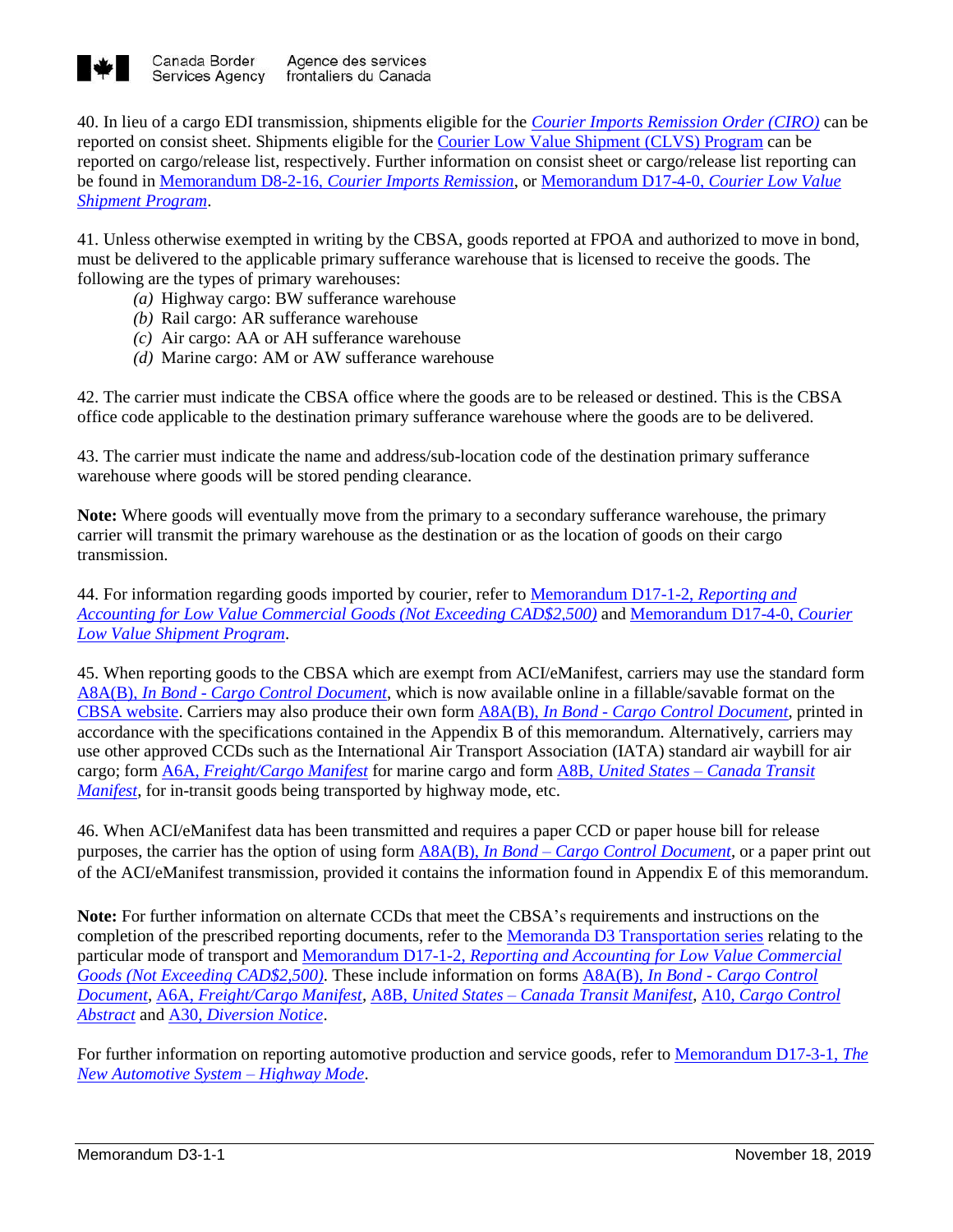

## **Corrections to Cargo Control Documents (CCDs)**

47. Any corrections must be made to all paper copies (when applicable) of the original CCD before presenting it to the CBSA. Corrections may also be made to cargo control data elements, which have been electronically transmitted to the CBSA.

**Note:** Instructions for providing corrected information in the required electronic format are found in the [Electronic](https://www.cbsa-asfc.gc.ca/eservices/eccrd-eng.html)  [Commerce Client Requirements Document](https://www.cbsa-asfc.gc.ca/eservices/eccrd-eng.html) (ECCRD).

48. Corrections to a paper CCD may also be made after the carrier has reported to the CBSA, if the long room and the CBSA delivery authority copies have not been presented to the broker/consignee. The corrections are to be made on the long room and the CBSA delivery authority copies and presented to the CBSA, accompanied by supporting evidence, if the quantity or description is changed. Acceptable supporting evidence will be the original bill of lading, waybill, interlined pro-bill or other acceptable document from the point of loading. The long room and the CBSA delivery authority copies will be returned to the carrier for presentation to the consignee.

49. When a paper CCD must be rewritten, the rewritten document must bear the same CCN as the original. A notation must be shown on the new document in the description of goods section stating the reason the original document has been rewritten. Any change in the quantity or description of goods must be supported by documentation such as the original bill of lading, waybill, interlined pro-bill, or other acceptable document from the point of loading.

50. The carrier should rewrite the paper CCD, or update the electronic cargo transmission, for a change in quantity on a shipper's load and count only when the original bill of lading or interlined pro-bill contains a typographical or other error, or when an error occurred in the preparation of the cargo control document/ transmission.

51. The carrier must present all copies of the rewritten paper document with the long room and the CBSA delivery authority copies of the original document, and the supporting documentation, where necessary, to the CBSA for validation.

52. If found to be acceptable, the long room and the CBSA delivery authority copies of the rewritten paper document will be date stamped on the reverse of the document. The rewritten long room and the CBSA delivery authority copies will be returned to the carrier for furtherance to the consignee. The CBSA will destroy the original CBSA delivery authority copy. The rewritten mail copy (with the original long room copy and supporting documentation) will be retained by the CBSA.

53. For corrections or amendments to electronic cargo data, refer to the specific modal [Memoranda D3](http://www.cbsa-asfc.gc.ca/publications/dm-md/d3-eng.html)  [Transportation series.](http://www.cbsa-asfc.gc.ca/publications/dm-md/d3-eng.html)

## **Unique Shipment Processes**

54. The following processes are not exempt from pre-arrival data but the reporting and/or pre-arrival requirements differ in some manner. For information on other mode specific processes, refer to Memoranda D3 Transportation [series.](https://www.cbsa-asfc.gc.ca/publications/dm-md/d3-eng.html)

## **Goods Found Astray (Misrouted Goods)**

55. Carriers and freight forwarders must transmit pre-arrival cargo data and house bill data (if the shipment is consolidated) for all goods being transported to Canada, including Canadian goods found astray outside of Canada, unless there is an exemption or exception. After verification of the facts, the CBSA will release the shipment to the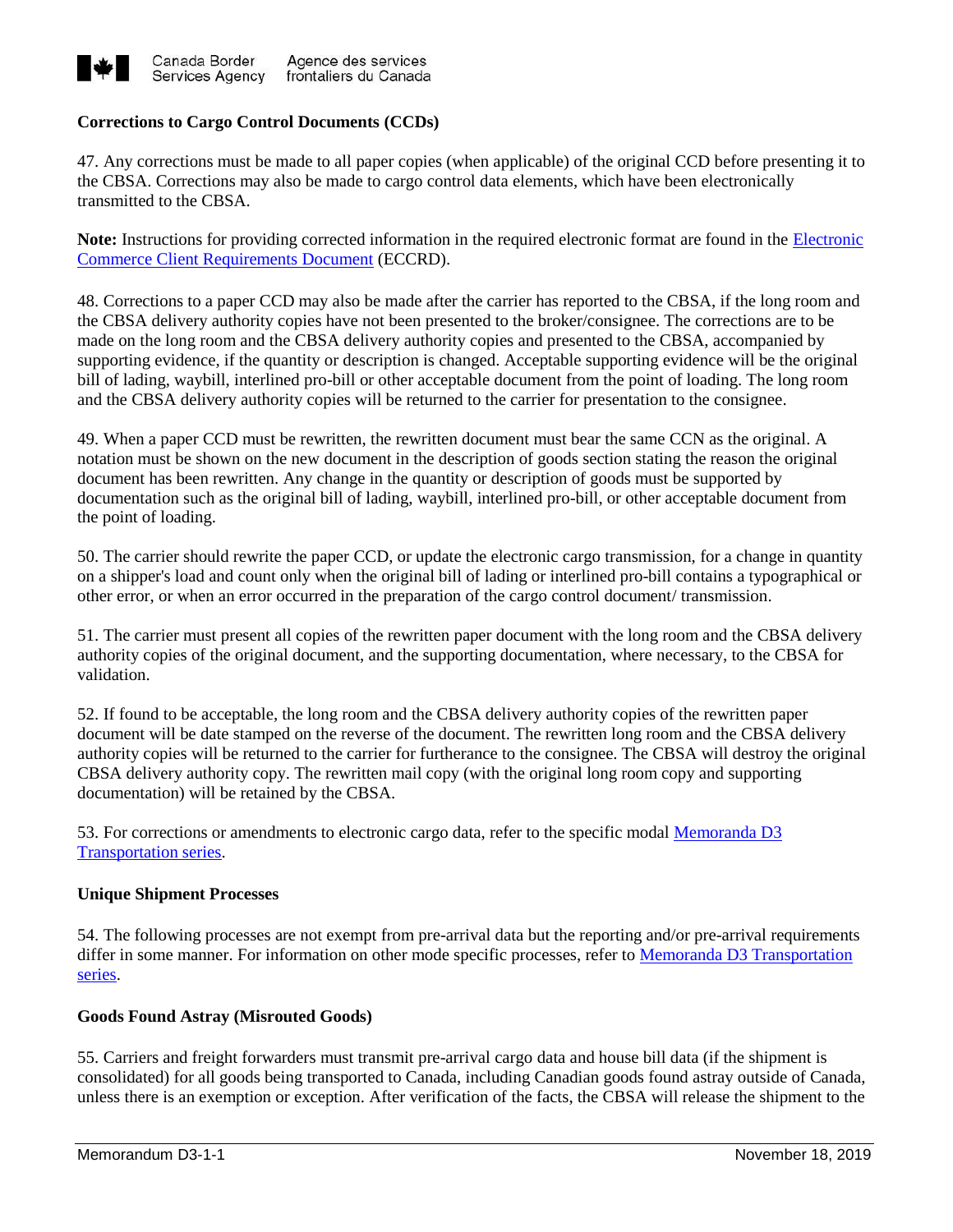

carrier or freight forwarder. Verification will consist of satisfactory evidence provided by the foreign Customs organization or the carrier. The CCD will be acquitted by a reference to this memorandum.

56. Foreign goods found astray in Canada must have cargo data electronically transmitted post arrival as soon as they are discovered by the carrier or freight forwarder. The goods may then be exported in accordance with the *[Reporting of Exported Goods Regulations](http://laws-lois.justice.gc.ca/eng/regulations/SOR-2005-23/page-2.html)* and as outlined in [Memorandum D3-1-8,](http://www.cbsa-asfc.gc.ca/publications/dm-md/d3/d3-1-8-eng.html) *Cargo – Export Movements*.

## **Non-resident Importer**

57. For shipments being delivered to Canada where the consignee is a non-resident importer, the foreign name and address of the consignee will be accepted in the consignee name and address fields in the cargo transmission.

58. The Canadian party to whom the cargo is being delivered to must be provided in the delivery party name and address fields. The delivery party name and address may be a warehouse, rail yard, etc., if that is where the carrier's contract of carriage ends.

## **Transmitting "To Order" shipments**

59. In acknowledgment of common business practices the CBSA will accept "To Order"; "To Order of Shipper"; or "To Order of Bank"; or "Other Named Entity" in the consignee field provided the name and address of the owner or owner's representative is transmitted as a Notify Party. To help clarify, the following examples illustrate the CBSA's requirements:

**Example 1:** "To Order" and "To Order of Shipper"

The CBSA will accept "To Order" and "To Order of Shipper" in the consignee name field. The address information, city name, and country are mandatory fields for the consignee and ideally the shipper's coordinates would be repeated. However, the CBSA will accept terms such as "Same as Shipper"; "See Above"; etc., in the address information field and city name.

The name and address of the owner or owner's representative would be provided in the Notify Party fields. The delivery address, if different, would be transmitted in the Delivery Address fields.

**Example 2:** "To Order of Bank or Other Named Entity"

The name of the bank or the named entity must be transmitted in the consignee name field. Again, because the address information, city name, and country are mandatory fields, the complete address of the bank, or other named entity, must be transmitted in the consignee name and address fields. The name and address of the party taking receipt of the goods in Canada must be transmitted in the Notify Party fields. The delivery address, if different from the address provided in the Notify Party fields must be transmitted in the Delivery Address fields.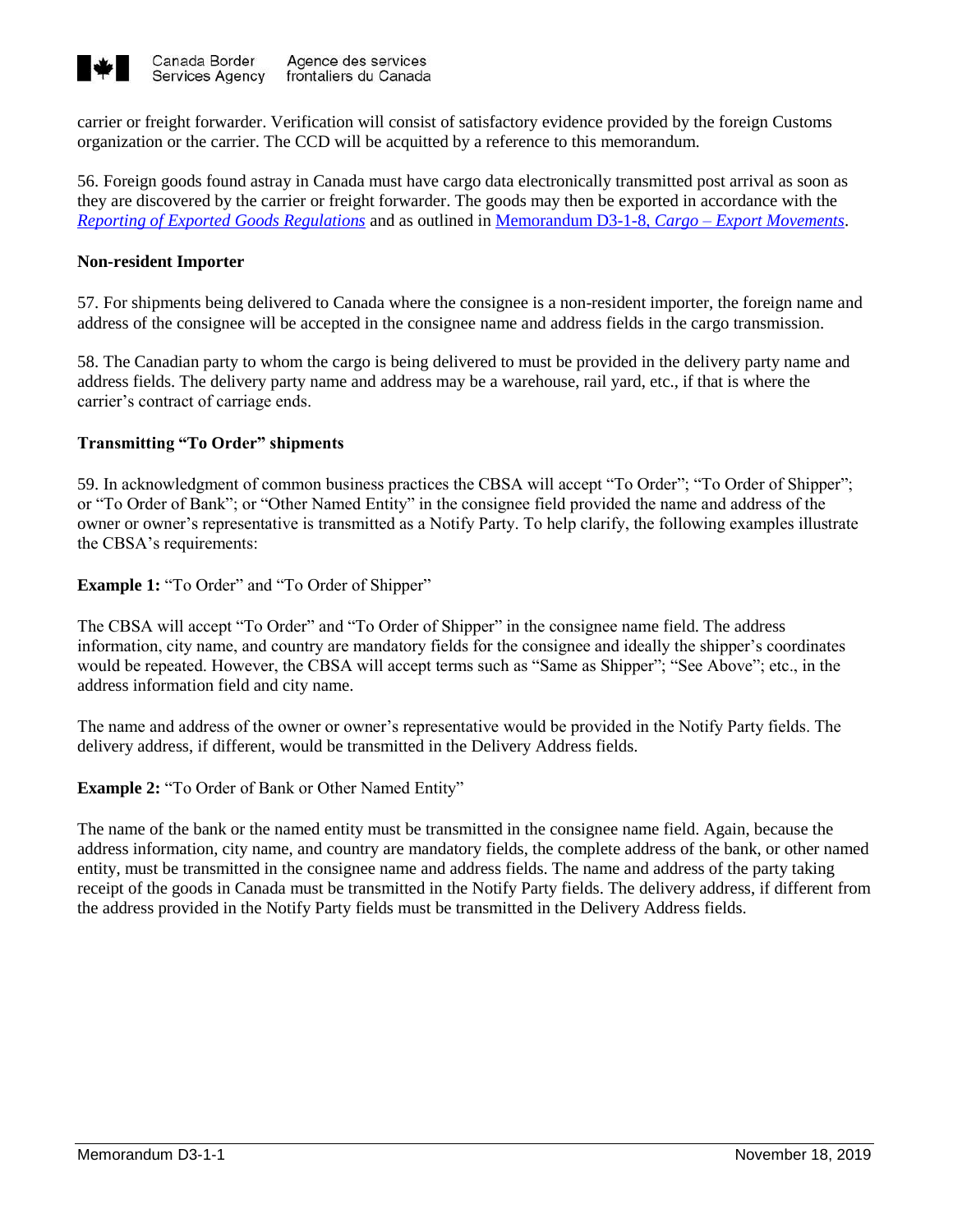

## **Carnets and other Temporary Imports**

60. The CBSA does not accept the Carnet or other temporary import documents as a valid CCD for the import, intransit, or export movement of goods.

61. Electronic pre-arrival cargo and conveyance data must be transmitted for Carnet or other temporary imports (i.e. form E29B, *[Temporary Admission Permit](https://www.cbsa-asfc.gc.ca/publications/forms-formulaires/e29b-eng.html)*) or in-transit shipments within the prescribed timeframes. Carnet and other temporary imports arriving in Canada for export must also be accompanied by the appropriate CBSA CCDs for the mode of transport being used. The Carnet and other temporary import documents must be presented to the CBSA at the time of arrival or export.

## **Moving Company and Personal Effects**

62. When personal effects are being imported into Canada the name and address of the actual consignee is required. The name of the moving company may be provided in the Notify Party field.

## **Entered to Arrive (ETA) and Value Included (VI) Shipments**

63. Cargo and conveyance data, and house bill data (if the shipment is consolidated) is required for ETA and VI type shipments within the prescribed timeframes. The CBSA will manually acquit the cargo data with the original transaction number associated with the goods.

## **Ships' Stores (goods imported for ships' stores)**

64. Defined as goods imported into Canada by airlines or vessels specifically for delivery to vessels or a bonded warehouse, refer to [Memorandum D4-2-1,](https://www.cbsa-asfc.gc.ca/publications/dm-md/d4/d4-2-1-eng.html) *Ships' Stores* for additional information.

65. Pre-arrival cargo and conveyance data, and house bill data (if the shipment is consolidated) pertaining to goods imported for ships' stores into Canada must be transmitted electronically within the guidelines and procedures outlined in the *[Reporting of Imported Goods Regulations](http://laws-lois.justice.gc.ca/eng/regulations/SOR-86-873/index.html)* and this memorandum.

## **Duty Free Shops (goods imported by duty free shops)**

66. Defined as goods imported into Canada by duty free shops and delivered directly to a licensed duty free shop facility. Refer to Memoranda D4-3-4, *Duty Free Shop – [Operational Responsibilities](https://www.cbsa-asfc.gc.ca/publications/dm-md/d4/d4-3-4-eng.html)* and D4-3-5, *[Duty Free Shop](https://www.cbsa-asfc.gc.ca/publications/dm-md/d4/d4-3-5-eng.html)  – [Inventory Control and Sales Requirements](https://www.cbsa-asfc.gc.ca/publications/dm-md/d4/d4-3-5-eng.html)* for additional information on duty free shops.

67. Pre-arrival cargo and conveyance data, and house bill data (if the shipment is consolidated) pertaining to goods imported and delivered directly to a licensed duty free shop must be transmitted electronically within the guidelines and procedures outlined in the *[Reporting of Imported Goods Regulations](http://laws-lois.justice.gc.ca/eng/regulations/SOR-86-873/index.html)* and this memorandum.

## **Shortages**

68. A shortage occurs only where a quantity of goods was initially reported upon arrival at FPOA, and subsequently the number of pieces found, by the carrier, is less than the number of pieces reported to the CBSA upon arrival.

69. As the carrier's report to the CBSA is proof of the goods being on board the conveyance, all goods reported to the CBSA are deemed to have entered in Canada.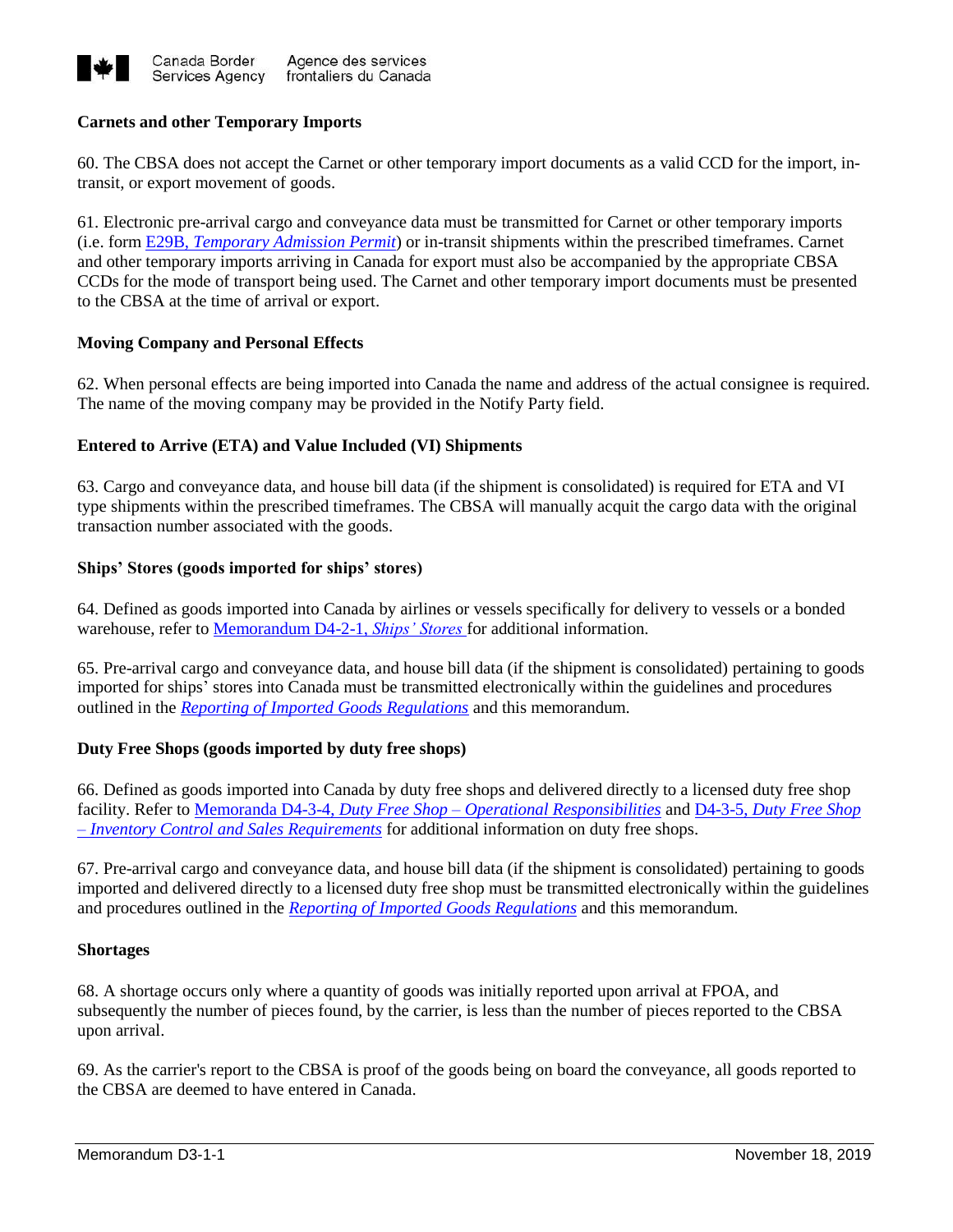

70. Duty and taxes will be assessed on all goods reported unless acceptable evidence of a shortage is presented to the CBSA. Presentation of evidence of the shortage is the responsibility of the party liable for payment of the duties and taxes.

71. Acceptable evidence of a shortage can consist of written evidence of payment of a claim by a foreign carrier or a statement by a border services or peace officer that the goods were destroyed through an accident, fire or documentation from the vendor, exporter, shipper or warehouse operator at the point of departure attesting that a true shortage did exist and was not the result of theft, loss, etc.

**Note:** Documentation originating from the carrier or freight forwarder is not considered acceptable evidence of a shortage. Shortages must be substantiated by a third party.

72. Where evidence of a shortage cannot be provided within 70 days of the initial report, duties and taxes owing for the goods short must be paid. For information on refund claims, refer to [Memorandum D6-2-3,](http://www.cbsa-asfc.gc.ca/publications/dm-md/d6/d6-2-3-eng.html) *Refund of Duties*.

73. Shortages previously noted on waybills at a trans-shipping point outside Canada, or as ascertained by a physical check by a border services officer at the CBSA office of importation, must be noted by way of an amendment to the cargo data as soon as it is discovered.

74. When portions of a shipment previously identified as a shortage are forwarded to Canada, they must be reported. The new document or EDI transmission record must bear a reference to the original CCN in the description of goods field.

## **Overages**

75. Any excess from the quantity of goods transmitted in the same shipment and found by the carrier or freight forwarder post arrival are considered overages.

76. All such goods found by the CBSA or the carrier or freight forwarder must be documented immediately by the carrier or freight forwarder by means of the appropriate EDI cargo transmission.

77. As overages represent cargo that has not been reported to the CBSA as required under the *[Customs Act](http://laws-lois.justice.gc.ca/eng/acts/C-52.6/index.html?noCookie)*, when a border services officer discovers an overage during a CBSA check or examination, the carrier or freight forwarder may be assessed the appropriate penalty. For additional information on penalties, see paragraphs 142 to 144 of this memorandum and Memorandum D22-1-1, *[Administrative Monetary Penalty System](http://www.cbsa-asfc.gc.ca/publications/dm-md/d22/d22-1-1-eng.html)*.

78. In the case of overages found by a carrier or freight forwarder within their own system, the carrier or freight forwarder must report the goods to the nearest CBSA office immediately using the appropriate EDI cargo transmission.

79. Company owned material (COMAT), or goods carried in a conveyance (truck, aircraft, etc.) owned or controlled by the importer or shipper found not reported to the CBSA will be seized.

80. Domestic goods shipped from one point in Canada to another point in Canada, found astray in the United States and returned to Canada must be covered by the appropriate EDI cargo transmission showing the CBSA office of reimportation as the receiving CBSA office. After verification of the facts, the shipment will be released to the carrier or freight forwarder.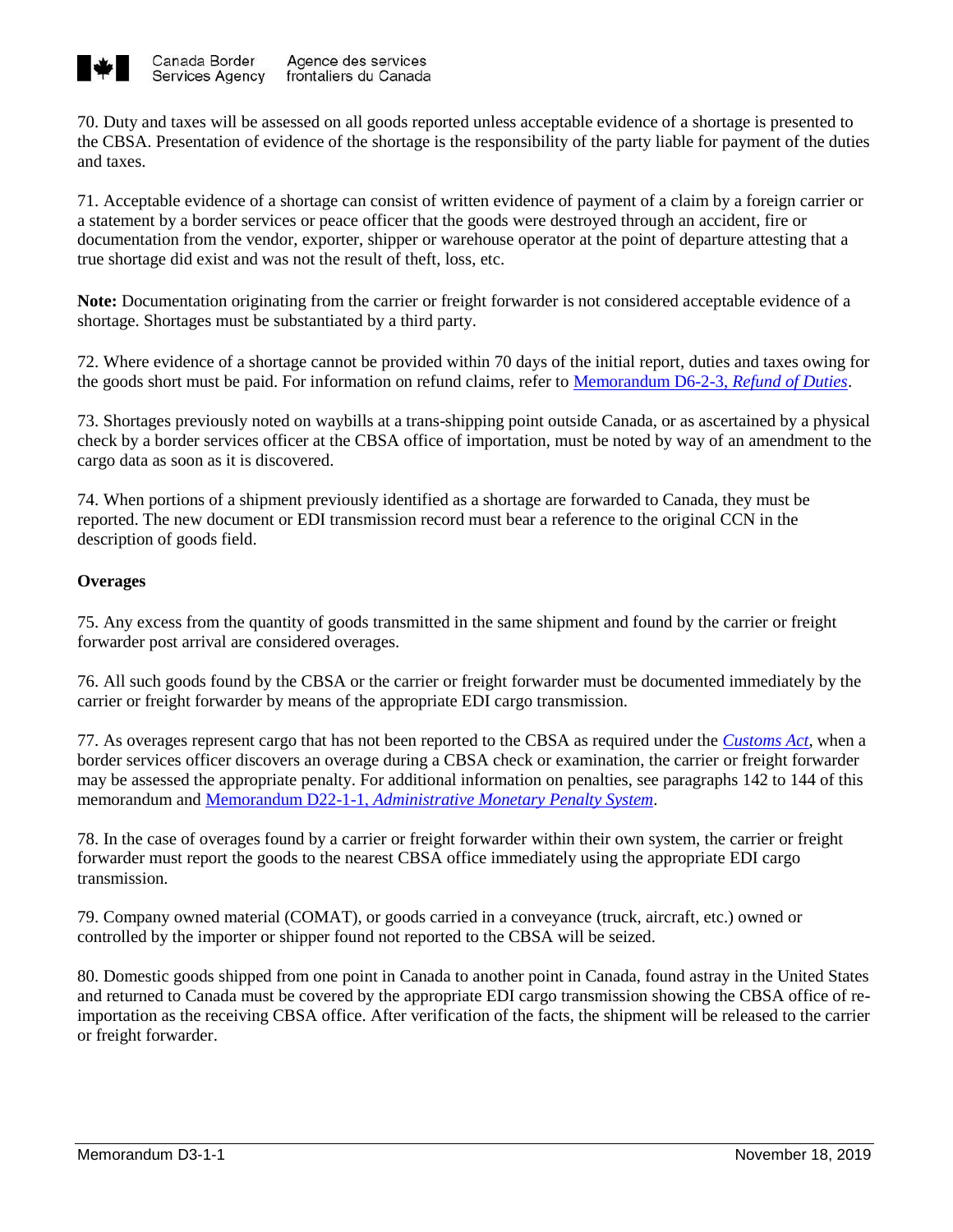

**Note:** Verification will consist of satisfactory evidence provided by the U.S. Customs and Border Protection (US CBP) or the carrier at the trans-shipping point where the goods were found. The CCD or EDI cargo transmission will be acquitted by reference to this memorandum.

81. U.S. shipments destined for other points in the United States, but found astray by the carrier or freight forwarder in Canada are to be returned to the United States under CCD. The document must certify that the shipment was found astray in Canada on the applicable date and is now being returned to the United States in the same condition as received. The certificate must also state that the goods have remained under CBSA control. When the goods are exported, the long room and the CBSA delivery authority copies must be presented to the CBSA at the point of exit. The CBSA delivery authority copy will be returned to the carrier or to the freight forwarder after being stamped by the CBSA and the long room copy will be assigned an outward report number and retained by the CBSA.

## **Shipper's Load and Count**

82. When cargo is carried under shipper's load and count arrangements between the carrier and the shipper, the cargo control transmission must clearly state "shipper's load and count" and the shipper must seal all units before transfer to the carrier. "Shippers load and count" is not a description of the goods.

83. The carrier must maintain a seal record and note the seal number on the cargo transmission. A border service officer must supervise the breaking of a shippers seal when required for CBSA purposes. The border service officer will reseal the unit with a CBSA seal and notate the new number on the documents.

## **CBSA Cargo Control Abstract**

84. A shipment, including split shipments in air mode, must be abstracted when its CCD will be accounted for by more than one CBSA accounting document or other clearance document. Importers or their agents (including freight forwarders) must document abstracts on the CBSA form A10*[, Cargo Control Abstract](http://www.cbsa-asfc.gc.ca/publications/forms-formulaires/a10-eng.html)*.

85. A form A10*, [Cargo Control Abstract](http://www.cbsa-asfc.gc.ca/publications/forms-formulaires/a10-eng.html)*, must be prepared for each portion of the shipment requiring separate acquittal. The entire quantity shown on the carrier's original cargo transmission must be accounted for on this document.

86. Form A10*[, Cargo Control Abstract](http://www.cbsa-asfc.gc.ca/publications/forms-formulaires/a10-eng.html)*, is a five-part form consisting of the following copies:

- *(a)* CBSA control copy
- *(b)* Long room copy
- *(c)* CBSA delivery authority copy
- *(d)* Warehouse operator's copy
- *(e)* Issuer's copy

**Note:** This fillable form can be downloaded from the [CBSA website,](https://www.cbsa-asfc.gc.ca/publications/forms-formulaires/menu-eng.html) printed and saved.

87. Each cargo control abstract must show a unique number consisting of the CCN on the master cargo control transmission, suffixed by the character X and a sequential numeric digit, beginning with 1. For example:

*(a)* If a shipment manifested by a carrier were to be accounted for by three separate acquittal documents, three abstracts would be prepared. The master CCN 6110 SA12345 would be shown in the "Master Cargo Control No." field of each abstract, and the three abstracts would be numbered 6110 SA12345X1, 6110 SA12345X2, 6110 SA12345X3; or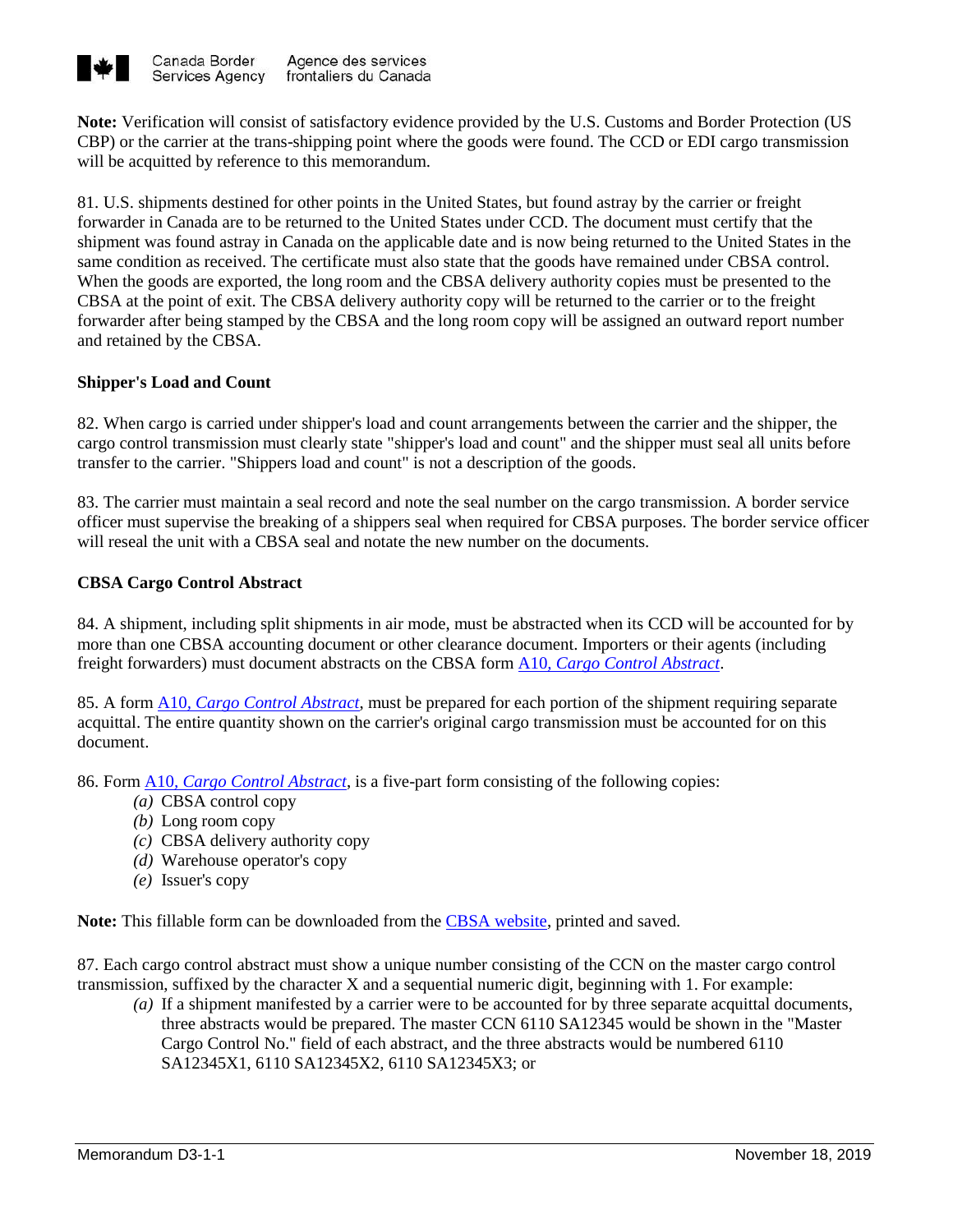

- *(b)* System limitations allow for a maximum of 25 characters. Therefore, where a CCD consisting of 23 characters is to be abstracted into more than nine shipments, the CCN on the master document would be suffixed by:
	- (i) X1 to X9 for the first nine abstracts,
	- (ii) Y1 to Y9 for the next nine abstracts,
	- $(iii)Z1$  to Z9 for the next nine abstracts,
	- (iv) A1 to A9 for the next nine abstracts,
	- (v) B1 to B9 for the next nine abstracts, etc.

**Note:** The character "D" cannot be used as a suffix in abstract numbers.

88. The importer or their agent must present all copies of the abstracts listed on the form A10*[, Cargo Control](http://www.cbsa-asfc.gc.ca/publications/forms-formulaires/a10-eng.html)  [Abstract](http://www.cbsa-asfc.gc.ca/publications/forms-formulaires/a10-eng.html)*, prior to the release of any portion of an abstracted CCD.

89. The CBSA control copy of each abstract will remain with the CBSA. The original CCN will be manually acquitted in the CBSA system with the new abstract CCNs. The long room and the CBSA delivery authority copies of each abstract will be returned to the consignee for presentation with the clearance documents. The importer or their agent will forward the warehouse operator's copy of each abstract to the warehouse operator for recordkeeping purposes. The issuer's copy of each abstract will be returned to the importer or their agent. Further details on the warehouse operator's record-keeping requirements can be found in [Memorandum D4-1-4,](http://www.cbsa-asfc.gc.ca/publications/dm-md/d4/d4-1-4-eng.html) *Customs [Sufferance Warehouses](http://www.cbsa-asfc.gc.ca/publications/dm-md/d4/d4-1-4-eng.html)*.

90. Under no circumstances may cargo be removed from a sufferance warehouse once abstracts have been presented without presentation of a valid acquittal document or a re-manifest CCD to cover the movement of the goods. Failure to comply will result in the issuance of AMPS.

## **Re-manifested Cargo Control Documents**

91. In situations where cargo must be re-manifested (for example, a change in liability), a new CCD, otherwise known as a re-manifest, must be presented to the CBSA before the goods are allowed to proceed. The information shown on the re-manifest must match the information on the original cargo transmission. Any discrepancies must be approved by the CBSA. The re-manifested CCD must have a new CCN with the original CCN notated in the "previous cargo control number" field.

92. The carrier code appearing in the "carrier code/cargo control number" field of the re-manifested CCD represents the carrier who is liable for the goods.

93. In the case where the original cargo is to be split for furtherance to more than one destination, re-manifests are to be prepared for each portion of the shipment, by destination. All the re-manifest CCDs for the total quantity of the original cargo transmission must be presented to the CBSA at the same time.

94. All copies of the re-manifest CCDs must be presented to the CBSA. The mail and station copies of the remanifest CCDs will be retained by the CBSA, and the remaining copies will be returned to the carrier. The original CCN will be manually acquitted in the CBSA systems with the new re-manifest number.

## **Diversions (for paper cargo)**

95. For the purpose of these instructions, a diversion occurs when a shipment is rerouted to another CBSA office, before arriving at the destination CBSA office or sufferance warehouse indicated on the CCD. If it is determined that the goods should have been directed to another CBSA office for release only after arrival at the destination,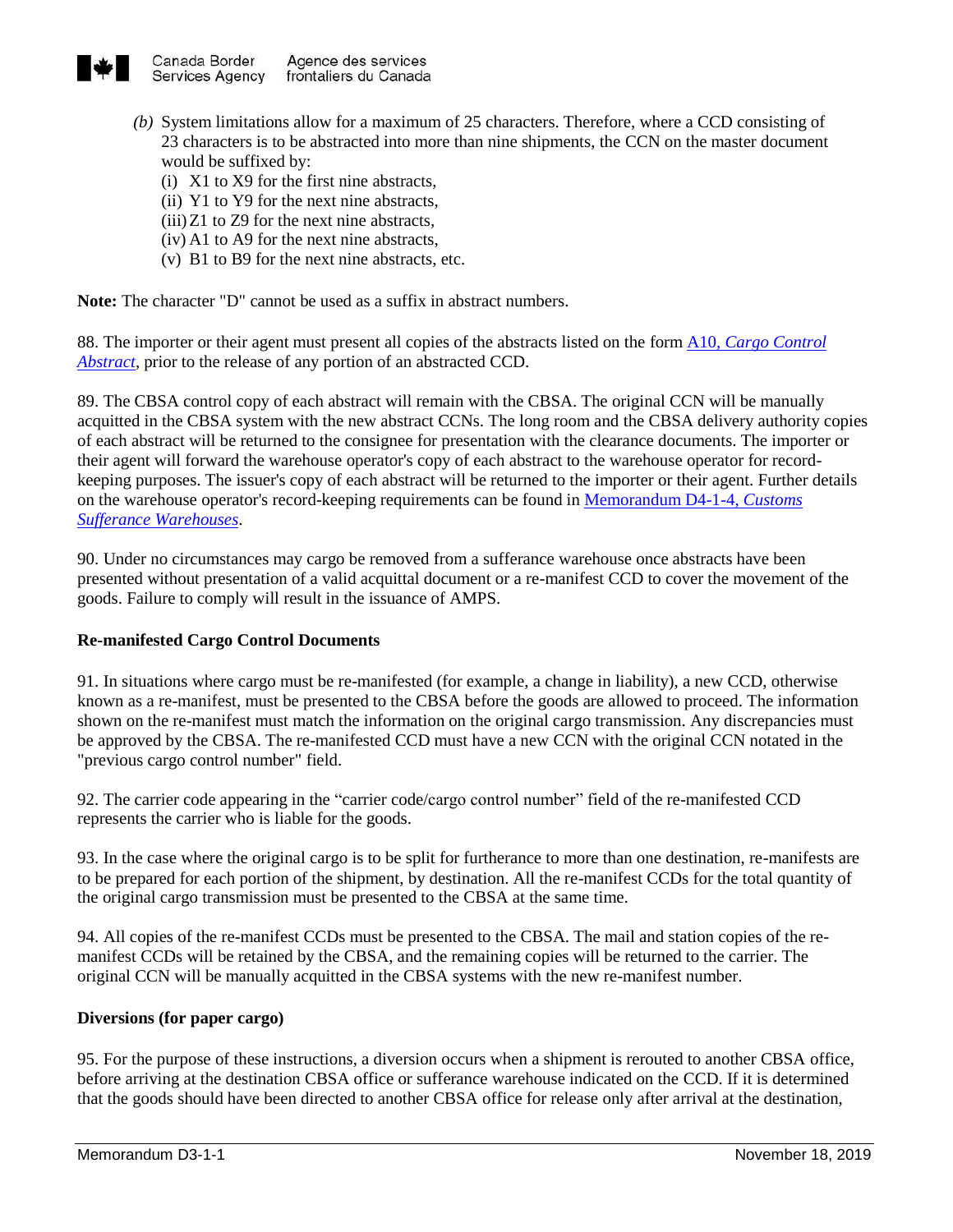

then a re-manifest must be submitted. No more than one diversion of the same shipment will be allowed before a new CCD is issued.

96. For information on diversion reporting procedures for the air and marine modes, where ACI/eManifest cargo and conveyance reporting applies, see Memorandum D3-2-1, *[Air Pre-arrival and Reporting Requirements](http://www.cbsa-asfc.gc.ca/publications/dm-md/d3/d3-2-1-eng.html)* (for air mode) and Memorandum D3-5-1*[, Marine Pre-load/Pre-arrival and Reporting Requirements](http://www.cbsa-asfc.gc.ca/publications/dm-md/d3/d3-5-1-eng.html)* (for marine mode).

97. It will be the responsibility of the carrier in whose system the diversion occurs to prepare form A30, *[Diversion](http://www.cbsa-asfc.gc.ca/publications/forms-formulaires/a30-eng.html)  [Notice](http://www.cbsa-asfc.gc.ca/publications/forms-formulaires/a30-eng.html)*, in duplicate, and attach both copies to the long room copy of the CCD. Form A30 is available in a fillable, savable format online.

98. The diversion notice will be supplied by the carrier in 21.5 cm by 14 cm (8 in. by 5 in.) size and printed on blue paper. If the carrier so elects, the diversion notice can be prepared in triplicate. The third copy will be date-stamped and returned to the carrier for record purposes.

99. The diversion notice and the long room and the CBSA delivery authority copies of the CCD must be given to the consignee, or connecting carrier if interlined, for presentation with the relative acquittal documents at the CBSA office of release. The diversion notice will remain with the acquittal document until numbered.

100. Diverted shipments cannot be released by the CBSA without a diversion notice attached to the CCD. In situations where the carrier neglects to provide the consignee with a diversion notice, it is the consignee's responsibility either to obtain it from the carrier or to prepare a diversion notice (in duplicate) for presentation to the CBSA.

101. If a discrepancy exists, the CBSA office of release will contact the CBSA office at the point of arrival by returning the diversion notice with a copy of the CCD. It will be the responsibility of the CBSA office at the point of arrival to resolve the discrepancy.

102. When only a portion of the shipment is to be diverted to another CBSA office for release, an abstract must be prepared to cover the re-routed portion of the shipment as well as the portion of the shipment to be cleared locally. The re-routed portion must then be documented on a re-manifest, which will cancel the abstract.

103. Diversion notice procedures are not applicable to shipments covered by a foreign freight forwarder's CCD or form A10, *[Cargo Control Abstract](http://www.cbsa-asfc.gc.ca/publications/forms-formulaires/a10-eng.html)*.

## **Delivery Requirements**

104. In bond goods that have not been released by the CBSA at the FPOA must be delivered to another CBSA office or a specified sufferance warehouse for CBSA release, unless exempted from this requirement by the CBSA (see paragraph 107 of this memorandum).

105. Information about general delivery requirements into sufferance warehouses may be found under "Delivery Requirements and Transfers to Sufferance Warehouses" in the Memoranda D3 [Transportation](https://www.cbsa-asfc.gc.ca/publications/dm-md/d3-eng.html) series outlining the cargo control procedures for the specific mode of transport.

106. Cargo arriving in Canada as marine or rail traffic can be transferred to a highway carrier and move forward to its destination on the primary marine or rail CCD provided that:

- *(a)* The highway sufferance warehouse at the destination is licensed to receive shipments on marine or rail CCDs;
- *(b)* The CBSA office at the destination is transmitted on the primary CCD; and
- *(c)* The marine shipments are being transported to their destination under an overland movement.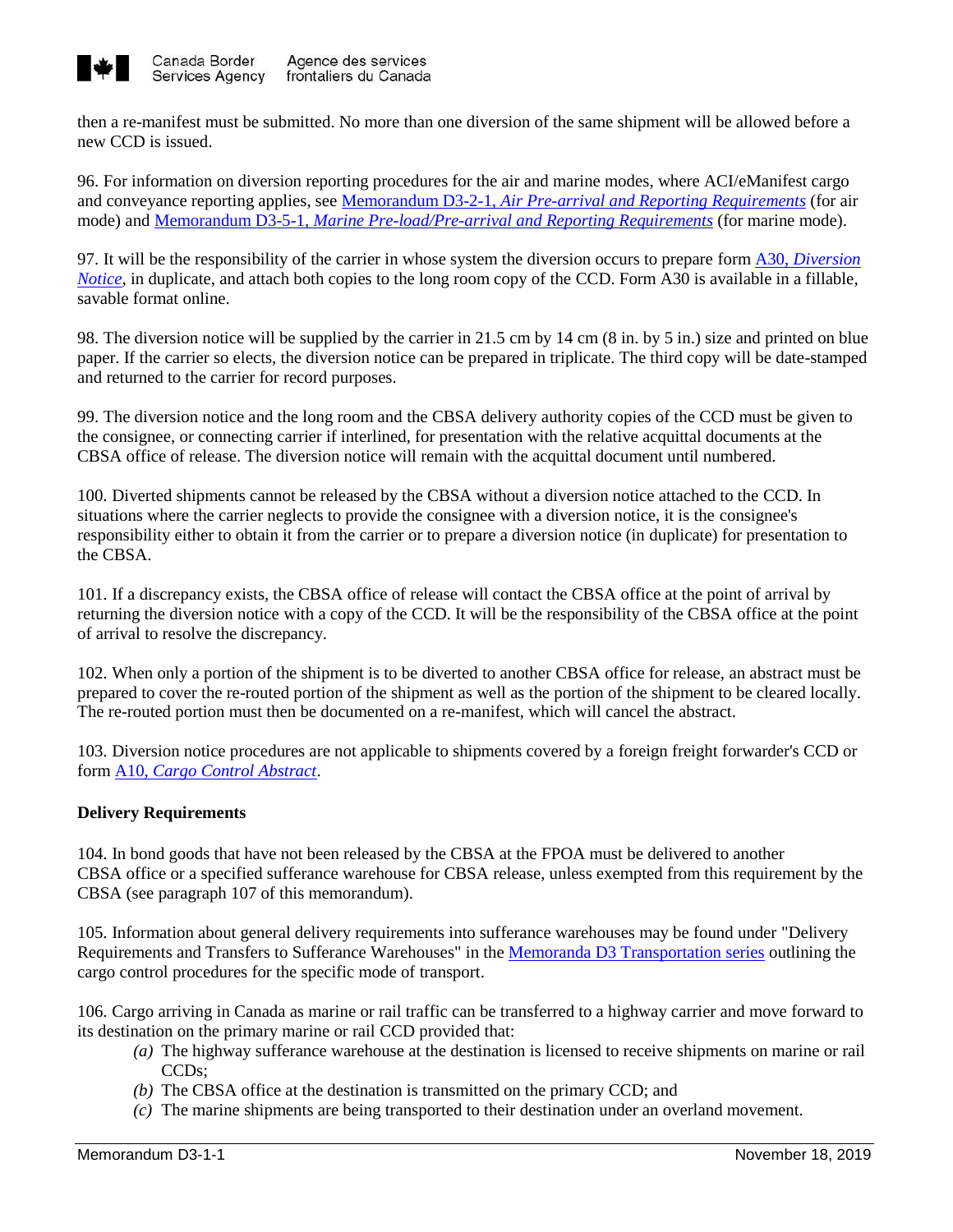

## **Delivery Requirements – Exemptions**

107. The following commodities have been exempted from the delivery requirements outlined in [http://www.cbsa](http://www.cbsa-asfc.gc.ca/publications/dm-md/d3/d3-1-1-eng.html#p104)[asfc.gc.ca/publications/dm-md/d3/d3-1-1-eng.html -](http://www.cbsa-asfc.gc.ca/publications/dm-md/d3/d3-1-1-eng.html#p104) p104 of this memorandum:

- *(a)* Articles imported as settlers' effects (tariff item No. 9807.00.00) or under the provisions of tariff items Nos. 9805.00.00 and 9808.00.00;
- *(b)* Goods imported for a period not exceeding six months for the purpose of display at a convention or a public exhibition at which the goods of various manufacturers or producers are displayed;
- *(c)* Empty cargo containers repositioned for loading export cargo;
- *(d)* Goods subject to the *[Explosives Act](https://laws-lois.justice.gc.ca/eng/acts/E-17/)*;
- *(e)* Goods transferred from a bonded warehouse in one CBSA office jurisdiction to a bonded warehouse in another CBSA office jurisdiction, provided the fields indicating the sending and receiving CBSA offices on the cargo transmission control document are properly completed with regards. For example, manifested from the CBSA office of Toronto, bond No. 20 to the CBSA office of London, bond No. 13;
- *(f)* Goods for delivery to a CBSA bonded warehouse under the jurisdiction of a frontier CBSA office may be manifested directly onto the frontier CBSA office, when no sufferance warehouse is established at the location;
- *(g)* Goods being the property of the U.S. government, arriving by highway and manifested on Argentia, Newfoundland, for release (provided the imported goods comply with the restrictions imposed by the *[Excise Act, 2001](https://laws-lois.justice.gc.ca/eng/acts/E-14.1/)*); and
- *(h)* Goods for delivery to a duty-free shop.

## **Delivery Requirements – Alcohol and Tobacco Shipments**

108. Spirits (including beer), wine and tobacco products must be sealed as per [paragraph 34\(b\)](http://www.cbsa-asfc.gc.ca/publications/dm-md/d3/d3-1-1-eng.html#p35) of this memorandum. Under the circumstances outlined below, they may be delivered as explained in this paragraph:

- *(a)* Bulk spirits may be released to the possession of a spirits licensee or a licensed user, while bulk wine may be released to the possession of a wine licensee or a licensed user, under the provisions of the *[Excise Act, 2001](http://laws-lois.justice.gc.ca/eng/acts/E-14.1/)*. The actual importation of bulk spirits must be specifically allowed under the *[Importation of Intoxicating Liquors Act](http://laws-lois.justice.gc.ca/eng/acts/I-3/)* or otherwise be carried out by a provincial liquor board, commission or other provincial government agency for release to the appropriate licensee under the *[Excise Act,](https://laws-lois.justice.gc.ca/eng/acts/E-14.1/) 2001*.
- *(b)* Importations of packaged spirits and packaged wine by a provincial liquor board, commission, or other provincial government agency may be released, with deferral of the additional duties equal to excise duties, to the possession of the licensed excise warehouse of that organization, in accordance with the provisions of the *[Excise Act, 2001](http://laws-lois.justice.gc.ca/eng/acts/E-14.1/)*.
- *(c)* Non-duty paid packaged spirits or packaged wine destined for use as ships' stores, for personal or official use by accredited representatives in Canada or for sale in a duty free shop may be released directly for such purposes without payment of the additional duties equal to excise duties or may be entered into an excise warehouse or a customs bonded warehouse on a duty deferred basis, in accordance with the *[Excise Act, 2001](http://laws-lois.justice.gc.ca/eng/acts/E-14.1/)*. Bulk spirits and bulk wine, as well as packaged spirits and wine, may also be placed in a customs bonded warehouse if they are intended for delivery to a point outside of Canada. These are the only circumstances under which spirits and wine may be placed in customs bonded warehouses.

109. For additional information on the warehousing, delivery requirements and restrictions related to alcohol and tobacco products, see the following memoranda:

- *(a)* Memorandum D3-1-3*[, Commercial Importation of Intoxicating Liquors](http://www.cbsa-asfc.gc.ca/publications/dm-md/d3/d3-1-3-eng.html)*;
- *(b)* Memorandum D4-3-5*, Duty Free Shop – [Inventory Control and Sales Requirements](http://www.cbsa-asfc.gc.ca/publications/dm-md/d4/d4-3-5-eng.html)*; and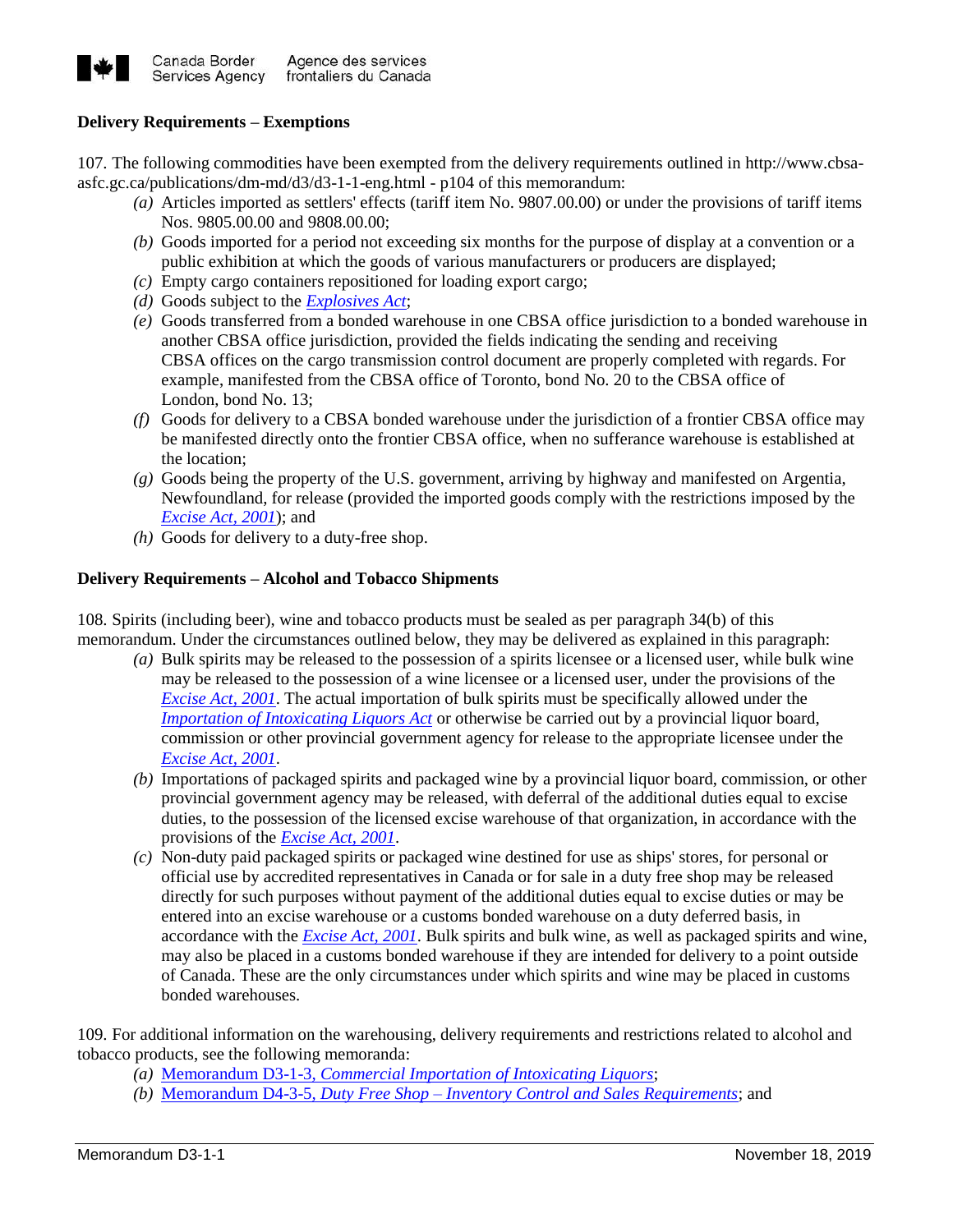

*(c)* Memorandum D18-3-1*[, Reporting and Accounting of Excise Duties on Imported Tobacco, Tobacco](http://www.cbsa-asfc.gc.ca/publications/dm-md/d18/d18-3-1-eng.html)  [Products, Wine and Spirits, and Release of Those Goods](http://www.cbsa-asfc.gc.ca/publications/dm-md/d18/d18-3-1-eng.html)*.

110. For additional information on excise policy related to alcohol and tobacco products, contact the excise duty section of your regional Canada Revenue Agency (CRA) office. For a directory of regional offices, consult the [CRA website.](http://www.cra-arc.gc.ca/)

## **Transfers between CBSA Release Points**

111. A transfer is affected by the movement of goods from one release point to another.

112. Information about transfers between sufferance warehouses may be found under "Delivery Requirements and Transfers to Sufferance Warehouses" in the [Memoranda D3](http://www.cbsa-asfc.gc.ca/publications/dm-md/d3-eng.html) Transportation series relating to the cargo control procedures for the particular mode of transport.

113. Consolidated shipments consigned to a bonded freight forwarder and reported by the primary carrier at the FPOA, may be authorized by the CBSA to move directly to the freight forwarder CW type, sufferance warehouse sub-location warehouse code that is indicated on the cargo information provided by the primary carrier, under the following conditions:

- *(a)* The reporting carrier pre-arrival cargo information will include the freight forwarder as consignee and the consolidation indicator as "Y"; and
- *(b)* The pre-arrival secondary house bill information is on file and in a "reported" status at the FPOA; and
- *(c)* The reporting carrier is bonded (where applicable), and maintains liability for the goods reported until a transfer of liability has taken place at the destination warehouse; and
- *(d)* The sufferance warehouse operator receiving the cargo transmits an electronic Warehouse Arrival Certification Message (WACM) as defined in section 14 of the *[Customs Sufferance Warehouses](http://laws-lois.justice.gc.ca/eng/regulations/sor-86-1065/fulltext.html)  [Regulations](http://laws-lois.justice.gc.ca/eng/regulations/sor-86-1065/fulltext.html)*; and
- *(e)* The CW type sufferance warehouse is able to receive the electronic Deconsolidation Notice from the CBSA.

114. A hold at the FPOA supersedes an authorization to move that may be granted by the CBSA. Where a hold for a health, safety and security (HSS) examination is placed on the shipment, the shipment will be held at the primary sufferance warehouse at the FPOA. Movement beyond the primary sufferance warehouse at the FPOA or the designated commercial office will not be allowed unless authorized by the CBSA.

115. Goods transferred from a sufferance warehouse to a private bonded warehouse will not be documented on a CCD, as the CBSA control will be affected under the form B3-3, *[Canada Customs Coding Form](https://www.cbsa-asfc.gc.ca/publications/forms-formulaires/b3-3-eng.html)* accounting document. Responsibility for loss will rest with the importer of record on whose behalf the transfer was made. This shall also apply to goods transferred between private bonded warehouses within the jurisdiction of one CBSA office.

116. Goods transferred from or into a public bonded warehouse must be documented on CCD. A CCD will also be required when goods are transferred from a private or public bonded warehouse in one CBSA jurisdiction into a private or public bonded warehouse in another CBSA office jurisdiction.

117. Where possible, the CCD covering the transfer must be presented at the same time as the B3-3, *[Canada](https://www.cbsa-asfc.gc.ca/publications/forms-formulaires/b3-3-eng.html)  [Customs Coding Form](https://www.cbsa-asfc.gc.ca/publications/forms-formulaires/b3-3-eng.html)* accounting document and it must bear a reference to the [B3-3](http://www.cbsa-asfc.gc.ca/publications/forms-formulaires/b3-3-eng.html) accounting document number in the description of goods section. The quantity and description of goods shown on the CCD must be identical to that shown on the [B3-3](http://www.cbsa-asfc.gc.ca/publications/forms-formulaires/b3-3-eng.html) accounting document. Where the goods are moving from a sufferance warehouse into a public bonded warehouse, the CBSA will validate the CCD covering the transfer of the goods.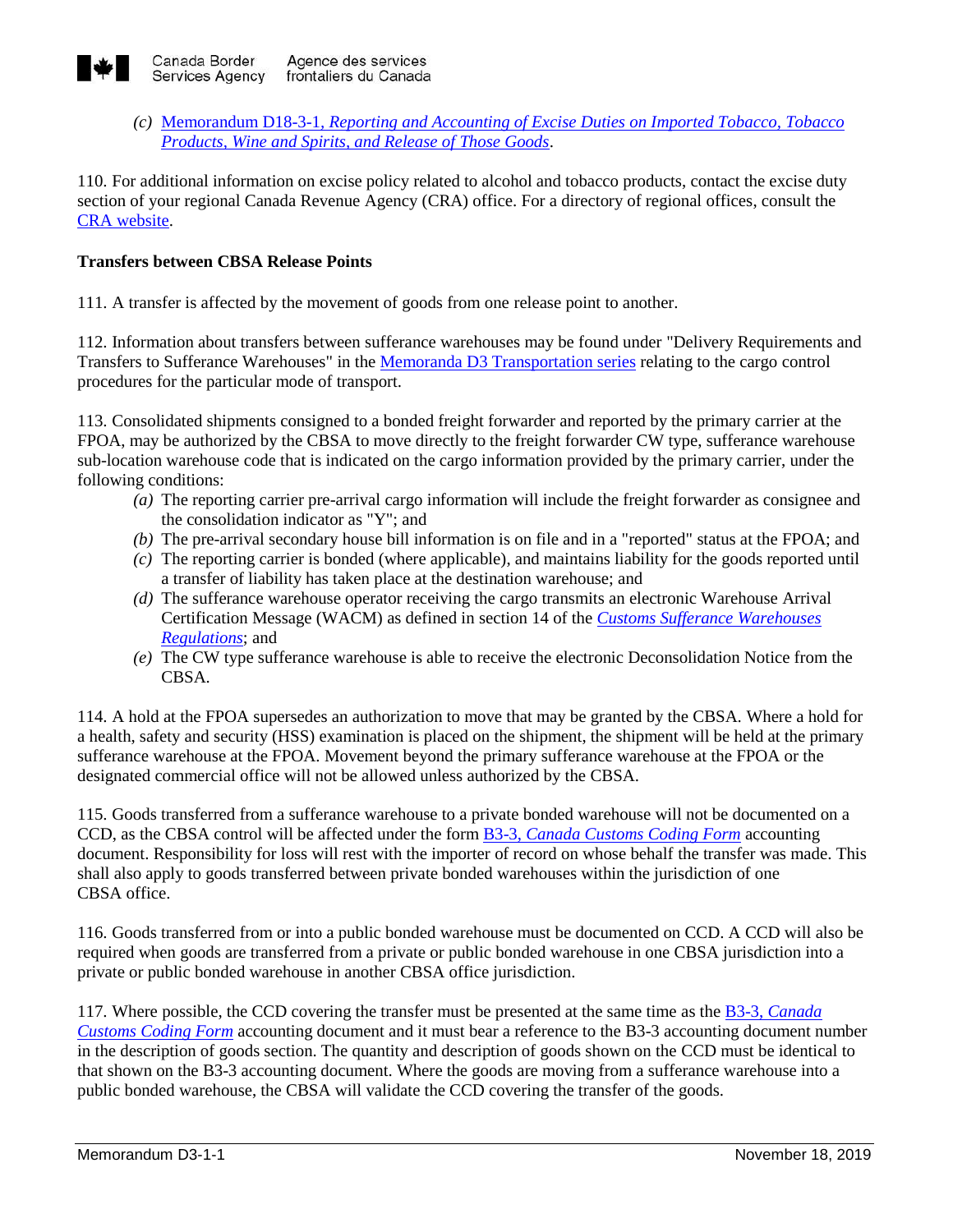

118. After validation of the B3-3, *[Canada Customs Coding Form](https://www.cbsa-asfc.gc.ca/publications/forms-formulaires/b3-3-eng.html)* accounting document and the CCD, the long room and the CBSA delivery authority copies will be returned to the carrier for presentation to the receiving warehouse operator. The CBSA will retain the mail and station copies for control purposes.

119. Upon delivery of the goods to the bonded warehouse, the warehouse operator must acknowledge receipt of the goods on the long room and the CBSA delivery authority copies. Any discrepancies in the number of pieces should also be noted.

120. When the goods have been transferred from a bonded warehouse, the warehouse operator will present the long room and the CBSA delivery authority copies to the consignee or agent for subsequent presentation with the [B3-3](https://www.cbsa-asfc.gc.ca/publications/forms-formulaires/b3-3-eng.html)*, [Canada Customs Coding Form](https://www.cbsa-asfc.gc.ca/publications/forms-formulaires/b3-3-eng.html)* accounting document for re-warehousing.

## **Notification of Release of Goods to Warehouse Operators**

121. When the CBSA transmits notification of the release of a shipment to warehouse operators by facsimile or via a Release Notification System (RNS) message, the following information must be given to the warehouse operator:

- *(a)* Cargo control number (including suffix on abstract cargo control documents);
- *(b)* Car/trailer/container number;
- *(c)* Number of pieces released; and
- *(d)* Consignee name.

122. Sufferance warehouse operators may not release goods from their warehouse until they have received one of the following:

- *(a)* A stamped original, facsimile, or the scanned CBSA delivery authority copy of the CCD; or
- *(b)* An RNS message received directly from the system as an RNS participant; or
- *(c)* An RNS message received through the intermediary of a dedicated service provider.

123. In those cases where more than one shipment is contained in the car, trailer or container, it is the warehouse operator's responsibility to ensure that only the identified shipment is released or that the car, trailer or container is held until all its contents are released.

124. In the air and marine modes, if an ACI/eManifest hold has been placed on a shipment, this hold supersedes the release of the goods. The goods cannot be released until the hold has been removed by the CBSA. For more information about ACI/eManifest holds and cargo release, refer to [Memorandum D3-2-1,](http://www.cbsa-asfc.gc.ca/publications/dm-md/d3/d3-2-1-eng.html) *Air Pre-arrival and [Reporting Requirements](http://www.cbsa-asfc.gc.ca/publications/dm-md/d3/d3-2-1-eng.html)* (for air mode) and Memorandum D3-5-1*[, Marine Pre-load/Pre-arrival and Reporting](http://www.cbsa-asfc.gc.ca/publications/dm-md/d3/d3-5-1-eng.html)  [Requirements](http://www.cbsa-asfc.gc.ca/publications/dm-md/d3/d3-5-1-eng.html)* (for marine mode).

## **Outstanding Cargo Control Documents Tracing Procedures**

125. The carrier's report to the CBSA is proof of the goods being on board the conveyance in the absence of evidence to the contrary, and all goods reported are deemed to have landed. The carrier is liable for duty and taxes payable on all goods reported, unless evidence that the goods did not enter Canadian commerce or consumption without the benefit of a CBSA release is provided. In accordance with the *[Reporting of Imported Goods](http://laws-lois.justice.gc.ca/eng/regulations/SOR-86-873/page-1.html)  [Regulations](http://laws-lois.justice.gc.ca/eng/regulations/SOR-86-873/page-1.html)*, payment or evidence should be provided to the CBSA within 70 days of the date of initial report.

126. Tracing procedures, which are based on proper risk-management principles, will be initiated by the CBSA against all outstanding CCDs that remain unacquitted 40 days from the date of initial report to the CBSA.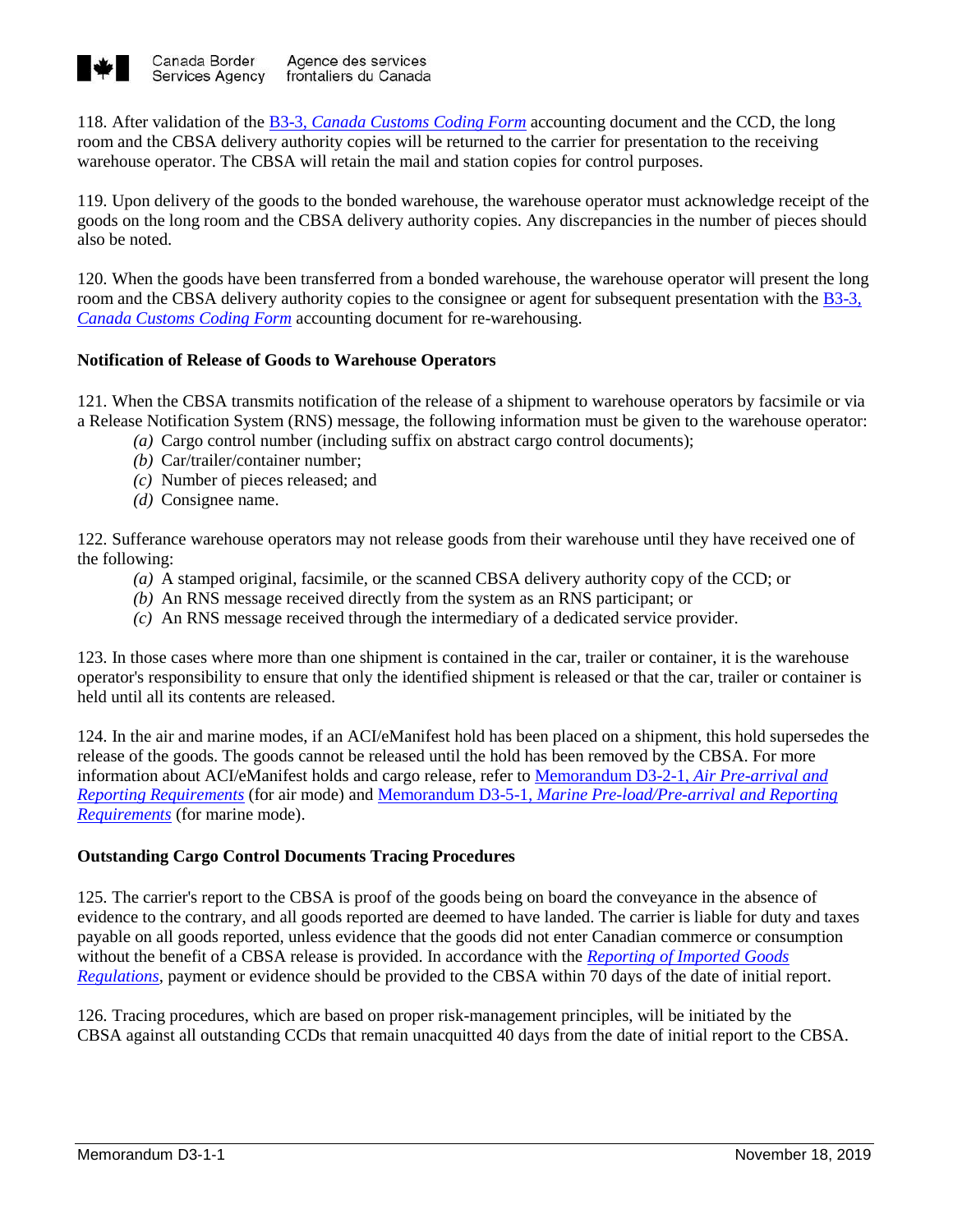

127. Before issuing form A19, *CBSA Tracer*, the CBSA will verify if the goods are on hand in a CBSA sufferance warehouse or other approved holding area. If the goods are found, the procedures for unclaimed goods, as detailed in the *[Storage of Goods Regulations](http://laws-lois.justice.gc.ca/eng/regulations/SOR-86-991/)*, will be followed.

128. If the goods are not in the sufferance warehouse, a form A19, *CBSA Tracer,* will be issued to the carrier of record (i.e. the carrier whose carrier code appears on the outstanding cargo transmission).

129. Form A19, *CBSA Tracer,* allows the carrier 30 days to present the goods for examination, to present evidence that the goods did not enter Canadian commerce or consumption without the benefit of a CBSA examination and release, to present evidence that the goods were exported, or that the liability for the in bond shipment was transferred to another bonded carrier or to a sufferance warehouse operator.

130. Where satisfactory evidence can be provided to prove that the goods did not enter Canadian consumption without a CBSA examination or release, the carrier will be exonerated of liability to pay duties and taxes. As a guideline, the following is representative of satisfactory evidence:

- *(a)* The goods were released by the CBSA. A message generated by the RNS to the carrier or warehouse operator, a duty-paid final accounting document, form B3-3*[, Canada Customs Coding Form](http://www.cbsa-asfc.gc.ca/publications/forms-formulaires/b3-3-eng.html)*, a stamped duty-paid copy of a form B3-2, *CBSA Detailed Coding Statement,* a form K84, *Importer/Broker Account Statement*, or for CSA importers, a form (RSF), *Revenue Summary Accounting* with a completed form BSF645, *Customs Self-Assessment Remittance Voucher.*
- *(b)* The goods were not laden outside Canada. A written statement from the exporter, foreign port authority or other official with knowledge of the facts that the goods are located in a foreign country and have not been laden for movement to Canada.
- *(c)* A shortage occurred outside Canada. Written evidence of payment of a claim by a foreign carrier to support the contention that the shortage occurred outside Canada, or a statement by a foreign customs or peace officer that the goods were lost or destroyed through an accident or other such contingency abroad.
- *(d)* The goods were delivered into an approved CBSA sufferance warehouse. A receipt document signed by the sufferance warehouse operator.
- *(e)* The goods were transferred in bond to another bonded carrier. A transfer document or a copy of the CCD bearing the signature of a representative of the transferee with the document marked "in bond". This refers to those shipments, which are turned over to another carrier for re-manifesting to their final destination.
- *(f)* While still in bond, the goods were exported from Canada. A copy of the CCD or electronic export report under which the goods were exported without leaving the carrier's system, or a copy of a United States Consumption Entry, or similar accounting document from a foreign government.
- *(g)* The goods were destroyed after landing in Canada, before the CBSA release. Evidence of destruction by accident, fire, etc., in the form of a report by police or fire officials, or remnants of the articles identifiable as the goods covered by the CCD.

131. If, on receipt of the form A19*, CBSA Tracer,* the carrier determines the load is within the carrier's system, the cargo is to be delivered immediately to the sufferance warehouse. The carrier must inform the consignee and the CBSA of the location of the goods.

132. The CBSA will allow the consignee two business days after notification by the carrier, warehouse operator, or importer/broker that an accounting document is required, to present an accounting document for the goods before issuing a form E44, *Notice – Unclaimed Goods*, and transferring the goods into the Queen's warehouse.

133. When a carrier submits acceptable evidence to the CBSA that the goods were transferred in bond to another bonded carrier for re-manifesting to another CBSA office, the original carrier will be absolved of liability for the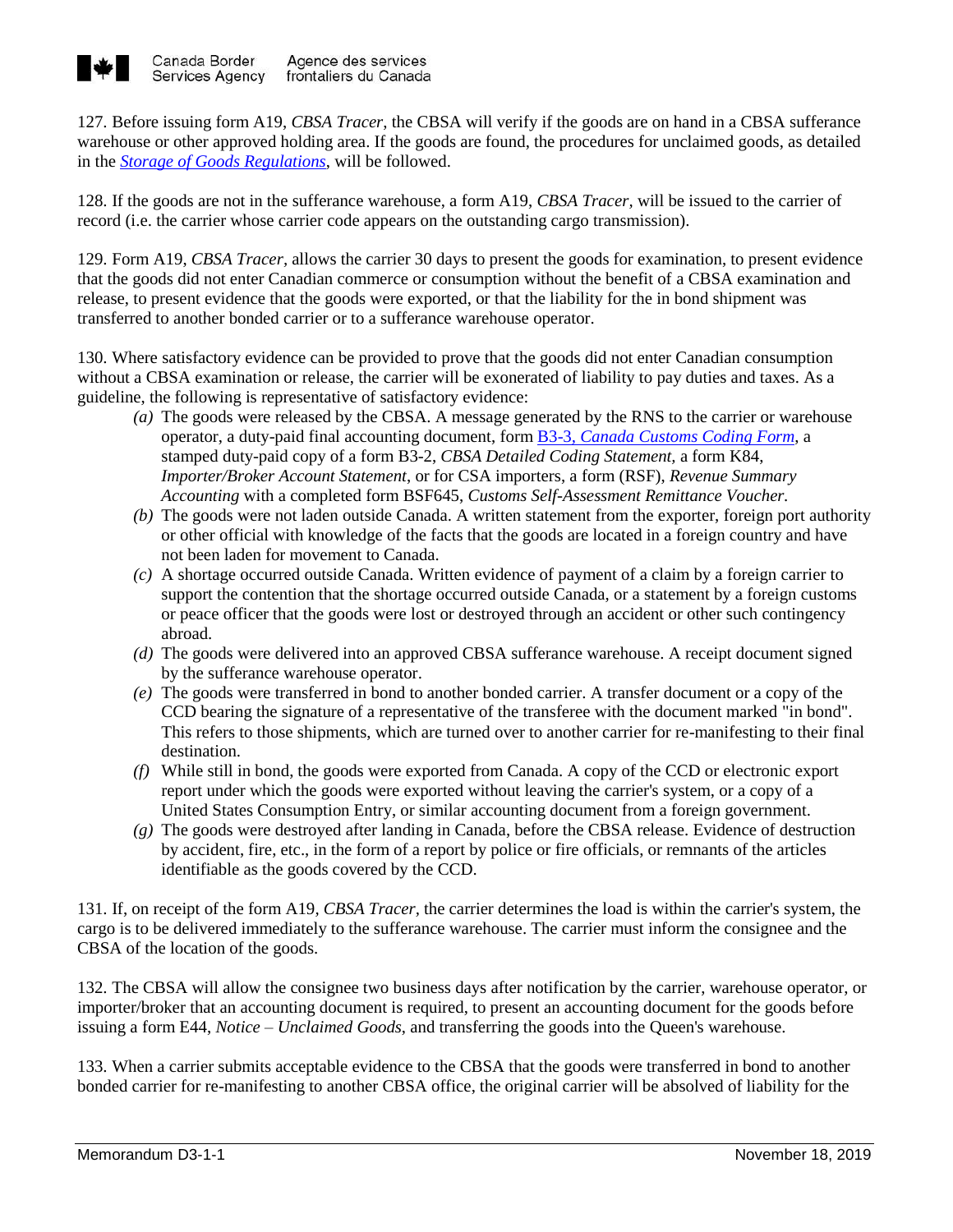

goods. The receiving carrier will be issued a CBSA Tracer, accompanied by a copy of the CCD and a copy of the evidence of the transfer, and will be held accountable for the goods.

**Note:** Failure to respond to a CBSA Tracer within a 30 day time limit may result in the issuance of an AMPS penalty.

134. Where proof of legal disposition of the goods is not submitted to the CBSA within the 30 day time period of the CBSA Tracer, duties must be accounted for on form B3-3, *[Canada Customs Coding Form](https://www.cbsa-asfc.gc.ca/publications/forms-formulaires/b3-3-eng.html)* or form K23-A, *Invoice,* depending on the party liable for the payment of duties.

135. Where the importer has received the goods, but the duty has not been accounted for (e.g. unlawful delivery or unlawful removal from a sufferance warehouse), the importer must be asked in writing to submit a voluntary entry on form B3-3*[, Canada Customs Coding Form,](http://www.cbsa-asfc.gc.ca/publications/forms-formulaires/b3-3-eng.html)* within 30 days.

136. Where it is determined that the carrier or the warehouse operator is liable for the duties owing on the goods (e.g. lost or unaccounted in bond goods or where the importer has failed to account for duties on goods unlawfully delivered or removed from a sufferance warehouse), a demand for payment of duties will be made on form K23-A, *Invoice*. Receipt of payment should be acknowledged on form K21, *Cash Receipt*.

137. Form K23-A, *Invoic*e, allows the carrier 30 days from the date of issuance to remit payment. Failure to do so within this 30 day limit will result in a demand to the surety company for payment of the duties owed or the cashing in of other forms of security, as applicable. In addition, all in bond privileges of the carrier may be withdrawn. Refund claims on a paid K23-A form will be considered if suitable evidence is presented to the CBSA within two years of payment.

138. In the case of outstanding import shipments covered by single-trip bonds, the CBSA office of destination will request a copy of the bond and bond application from the issuing office to facilitate tracing of the shipment or demands on the surety company.

139. The CBSA office of issuance will be responsible for tracing outstanding in-transit shipments covered by form A8B, *United States – [Canada Transit Manifest](http://www.cbsa-asfc.gc.ca/publications/forms-formulaires/a8b-eng.html)*.

## **Shipments Subject to the Requirements of Other Government Departments**

140. Unacquitted cargo transmissions, including unacquitted in-transit documents, may cover shipments which are subject to requirements of other government departments. These requirements must be considered when tracing action is being taken, refer to Memoranda D19, *[Acts and Regulations of Other Government Departments,](https://www.cbsa-asfc.gc.ca/publications/dm-md/d19-eng.html)* series.

141. The CBSA should also communicate information on unacquitted cargo to other government departments for follow-up action, as required.

## **Penalty Information**

142. For more information on administrative monetary penalties, refer to [Memorandum D22-1-1,](http://www.cbsa-asfc.gc.ca/publications/dm-md/d22/d22-1-1-eng.html) *Administrative [Monetary Penalty System](http://www.cbsa-asfc.gc.ca/publications/dm-md/d22/d22-1-1-eng.html)*. Information on AMPS penalties is also available on the [AMPS](http://www.cbsa-asfc.gc.ca/trade-commerce/amps/menu-eng.html) web page.

143. Other administrative sanctions, such as the revocation of program privileges and penalties of other government departments, may also be applicable.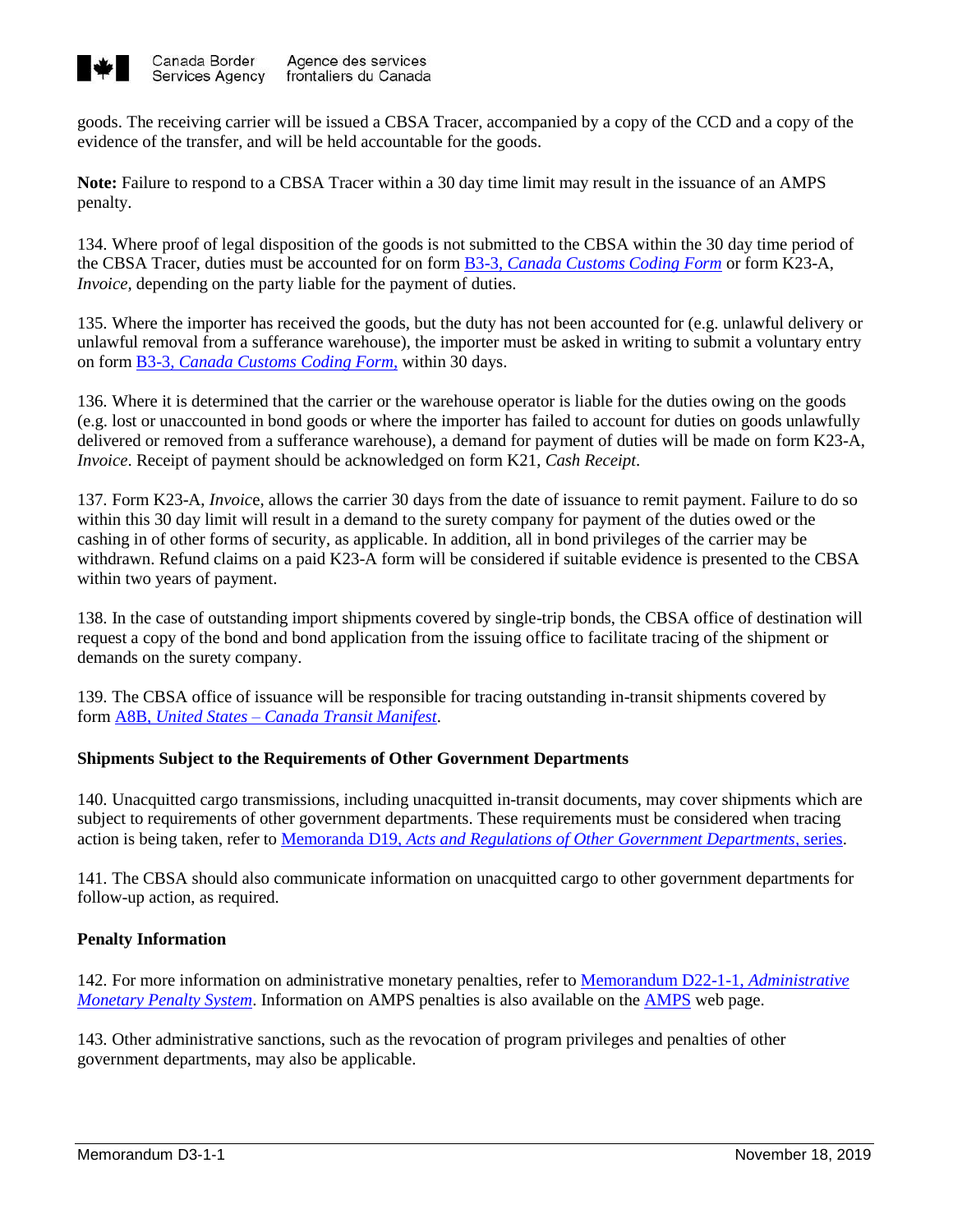

144. In some situations, failure to comply with the CBSA requirements outlined in the *[Customs Act](http://laws-lois.justice.gc.ca/eng/acts/C-52.6/index.html?noCookie)*, may result in the seizure and forfeiture of the goods and/or conveyance, and in serious cases, criminal charges may be applicable.

#### **Ordering CBSA Publications and Forms**

145. You can order CBSA publications and forms in several ways:

- *(a)* **Online** An online order form will allow you to choose from a select amount of forms and publications for delivery to your address. Ordering online is available on the [CBSA website.](http://www.cbsa-asfc.gc.ca/publications/forms-formulaires/menu-eng.html)
- *(b)* **By telephone** To order by phone from anywhere in Canada and the United States, call **1-800-959- 2221**. If you're calling from outside Canada and the United States, call 204-983-3500 or 506-636-5064 (long distance charges apply). For TTY (Teletypewriter) service, call 1-800-665-0354 (Canada only).
- *(c)* **Privately printed** Specifications for privately printed CCDs (form A8A(B), *In Bond - [Cargo Control](https://www.cbsa-asfc.gc.ca/publications/forms-formulaires/a8a-b-eng.html)  [Document](https://www.cbsa-asfc.gc.ca/publications/forms-formulaires/a8a-b-eng.html)*) are contained in [Appendix](http://www.cbsa-asfc.gc.ca/publications/dm-md/d3/d3-1-1-eng.html#a3) B of this memorandum and the relevant bar code specifications are contained in [Appendix](http://www.cbsa-asfc.gc.ca/publications/dm-md/d3/d3-1-1-eng.html#a4) C to this memorandum.

146. Many of the CBSA forms are now available to download from the [CBSA website](https://www.cbsa-asfc.gc.ca/publications/forms-formulaires/menu-eng.html) in a fillable, savable and printable format as an alternative to ordering paper documents.

#### **Additional Information**

147. For more information, within Canada, call the Border Information Service (BIS) at **1-800-461-9999**. From outside Canada, call 204-983-3500 or 506-636-5064. Long distance charges will apply. Agents are available Monday to Friday (08:00 – 16:00 local time / except holidays). TTY is also available within Canada: **1-866-335- 3237**.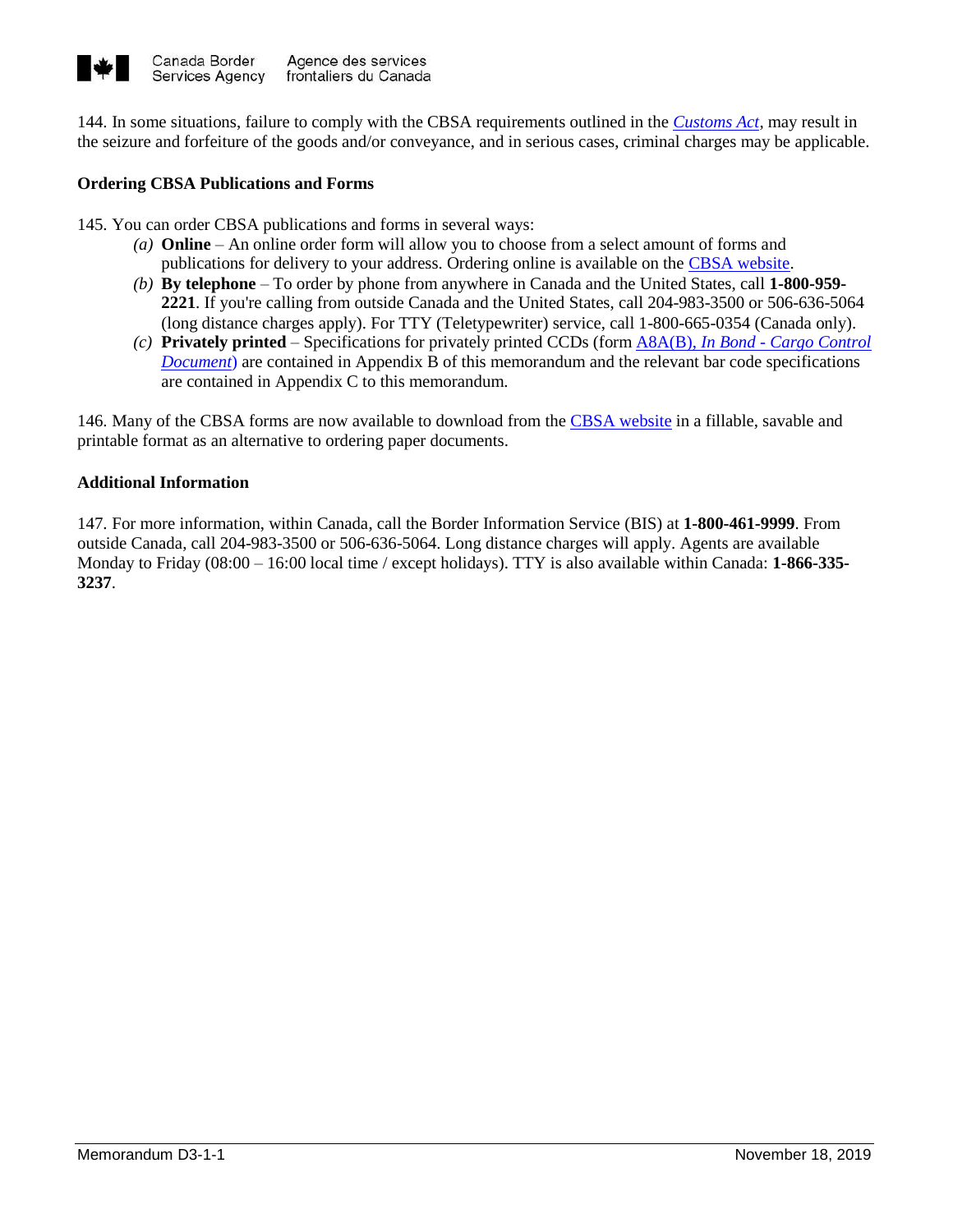

## **Appendix A**

## **Form A10,** *[Cargo Control Abstract,](https://www.cbsa-asfc.gc.ca/publications/forms-formulaires/a10-eng.html)* **Completion Instructions**

**U.S. Port of Exit** — Indicate the U.S. border crossing, both city/town and state, for all shipments invoiced from the United States. For goods invoiced from the United States that are entering Canada in the service of an air carrier, indicate the U.S. Customs and Border Protection (US CBP) port where the goods are loaded on the aircraft which is to carry the goods to Canada. For transborder air shipments that enter Canada in the service of a highway carrier, indicate the US CBP port at which or nearest to which the highway carrier crosses the border of the United States into Canada.

The U.S. Port of Exit Codes listed in Appendix H, List 6, of [Memorandum D17-1-10,](https://www.cbsa-asfc.gc.ca/publications/dm-md/d17/d17-1-10-eng.html) *Coding of Customs [Accounting Documents](https://www.cbsa-asfc.gc.ca/publications/dm-md/d17/d17-1-10-eng.html)*, may be used in lieu of the city/town and state name.

**CBSA Office** — Indicate the CBSA office where the abstracts are presented. The CBSA offices are listed in the [Directory of CBSA Offices](http://www.cbsa-asfc.gc.ca/do-rb/menu-eng.html) and Services.

**Consignee Name and Address** — Indicate the name and mailing address of the person or firm importing the goods.

**Shipper's Name and Address** — Indicate the name and mailing address of the person or firm shipping the goods.

**Waybilled From or Point Loaded** — Indicate the city and country where goods were loaded on board a vessel, aircraft, vehicle or rail conveyance.

**Acquittal No.** — For CBSA use only.

**Carrier Code** — Indicate the carrier code as shown on the carrier's master CCD.

**Cargo Control No.** — Indicate the carrier's CCN as shown on the carrier's master CCD suffixed by the character X and an identifying numeric digit, e.g. 6107123X1, 6107123X2. Refer to paragraph 87 of this memorandum for instructions on numbering abstracts when the master cargo number consists of 23 digits, and is to be abstracted into more than nine shipments.

**Master Cargo Control No**. — Indicate the CCN as shown on the carrier's original CCD.

**Location of Goods** — Indicate the name, address and sub-location code of the sufferance warehouse where the goods are stored pending CBSA clearance. A list of sufferance warehouse sub-location codes is available on the [CBSA website.](https://www.cbsa-asfc.gc.ca/import/codes/sw-ea-eng.html)

**No. of Pieces** — Indicate the quantity of goods being reported.

The following are different methods of reporting a shipment:

Description and Pieces

- 1 car load containing 75 cases of motor oil on three pallets
- 3 pallets containing 75 cases of motor oil
- 75 cases of motor oil on three pallets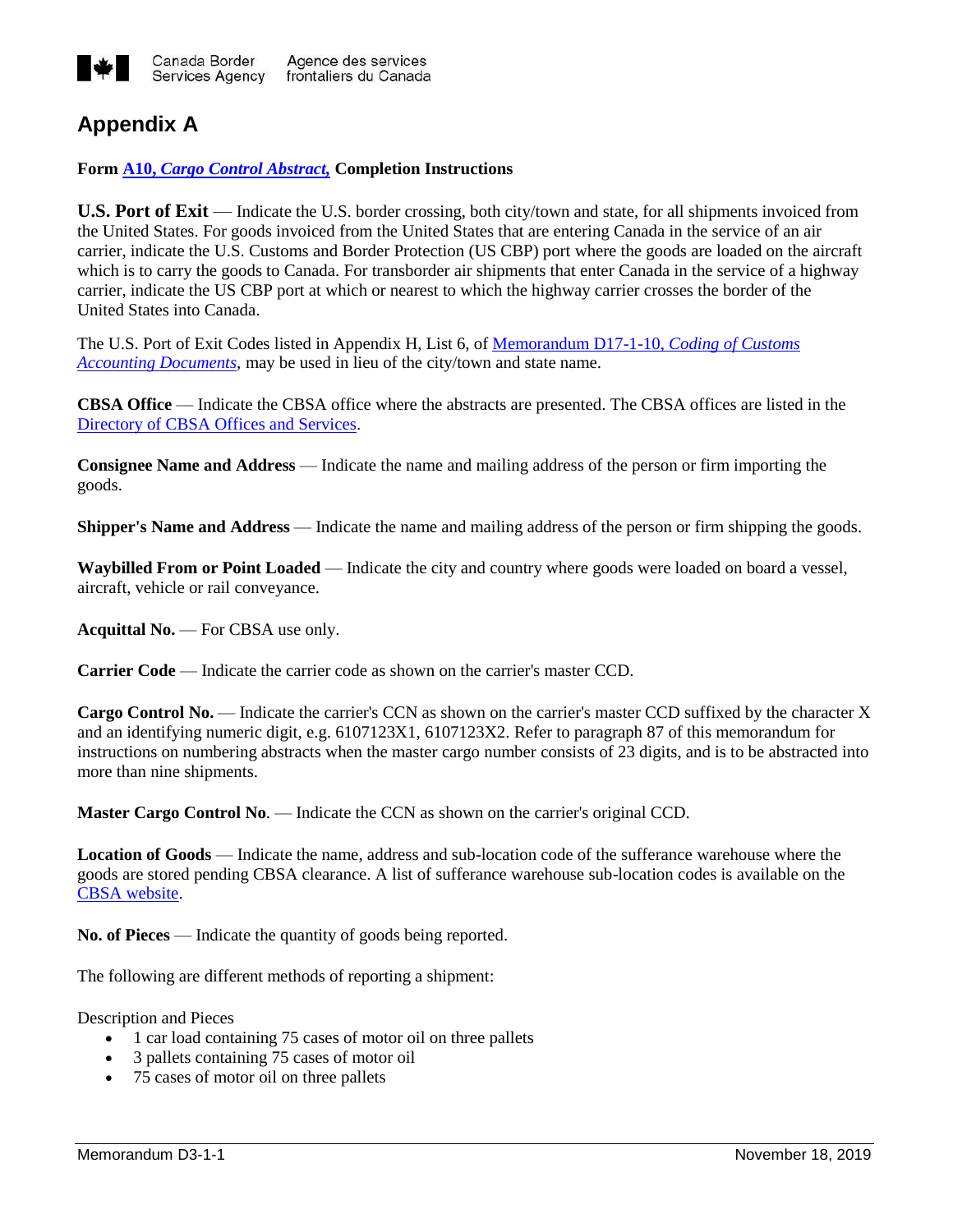

If a number of goods are being reported, the number of pieces must be totalled.

**Description and Marks** — Give an accurate, concise description of the goods in common trade terms.

**Weight** — Indicate the weight of the shipment in pounds or kilograms; weight must be totalled.

**Name and Address of Deconsolidator/Broker/Importer** — Indicate the name and address of the deconsolidator, broker or importer issuing the CBSA cargo control abstracts or re-abstracts, whichever is applicable.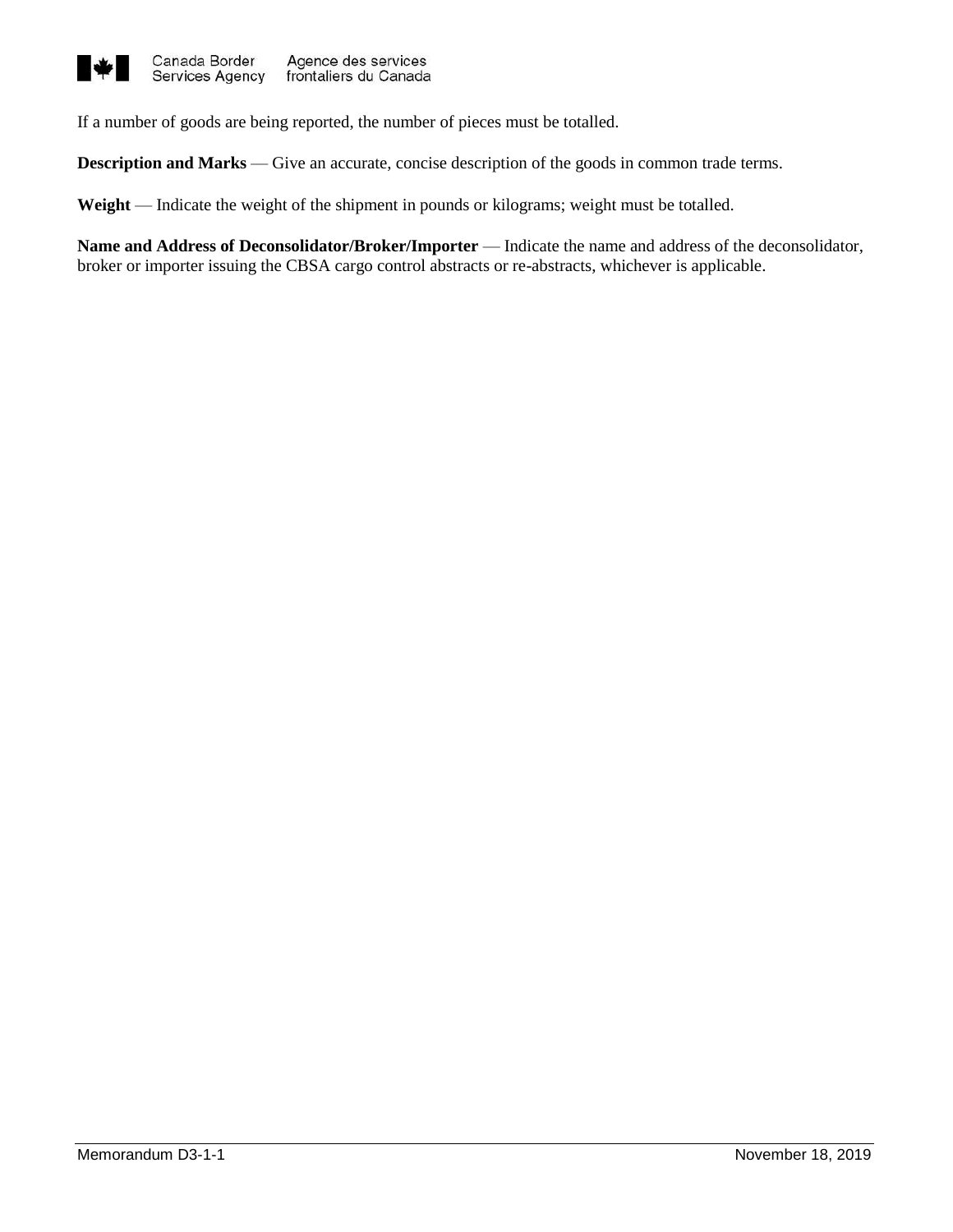

# **Appendix B**

## **Form A8A(B),** *In Bond* **–** *[Cargo Control Document,](https://www.cbsa-asfc.gc.ca/publications/forms-formulaires/a8a-b-eng.html)* **Specifications**

1. The CCD, which is described below, can be used by all modes of transportation to report goods being imported into or exported from Canada.

2. Privately printed CCDs must adhere to the format and specification instructions provided herein. No deviation from the established layout, as set out in the sample provided in this Appendix, will be permitted.

3. The CBSA's approval is not required for the private printing of the CCD. However, a CCD that has been printed in a manner that impedes its expeditious processing by the CBSA will be rejected for reporting purposes. In such instances, the carrier will have to reprint the CCD so that it meets the CBSA requirements.

4. The CBSA continually assesses forms and procedures with a view to instituting improvements. It is recommended, therefore, that carriers limit the printing of their CCDs to a supply sufficient to cover a period no longer than 12 months. This would preclude having surplus stock on hand in the event of revisions to the form.

5. The number of copies required to report goods to the CBSA varies, depending on the mode of transportation and the status, i.e. non-bonded or bonded, of the carrier.

6. The CCD must be between 17 and 21.5 cm wide and between 14 and 28 cm long.

7. Carriers may print their own CCDs on laser printer without side stubs and tear-offs. The appropriate copy designation must be shown on each copy of the document set.

8. All CBSA copies of the CCD can be white in colour.

- 9. The following must be printed on the bottom of the copies of the CCD:
	- *(a)* Mail copy
	- *(b)* Station copy (if required)
	- *(c)* Long room copy
	- *(d)* Warehouse operator's copy
	- *(e)* CBSA delivery authority copy

10. The copy designators (that is, Mail copy, Station copy, Long room copy, Warehouse Operator's copy, CBSA delivery authority copy) must be printed in Helvetica Regular (8 points).

## **CBSA Delivery Authority Copy**

11. A field for the CBSA release stamp must be provided on the CBSA delivery authority copy with the following wording, "to be released stamped by the CBSA before goods can be delivered to consignee". The field for the release stamp is to be printed on the CBSA delivery authority copy only, in place of the free area provided on each of the other copies of the CCD. The size specifications of the field for the CBSA release stamp are the same as for the free area.

12. Where cargo is to be released at an inland CBSA office, "in bond" must be stamped or pre-printed on each copy of the CCD.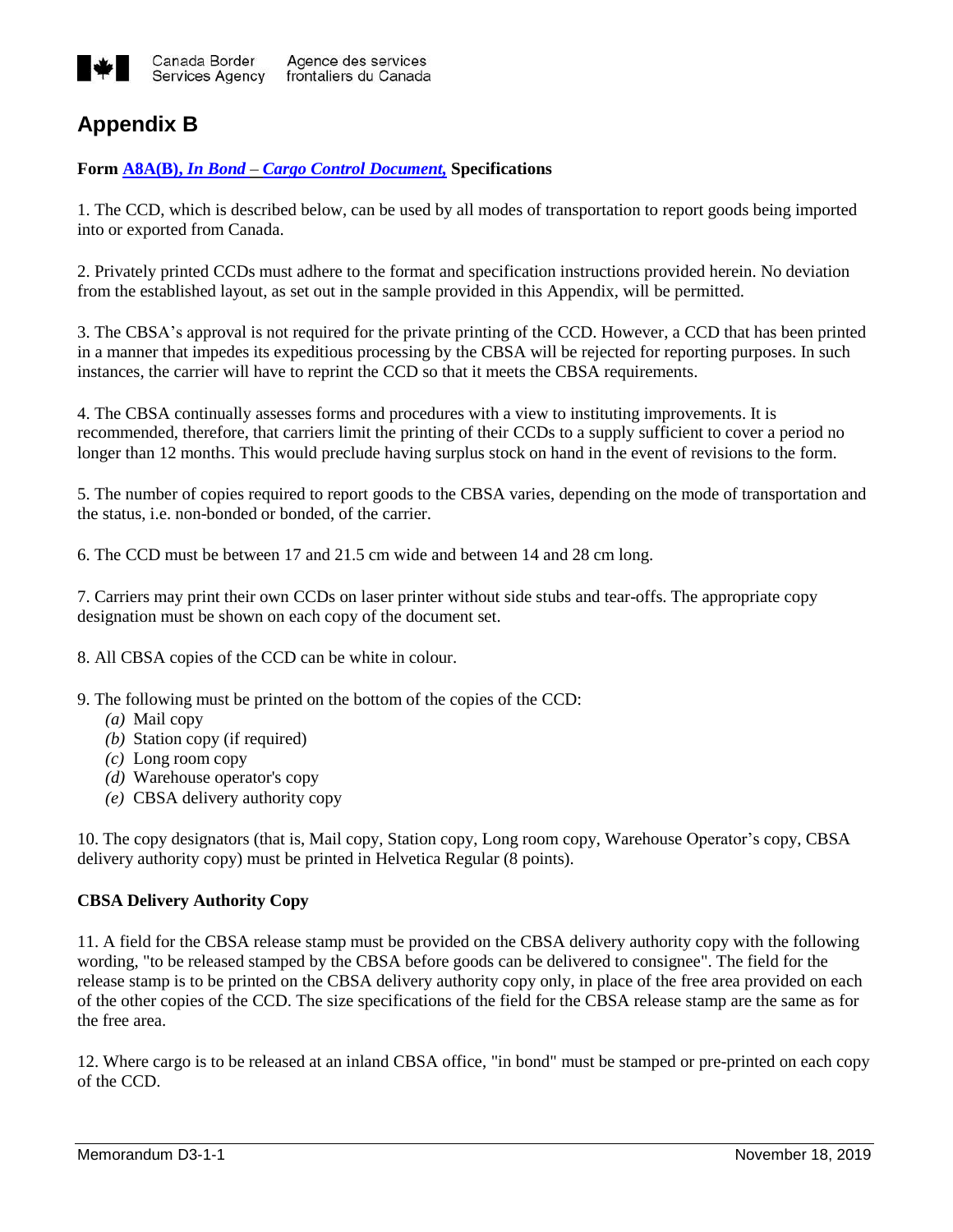

13. The Company's Logo, Name and Address (above the Acquittal No. field) are to be sized according to the space available on the document. An example of this form can be found on the [CBSA website.](http://www.cbsa-asfc.gc.ca/publications/forms-formulaires/a8a-b-eng.html)

## **Non-bonded and Bonded Operations**

- 14. All carriers, except marine carriers, must use a five-part form with copies placed in the following sequence:
	- *(a)* Mail copy
	- *(b)* Station copy
	- *(c)* Long room copy
	- *(d)* Warehouse operator's copy
	- *(e)* CBSA delivery authority copy

15. Cargo that is to be discharged in Canada must be reported, at the arrival of the vessel, to the local CBSA office by presentation of a completed form A6A, *[Freight/Cargo Manifest](http://www.cbsa-asfc.gc.ca/publications/forms-formulaires/a6a-eng.html)*.

16. When copies of bills of lading are filed, a summary list of bill of lading numbers must be attached to the inward cargo report, and must include a list of all the marks and numbers of cargo containers on board.

## **Cargo Control Numbers (CCNs)**

17. The CCN will consist of the 4 digit carrier code, followed by a unique carrier-assigned number. The CCN must not be duplicated for a three-year period, except for air mode CCNs. Air mode CCNs may be reused after one year. For additional information about air mode CCN reuse timeframes, see [Memorandum D3-2-1,](http://www.cbsa-asfc.gc.ca/publications/dm-md/d3/d3-2-1-eng.html) *Air Pre-arrival and [Reporting Requirements](http://www.cbsa-asfc.gc.ca/publications/dm-md/d3/d3-2-1-eng.html)*.

18. Freight forwarders and highway carriers who have their CCDs privately printed are required to print the CCN in bar code format on all copies of the document set.

19. Bar code specifications for the CCN are contained i[n Appendix](http://www.cbsa-asfc.gc.ca/publications/dm-md/d3/d3-1-1-eng.html#a3) C of this memorandum. Bar code/human readable CCNs must be approved by the CBSA before the printing of the CCD or labels.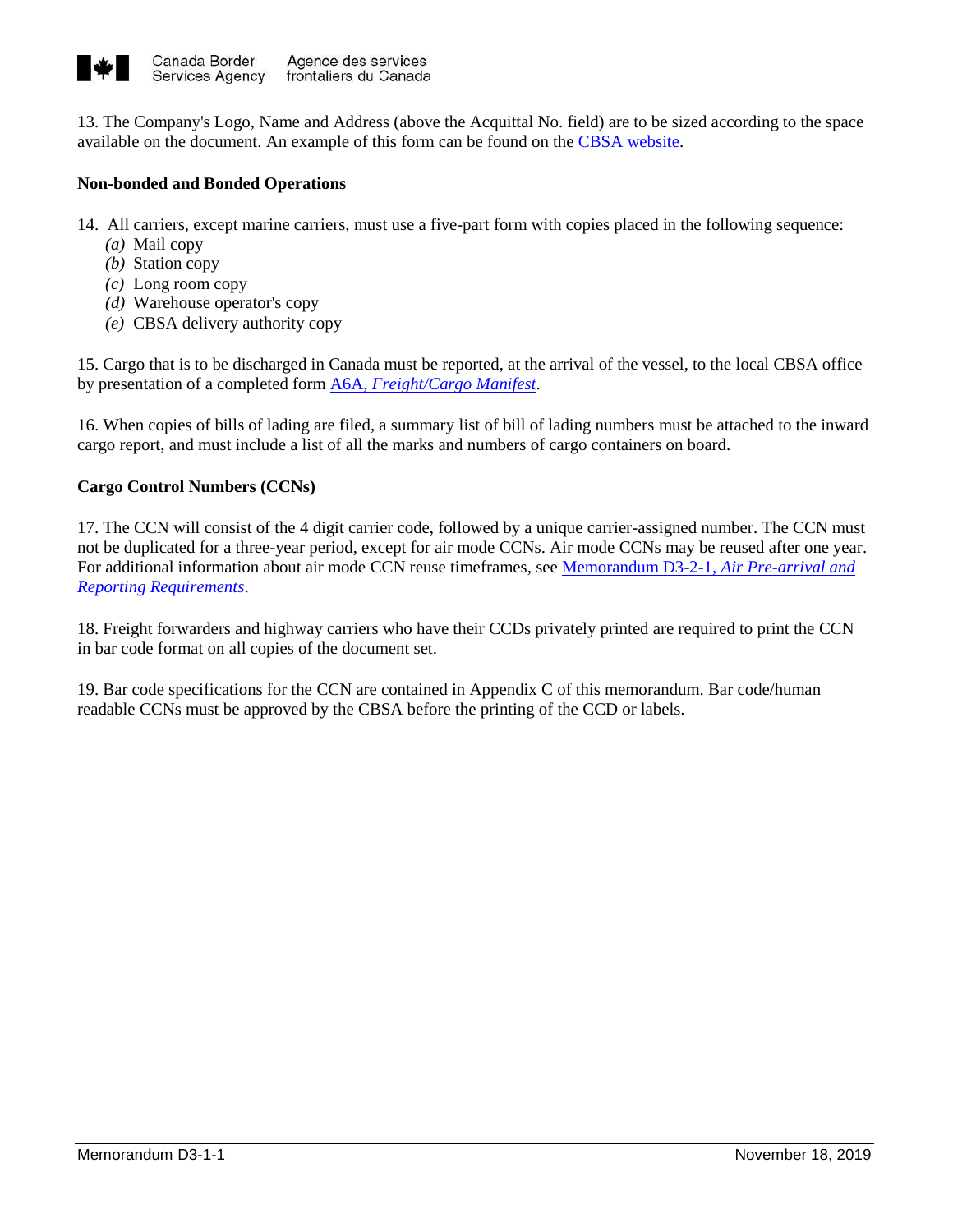

# **Appendix C**

## **Bar Code Specifications for Cargo Control Numbers (CCNs)**

## **Part I**

## 1. **Bar Code Symbologies**

Clients can choose bar code symbology *(a)* or *(b)*:

- *(a)* Standard Code 3 of 9 is defined in the Automatic Identification Manufactures Inc. (AIM) Document USS-39 (USD-3). Clients cannot use optional Code 3 of 9 modulo 43 checksum. Code 3 of 9 bar code symbols may be printed with either a 2:1 or 3:1 wide-to-narrow-bar-width ratio, subject to meeting the requirements outlined in Part II.
- *(b)* Code 128 is defined in AIM Document USS-128 (USD-6). A modulo 103 checksum digit is a mandatory part of Code 128.

**Note:** For CCNs longer than 18 characters, clients may not be able to use Code 3 of 9. The CBSA will not accept numbers longer than the maximum length of 4.5"/11.43 cm.

## 2. **Width of Narrow Bar**

The minimum width of a narrow bar must be 0.009"/0.023 cm.

The maximum width of a narrow bar depends on the bar code symbology selected, as follows:

- Code 3 of 9 (2:1 ratio)  $0.016''/0.04$  cm
- Code 3 of 9 (3:1 ratio) 0.012"/0.03 cm
- Code 128 0.016"/0.04 cm
- Code 128 (double density) 0.024"/0.06 cm

## 3. **Width of Wide Bar**

For Code 3 of 9, a wide bar must be no less than two and no more than three times that of a narrow bar, according to the narrow bar specifications in requirement 2.

There are four different bar widths for Code 128. These must be one, two, three and four times that of a narrow bar, where the maximum width of the narrow bar is as stated in requirement 2.

## 4. **Length of Quiet Zones**

Both the leading and the trailing quiet zones must be a minimum of either 10 times the narrow bar width or 0.125"/0.3 cm, whichever is greater. Longer quiet zones will increase the readability of the code.

## 5. **Bar Code Symbol Height**

The height of the bar code symbol must be between 0.375"/0.95 cm and 0.625"/1.60 cm.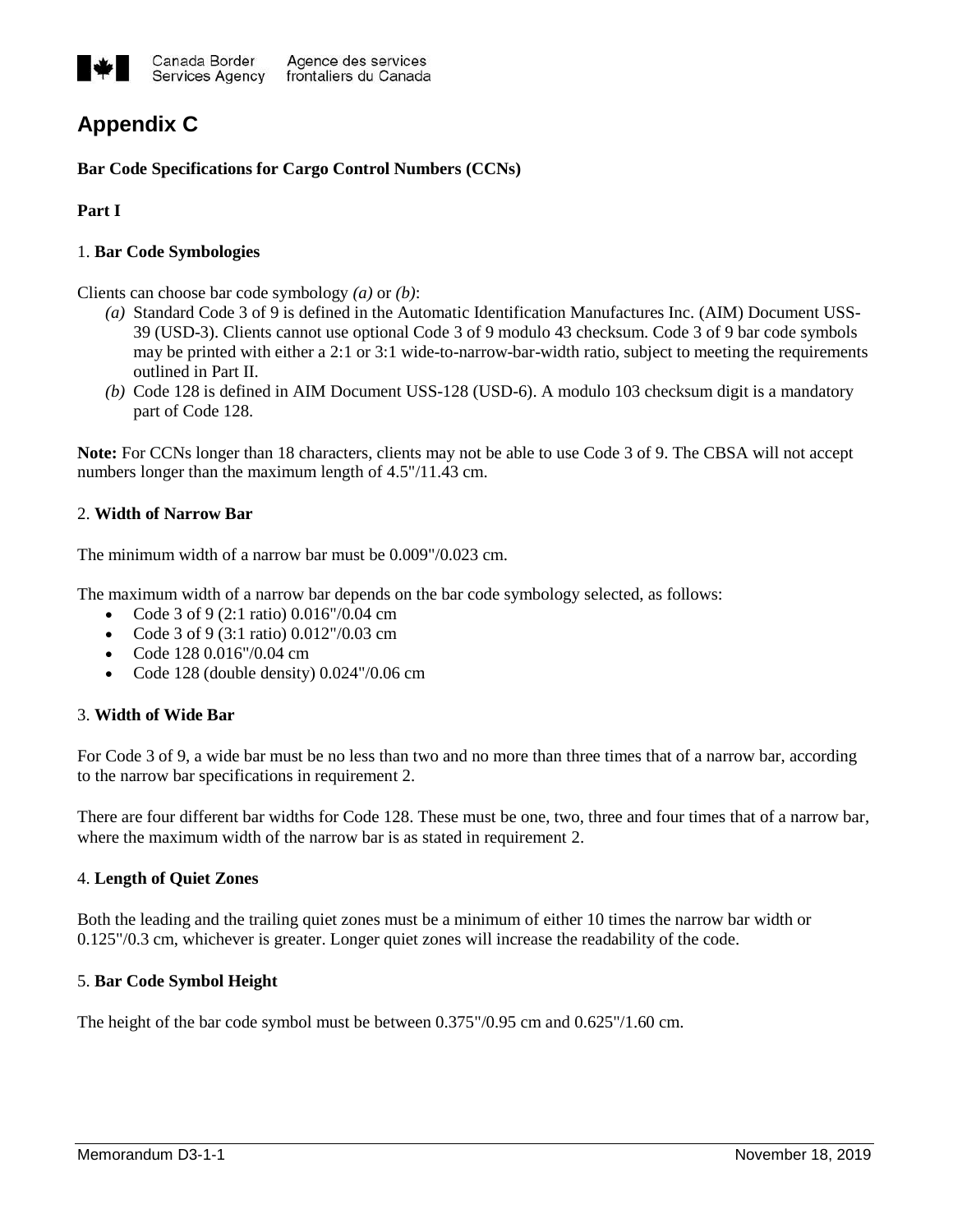

#### 6. **Bar Code Symbol Length**

The bar code symbol, including the leading and trailing quiet (blank) zones, as well as the human readability part, must be within the area stated at "Delimited Area" in Part II of this Appendix.

#### 7. **Human Readable Format**

The human readable print number must always be below the bar code.

The height of the human readable print must be at least 0.0984"/0.25 cm.

The human readable number must start on the left side of the bar code, directly below the place where the bar code starts.

The spacing between the bar code and the human readable format and any following lines must be at least 0.03"/0.08 cm.

Carriers have the option of printing their carrier name. Participants in the Line Release program can also print the acronym "PARS" as stated in paragraph 2 of Part II of this Appendix. The printing must meet the requirements of the quiet zone and not interfere with the human readable number.

The human readable number may include dashes and spaces, but is not to be read into the bar code except where the dash is part of the carrier code itself.

#### 8**. Print Contrast Ratio**

The print contrast ratio is the ratio of the difference of reflectivity between the bars and spaces, as follows:

 $PCR = Reference of spaces - Reference of bars \div Reflectionence of spaces.$ 

Where reflectance is defined as a percentage figure, the print contrast ratio must be a minimum of 55 percent, with an optimum value of 75 percent.

#### 9. **Readability**

The average first-read rate for bar code symbols produced must be 95 percent (i.e. only five in 100 will need more than one scan). All bar codes produced through carbons must meet the same readability rate as the original.

#### 10. **Lifetime**

The bar code symbol must be readable for at least eight months, with a 95 percent first-read rate.

#### 11. **Print Type**

The bar code symbol can be printed with carbon or non-carbon ink.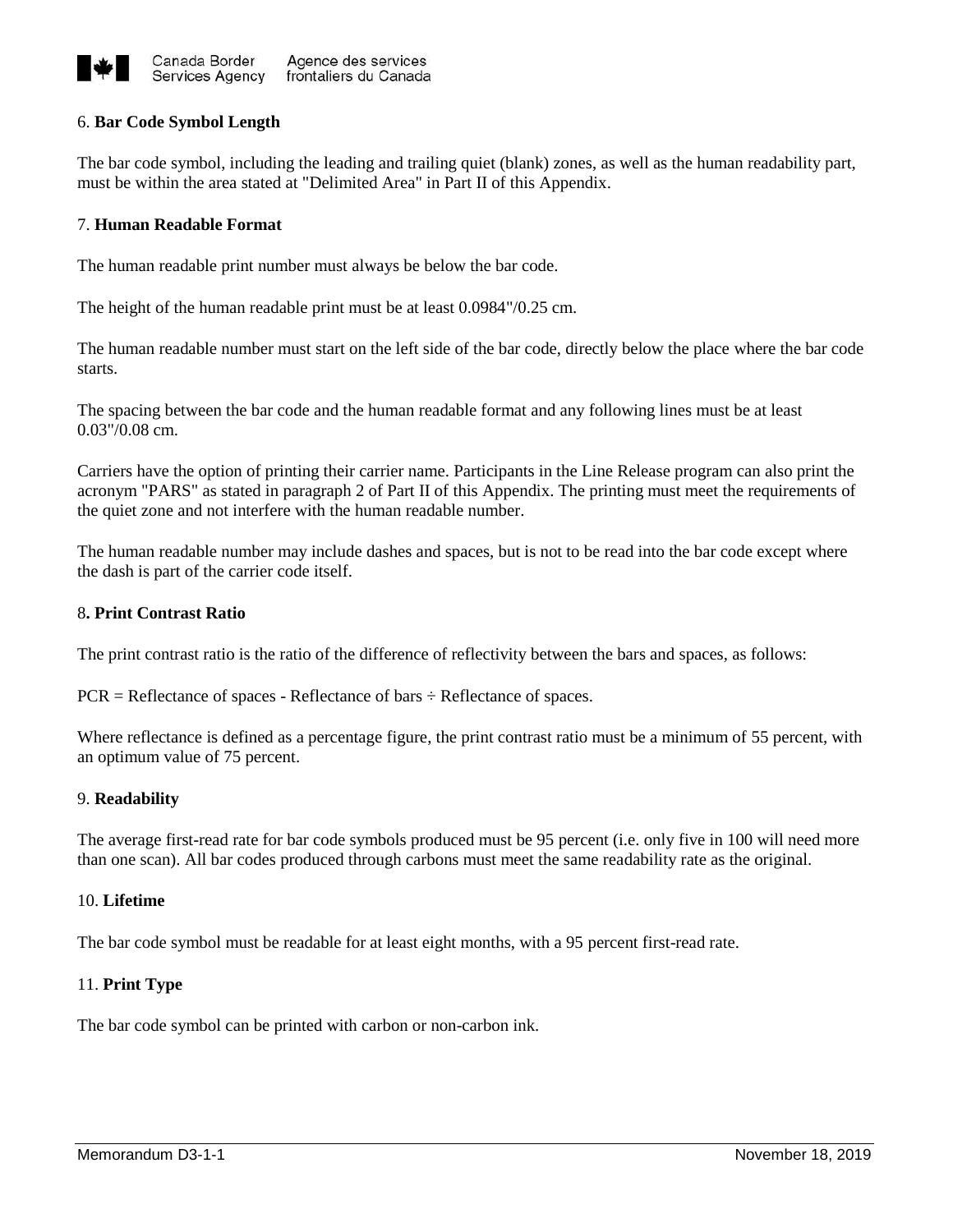

## 12. **Label Size**

If labels are used, the maximum length and width of the label is stated at "Delimited Area" in Part II of this Appendix. There should be no wording above the bar code, and there should be 0.125"/0.3 cm between the top of the bar code and the edge of the label. The label must be self-adhesive, permanent and smudge-proof.

## **Part II**

#### 1. **Bar Code Symbol**

The bar code symbol should read only the digits found in the human readable number and should not read the dash or space except where the dash is part of the carrier code itself.

Bar code symbols can have up to 25 alphanumeric digits in one of the following formats:

(1) XXXXXXX................X

In this format, the first four digits are the carrier code. The remainder of the CCN follows the fourth digit and this portion of the CCN can be up to 21 digits.

(2) XXX-XXXXXX..........X

In this format, the first three digits and the hyphen (-) are the carrier code. The fourth digit is a hyphen (-), denoting an air carrier. The remainder of the CCN follows the hyphen, and this portion of the CCN can be up to 21 digits.

#### 2. **PARS Shipments**

To identify a PARS shipment submitted to the CBSA, labels must show the letters "PARS". The company's name or logo can also be included. See the examples below:

*(a)* The letters "PARS" may be part of the CCN, between the carrier code and the numeric sequence (e.g. 9999 PARS 0001). If so, the bar codes must also contain the bars for the letters "PARS":

Example: ABC Carriers Ltd. 9999 PARS 000001

*(b)* If the bar codes do not contain the word "PARS", the word may be printed either:

Above the number Example: PARS — ABC Carriers Ltd. 9999 000001

Below the number Example: 9999 000001 PARS — ABC Carriers Ltd.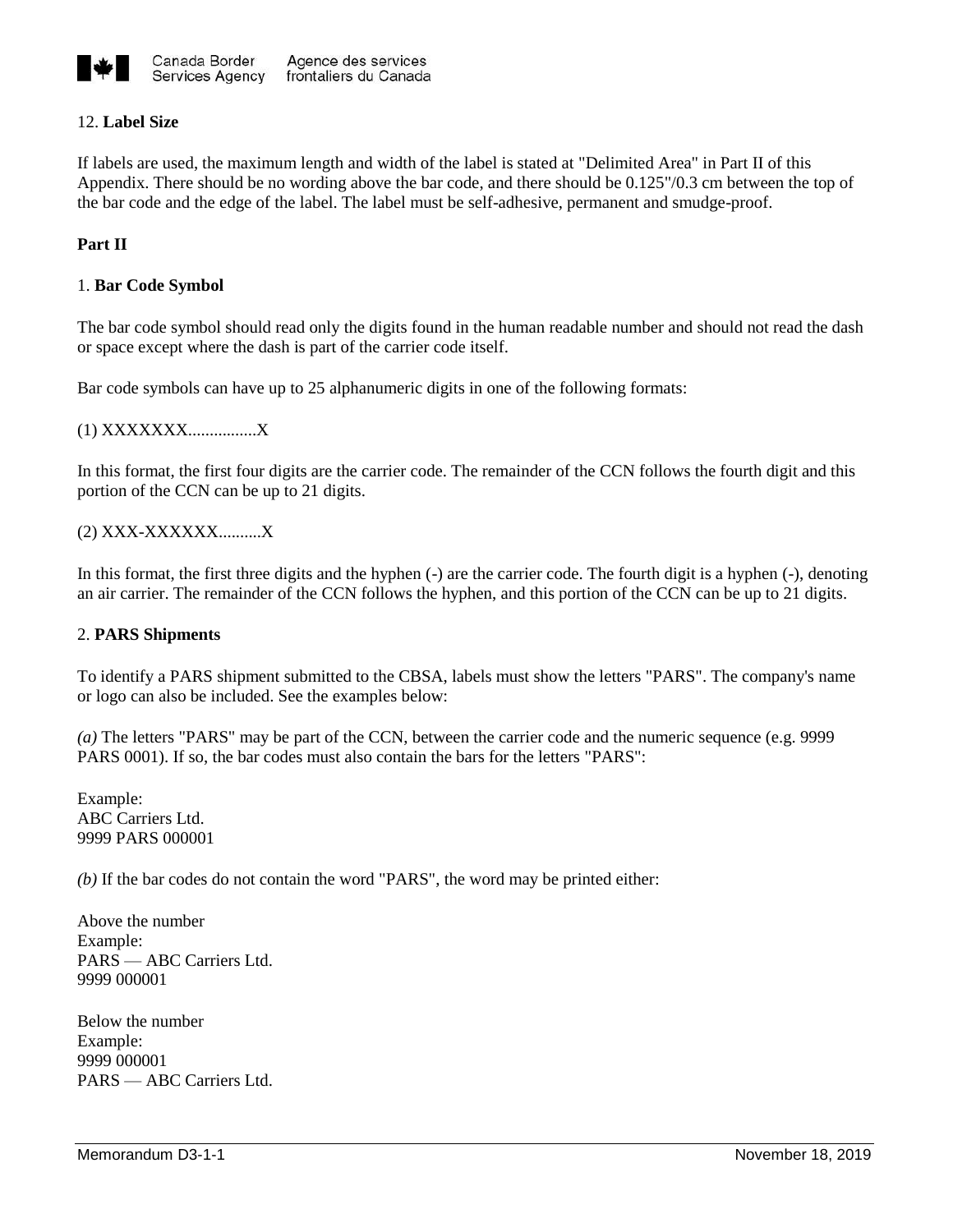

**Note** – The CBSA prefers option *(b)*.

## 3. **Delimited Area**

The delimited area on the form A8A(B), *In Bond - Cargo - [Control Document,](http://www.cbsa-asfc.gc.ca/publications/forms-formulaires/a8a-b-eng.html)* must be no bigger than 5"/12.7 cm long by 1.5"/3.81 cm high. Also, the area cannot be bigger than the maximum label size.

#### 4. **Numbering**

The method of numbering must ensure the numbers are not repeated for a period of three years.

#### 5. **Testing**

Sample bar code/human-readable CCNs must be tested to ensure they meet agency standards for readability.

Bar codes are reviewed for print-contrast ratio and readability, and tested using a CBSA terminal wand. In addition, the CBSA verifies the size of labels and human-readable CCNs.

The CBSA will send a letter to the originator explaining the results of the bar code testing.

It is the responsibility of all companies, including printing companies, to get initial approval of their bar codes. The retesting of reprints of bar codes is not necessary, unless the process or material used to create the bar codes has changed.

Original bar-coded document samples or bar-coded labels should be submitted for approval to:

Technical Commercial Client Unit (TCCU) Canada Border Services Agency 355 North River Road, 6th floor, Tower B Ottawa, ON K1A 0L8 Phone: **1-888-957-7224** calls within Canada and the United States Email[: tccu-ustcc@cbsa-asfc.gc.ca](mailto:tccu-ustcc@cbsa-asfc.gc.ca)

Questions about bar code testing should be directed to the Electronic Commerce Unit (ECU) at the above address or by telephone at:

**1-888-957-7224** calls within Canada and the United States 1-613-946-0762 for overseas callers between 8 a.m. and 5 p.m. (E.S.T.) 1-613-946-0763 for overseas callers between 5 p.m. and 8 a.m. (E.S.T.)

# **Appendix D**

**Form A8A(B),** *In Bond* **-** *[Cargo Control Document](http://www.cbsa-asfc.gc.ca/publications/forms-formulaires/a8a-b-eng.html)*, **Completion Instructions**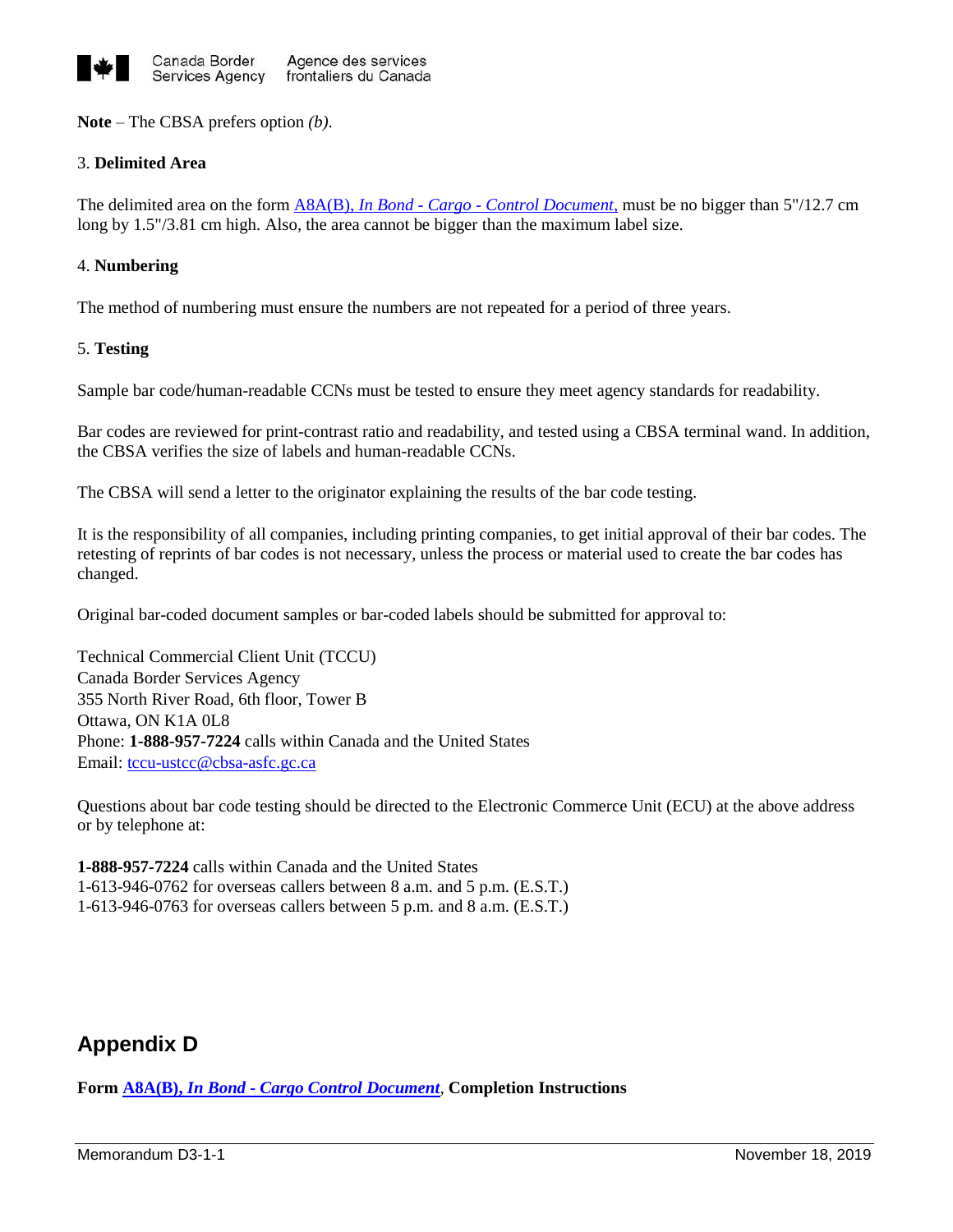

The following outlines information to be shown on the CCD. For the data elements required on electronic ACI/eManifest reports for the air and marine modes, see Memorandum D3-2-1, *[Air Pre-arrival and Reporting](http://www.cbsa-asfc.gc.ca/publications/dm-md/d3/d3-2-1-eng.html)  [Requirements](http://www.cbsa-asfc.gc.ca/publications/dm-md/d3/d3-2-1-eng.html)* and Memorandum D3-5-1, *[Marine Pre-load/Pre-arrival and Reporting Requirements](http://www.cbsa-asfc.gc.ca/publications/dm-md/d3/d3-5-1-eng.html)*.

**U.S. Port of Exit** — Indicate the U.S. border crossing, both city/town and state, for all shipments invoiced from the United States. For goods invoiced from the United States that are entering Canada in the service of an air carrier, indicate the US CBP port where the goods are loaded on the aircraft which is to carry the goods to Canada. For transborder air shipments that enter Canada in the service of a highway carrier, indicate the US CBP port at which or nearest to which the highway carrier crosses the border of the United States into Canada.

The U.S. Port of Exit Codes listed in Appendix H, List 6, of [Memorandum D17-1-10,](http://www.cbsa-asfc.gc.ca/publications/dm-md/d17/d17-1-10-eng.html) *Coding of Customs [Accounting Documents](http://www.cbsa-asfc.gc.ca/publications/dm-md/d17/d17-1-10-eng.html)*, may be used in lieu of the city/town and state name.

**In-transit** — Indicate the country of final destination.

**Manifest from** — Indicate the CBSA office where the goods are reported.

**To** — Indicate the CBSA office where the goods are to be released/destined. The CBSA offices are listed in the Directory of CBSA Offices available on the [CBSA website.](https://www.cbsa-asfc.gc.ca/do-rb/menu-eng.html) Where the destination has more than one sufferance warehouse for the applicable mode of transport (for example, Toronto), the name of the receiving CBSA office must be followed by the name, abbreviation or code of the intended warehouse of clearance (for example, Toronto-498).

**Consignee Name and Address** — For imports: Indicate the name and address of the person (company) in Canada to whom the goods are being shipped. For in-transit and FROB shipments: Indicate the name and address of the person (company) that is the ultimate consignee.

**Shipper's Name and Address** — Indicate the name and address of the person or firm shipping the goods.

**Acquittal No.** — To be completed by importer/broker or the CBSA.

**Carrier Code/Cargo Control No**. — On privately printed CCDs, the carrier must assign the CCN, in accordance with the instructions outlined in the [Appendix](http://www.cbsa-asfc.gc.ca/publications/dm-md/d3/d3-1-1-eng.html#a3) C of this memorandum.

**Previous Cargo Control No.** — This field is to be completed on secondary CCDs, such as re-manifests, abstracts, etc. Indicate the carrier code and CCN of the original CCD.

**No. of Packages** — Indicate the quantity of goods being reported.

The following are different methods of reporting a shipment:

## **No. of Pkgs. / Description and Marks**

1 car load containing 75 cases of motor oil on three pallets 3 pallets containing 75 cases of motor oil 75 cases of motor oil on three pallets

If a number of goods are being reported, the number of packages must be totalled.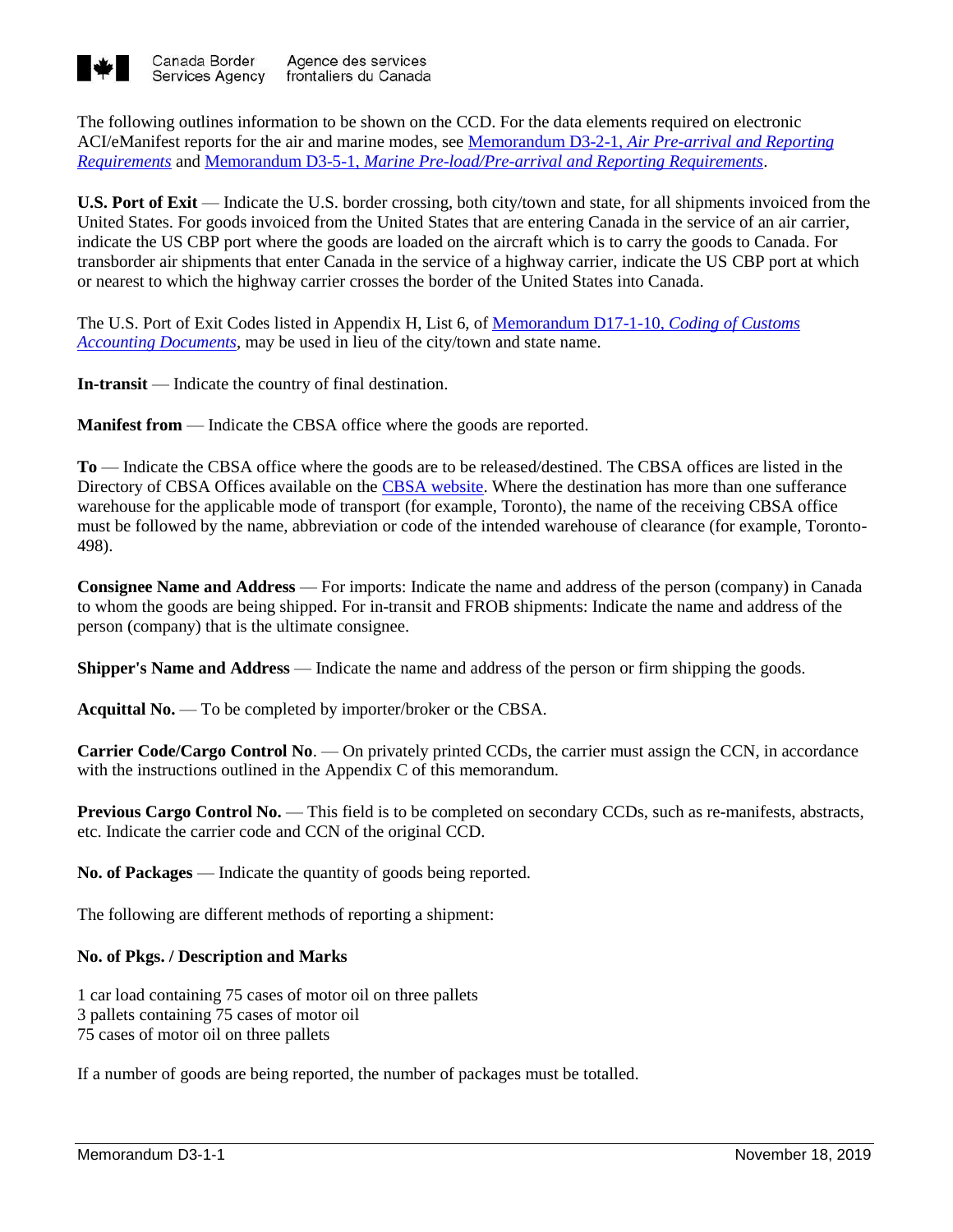

**Description and Marks** — Give an accurate, concise description of the goods in common trade terms and note any marks imprinted on the package or goods. If the goods are loaded in a container, the container number must be indicated in this field.

When goods are carried under shipper's load and count contracts, mark "Shipper's load and count" in this field.

Rail carriers must indicate the waybill numbers in this field, if a separate field for this information does not exist on their CCDs.

Estimated date and time of arrival information must be included on the CCD in either the "Description and Marks" field or the "Location of Goods" field. Any and all applicable container numbers must be included on the CCD in either the "Container Number" field (if one exists on the CCD) or in the "Description and Marks" field. Clients transmitting electronic EDI reports will be required to indicate this information in the fields assigned to these data elements, "Estimated date and time of arrival" and the "Container Number" fields.

**Weight** — Indicate the weight of the shipment in metric or imperial measure. The unit of measure must be noted and the weight must be totalled.

**Foreign Point of Lading** (To be completed by freight forwarders and marine carriers only) — Indicate the city/town and country where the goods were loaded on board a vessel, aircraft, vehicle or rail conveyance.

**Location of Goods** — Indicate the name and address of the sufferance warehouse where goods are stored pending clearance. The name of the agent handling the load must also be shown in this field. In the case of commercial shipments, where the carrier, freight forwarder or agent are not one and the same as the sufferance warehouse, the warehouse sub-location code that has been assigned to the sufferance warehouse by the CBSA must be included. A listing of sufferance warehouse sub-location codes may be obtained by accessing the [CBSA website,](http://www.cbsa-asfc.gc.ca/import/codes/sw-ea-eng.html) or by communicating with the CBSA ECU at the following:

**1-888-957-7224** calls within Canada and the United States 1-613-946-0762 for overseas callers between 8 a.m. and 5 p.m. (E.S.T.) 1-613-946-0763 for overseas callers between 5 p.m. and 8 a.m. (E.S.T.).

**Name of Carrier** — Indicate the name of the carrier transporting the goods.

**Conveyance Identification** — Highway carriers must indicate the vehicle identification number (VIN) (licence number, province or state, year and trailer number). Other modes of transportation must indicate aircraft registration numbers, rail car initials and numbers or vessel details in this field.

Any field requirements specific to only one mode of transportation may be excluded by carriers of other modes of transportation.

All carriers are obliged to include information on the CCD that will allow for the efficient tracing of CBSA documentation within their operations.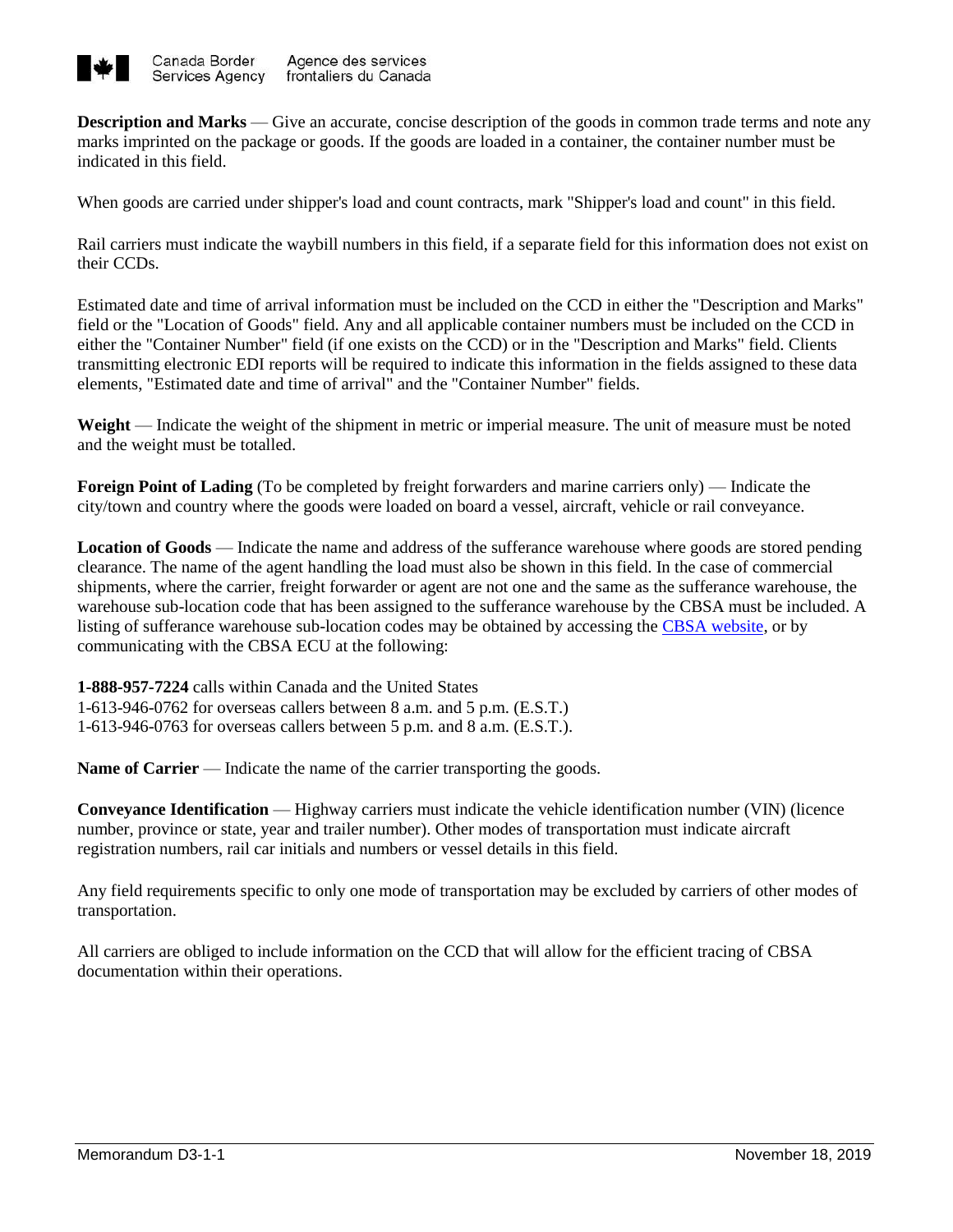

# **Appendix E**

## **Cargo Data Requirements when presenting a paper version of ACI/eManifest transmittal**

| <b>Item</b>    | <b>Name</b>                                                                                     | Highway Marine |     | Rail           | Air | Freight<br>Forwarder |
|----------------|-------------------------------------------------------------------------------------------------|----------------|-----|----------------|-----|----------------------|
| $\mathbf{1}$   | Conveyance Reference Number (CRN)                                                               | Yes            | Yes | Yes            | Yes | Yes                  |
| $\overline{2}$ | First Port of Arrival (FPOA) from foreign                                                       | Yes            | Yes | Yes            | Yes | N <sub>o</sub>       |
| 3              | Cargo Control Number (CCN)                                                                      | Yes            | Yes | Yes            | Yes | Yes                  |
| $\overline{4}$ | <b>Container Number</b>                                                                         | N <sub>0</sub> | Yes | N <sub>o</sub> | No  | Yes                  |
| 5              | Carrier Code belonging to the Conveyance Operating<br>Carrier (COC) (Air mode only)             | No             | No  | N <sub>o</sub> | Yes | No                   |
| 6              | Carrier Contact Phone Number (Recommended to<br>submit a number that can be contactable 24/7)   | Yes            | Yes | Yes            | Yes | Yes                  |
|                | (Driver may provide contact information when<br>requested by a border services officer          |                |     |                |     |                      |
| $\overline{7}$ | Foreign Port or Place Of Loading for marine mode and<br>Foreign Airport of Loading for air mode | N <sub>0</sub> | Yes | No             | Yes | No                   |
| 8              | Itinerary Routing (Air and marine modes only)                                                   | N <sub>0</sub> | Yes | N <sub>o</sub> | Yes | No                   |
|                | Consignee:<br>Consignee Name                                                                    | Yes            | Yes | Yes            | Yes | Yes                  |
|                | <b>Consignee Address</b>                                                                        |                |     |                |     |                      |
|                | Consignee City                                                                                  |                |     |                |     |                      |
| 9              | Consignee Country Code                                                                          |                |     |                |     |                      |
|                | Consignee Province/State*                                                                       |                |     |                |     |                      |
|                | Consignee Postal/Zip Code*                                                                      |                |     |                |     |                      |
|                |                                                                                                 |                |     |                |     |                      |
|                | <i>*required if Canada/US</i>                                                                   |                |     |                |     |                      |
|                | Shipper:                                                                                        |                | Yes | Yes            | Yes | Yes                  |
|                | <b>Shipper Name</b>                                                                             |                |     |                |     |                      |
|                | <b>Shipper Address</b>                                                                          |                |     |                |     |                      |
| 10             | <b>Shipper City</b>                                                                             | Yes            |     |                |     |                      |
|                | Shipper Province/State*                                                                         |                |     |                |     |                      |
|                | Shipper Postal/Zip Code*                                                                        |                |     |                |     |                      |
|                |                                                                                                 |                |     |                |     |                      |
|                | *required if Canada/US                                                                          |                |     |                |     |                      |
| 11             | Delivery (Must be provided if different from consignee)<br>address):                            |                | Yes | Yes            | Yes | Yes                  |
|                | Delivery Name                                                                                   | Yes            |     |                |     |                      |
|                | <b>Delivery Address</b>                                                                         |                |     |                |     |                      |
|                | Delivery City                                                                                   |                |     |                |     |                      |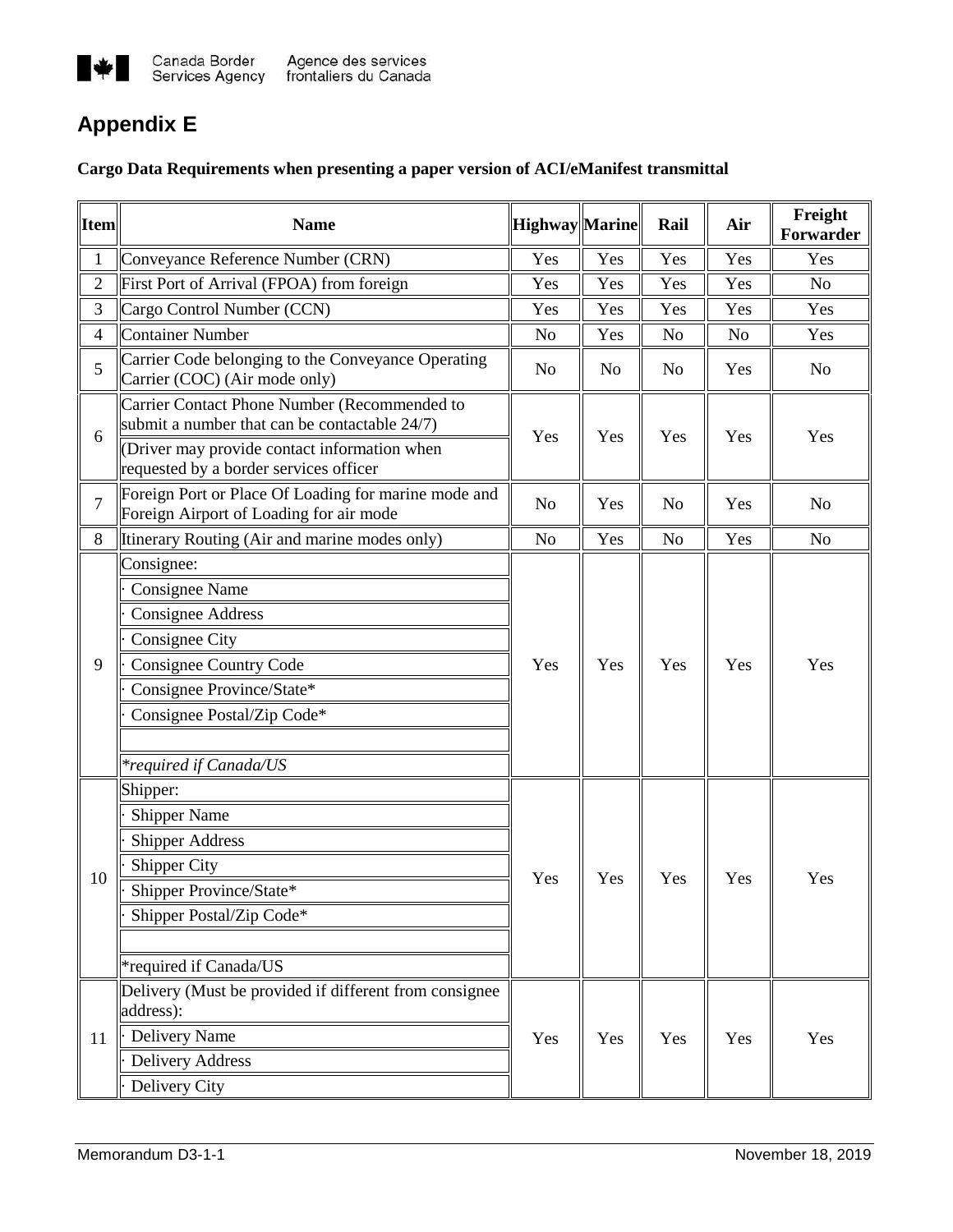

|    | Delivery Country Code                                                                                                                                                |          |     |     |                   |                |
|----|----------------------------------------------------------------------------------------------------------------------------------------------------------------------|----------|-----|-----|-------------------|----------------|
|    | Delivery Province/State*                                                                                                                                             |          |     |     |                   |                |
|    | Delivery Postal/Zip Code*                                                                                                                                            |          |     |     |                   |                |
|    |                                                                                                                                                                      |          |     |     |                   |                |
|    | *required if Canada/US                                                                                                                                               |          |     |     |                   |                |
| 12 | Notify Party (Must provide if available. This would be<br>the name and address of all parties other than the<br>consignee and shipper on file requiring notification |          |     |     |                   |                |
|    | upon arrival of the goods in Canada):                                                                                                                                |          | Yes | Yes | Yes               | Yes            |
|    | Notify Party Name                                                                                                                                                    |          |     |     |                   |                |
|    | <b>Notify Party Address</b>                                                                                                                                          |          |     |     |                   |                |
|    | Notify Party City                                                                                                                                                    | Yes      |     |     |                   |                |
|    | Notify Party Country Code                                                                                                                                            |          |     |     |                   |                |
|    | Notify Party Province/State*                                                                                                                                         |          |     |     |                   |                |
|    | Notify Party Postal/Zip Code*                                                                                                                                        |          |     |     |                   |                |
|    |                                                                                                                                                                      |          |     |     |                   |                |
|    | *required if Canada/US                                                                                                                                               |          |     |     |                   |                |
| 13 | Cargo Description                                                                                                                                                    | Yes      | Yes | Yes | Yes               | Yes            |
| 14 | Cargo Weight                                                                                                                                                         | Yes      | Yes | Yes | Yes               | Yes            |
| 15 | Cargo Quantity                                                                                                                                                       | Yes      | Yes | Yes | Yes               | Yes            |
| 16 | Dangerous Goods Code                                                                                                                                                 |          | Yes | Yes | Yes               | Yes            |
|    | $\mathcal{M}$ Must be transmitted if dangerous goods code applies to<br>the commodity code being reported)                                                           | Yes      |     |     |                   |                |
| 17 | Movement Type: Identify if it is an import, in-transit or<br><b>FROB</b>                                                                                             | Yes      | Yes | Yes | Yes               | N <sub>o</sub> |
| 18 | <b>Trusted Trader indicator</b>                                                                                                                                      | Optional | N/A |     | Optional Optional | N <sub>o</sub> |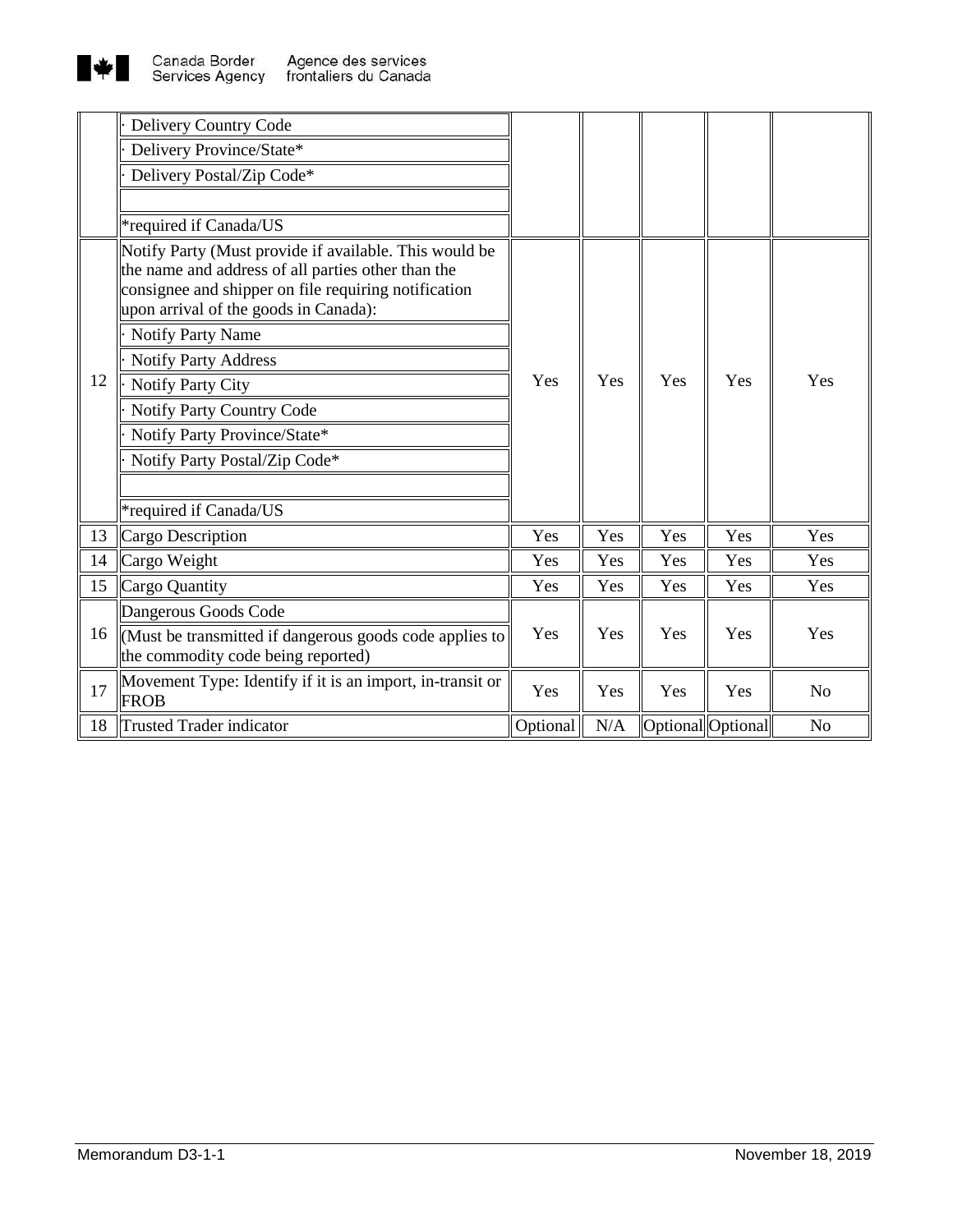

# **Appendix F**

## **Calculation of Security in the Air Mode**

1. The classes of aircraft outlined in this memorandum reflect those specified in section 2 of the *[Air Transportation](http://laws-lois.justice.gc.ca/eng/regulations/sor-88-58/index.html)  [Regulations](http://laws-lois.justice.gc.ca/eng/regulations/sor-88-58/index.html)*. Although these classes only apply to aircraft operated by Canadian entities under the licence issued to them by the Canadian Transportation Agency (CTA), for CBSA security calculation purposes the classes apply to both Canadian and non-Canadian aircraft.

## **Passenger Aircraft**

2. Passenger aircraft are categorized as "small", "medium" or "large" as defined in the *[Air Transportation](http://laws-lois.justice.gc.ca/eng/regulations/sor-88-58/index.html)  [Regulations](http://laws-lois.justice.gc.ca/eng/regulations/sor-88-58/index.html)* and based on the certified maximum passenger carrying capacity for that type and model of aircraft.

3. As defined in the *[Air Transportation Regulations](https://laws-lois.justice.gc.ca/eng/regulations/sor-88-58/index.html)*:

"small aircraft" means an aircraft equipped for the carriage of passengers and having a certificated maximum carrying capacity of not more than 39 passengers;

"medium aircraft" means an aircraft equipped for the carriage of passengers and having a certificated maximum carrying capacity of more than 39 passengers but not more than 89 passengers; and

"large aircraft" means an aircraft equipped for the carriage of passengers and having a certificated maximum carrying capacity of more than 89 passengers.

## **All-cargo Aircraft**

4. Aircraft equipped for "all-cargo" operations will, for the purpose of calculating security requirements as specified in this memorandum, be categorized according to the aircraft's maximum certified take off weight (MCTOW). An aircraft with an MCTOW of 75,000 lbs. or less will be considered as being a "small or medium aircraft" and will be subject to a CAD \$10,000 per aircraft minimum (maximum CAD \$80,000 per fleet); whereas, an aircraft with an MCTOW of more than 75,000 lbs. will be considered as a "large aircraft" and will be subject to a CAD \$20,000 per aircraft minimum (maximum CAD \$80,000 per fleet).

5. As defined in the *[Air Transportation Regulations](https://laws-lois.justice.gc.ca/eng/regulations/sor-88-58/index.html)*, "all-cargo aircraft" means an aircraft that is equipped for the carriage of goods only.

6. Security required ranges from a minimum of CAD \$10,000 per aircraft for small and medium aircraft, and a minimum of CAD \$20,000 per aircraft for large aircraft, with a maximum of CAD \$80,000 per fleet.

**Note:** A "fleet" consists of all aircraft owned, operated, or registered to the company, organization, or division indicated on the bond, and is not determined by the number of units intended to be used in the provision of the international service being offered.

7. For information regarding aircraft classes/groupings, licences and CTA charter flight notification, contact the Canadian Transportation Agency (CTA) at the address or telephone numbers listed below. For CTA licensing information, see the CTA [website.](https://www.otc-cta.gc.ca/eng)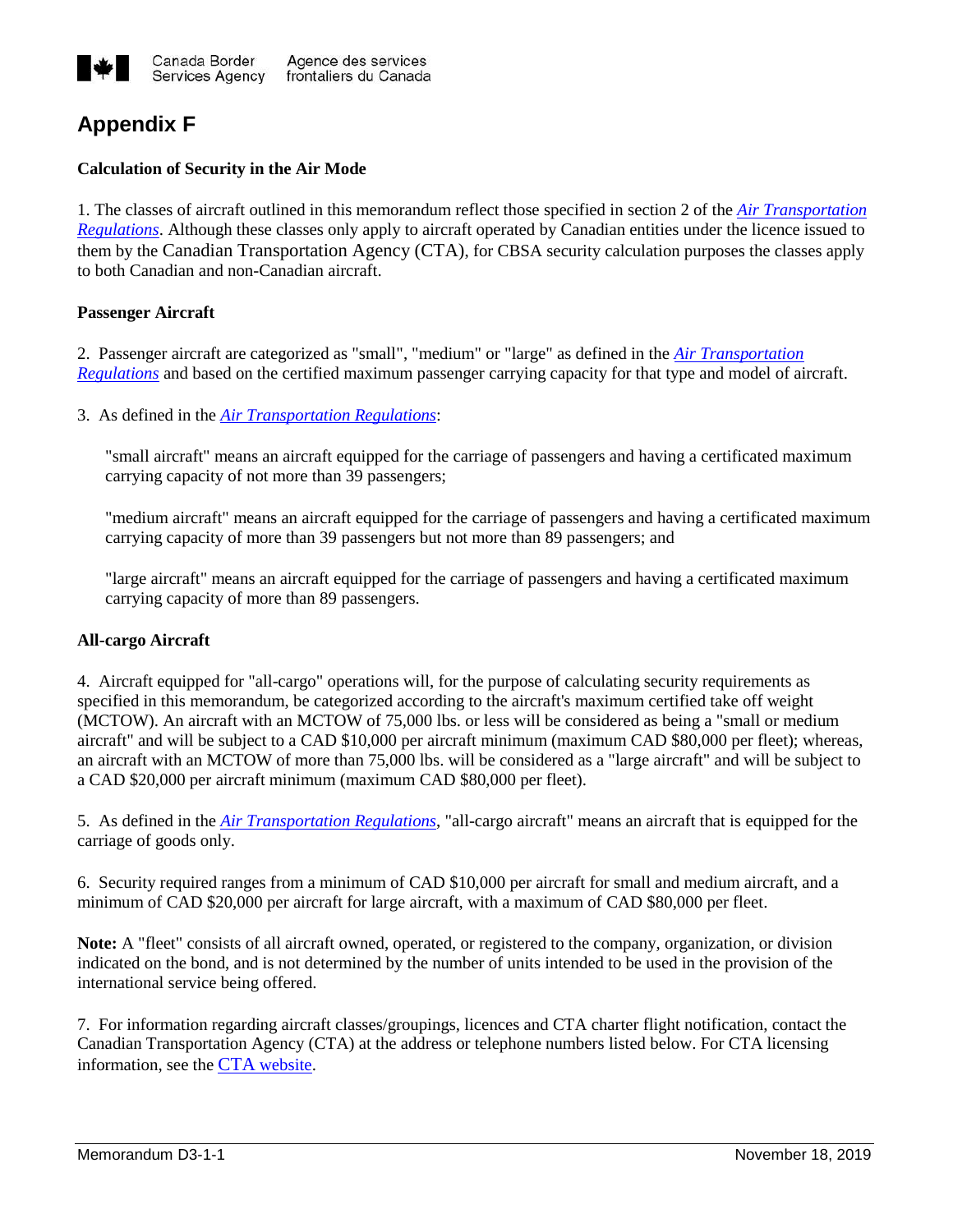

Secretary Canadian Transportation Agency Ottawa ON K1A 0N9

819-997-6359 (during regular business hours) 613-769-6274 (after regular business hours)